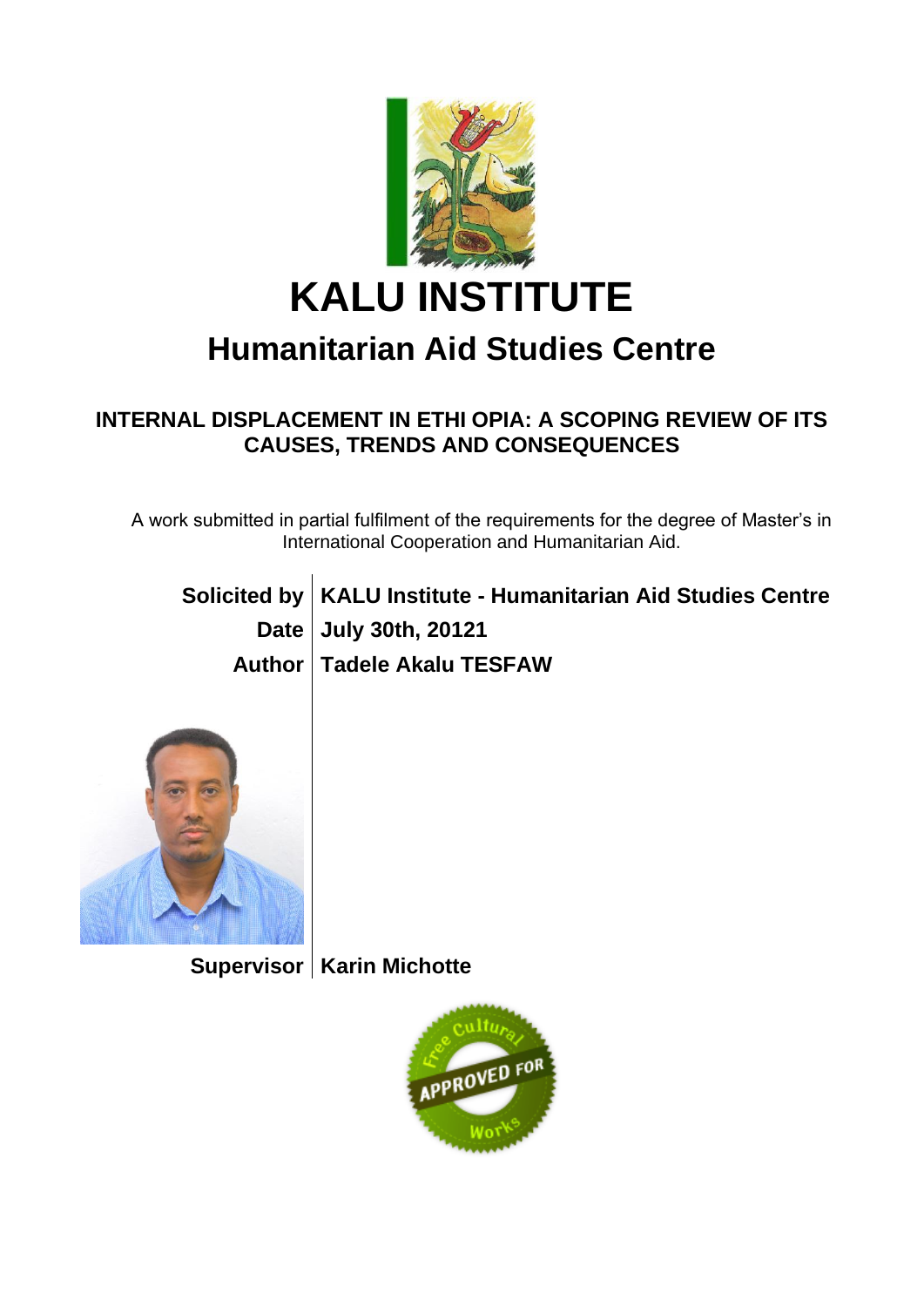#### **CONTENTS**

| <b>LICENSE AND DECLARATIONS</b>                                                       | $\mathbf{3}$   |
|---------------------------------------------------------------------------------------|----------------|
| 1.1<br><b>LICENSE</b>                                                                 | 3              |
| 1.2<br><b>DECLARATION BY AUTHOR</b>                                                   | 3              |
| 1.3<br><b>CONTRIBUTIONS BY OTHERS</b>                                                 | 3              |
| 1.4<br>STATEMENT OF PARTS OF THE THESIS SUBMITTED TO QUALIFY FOR THE AWARD OF ANOTHER |                |
| <b>DEGREE</b>                                                                         | 3              |
| 1.5<br>OWN PUBLICATIONS INCLUDED IN THIS THESIS                                       | 4              |
| 1.6<br><b>ACKNOWLEDGEMENTS</b>                                                        |                |
| 1.7<br><b>LIST OF ACRONYMS</b>                                                        | 4              |
| <b>ABOUT THIS DOCUMENT</b>                                                            | $\overline{5}$ |
| 2.1<br><b>CATEGORIES</b>                                                              | 5              |
| 2.2<br><b>AUTHOR</b>                                                                  | 5              |
| 2.3<br><b>ABSTRACT</b>                                                                | 5              |
| <b>INTRODUCTION</b><br>$\mathbf{3}$                                                   | 6              |
| <b>MATERIALS AND METHODS</b><br>$\overline{\mathbf{4}}$                               | 7              |
| 4.1<br><b>SEARCH STRATEGY AND SELECTION CRITERIA</b>                                  | 7              |
| 4.2<br><b>STUDY SCREENING AND SELECTION</b>                                           | 8              |
| 4.3<br><b>INCLUSION AND EXCLUSION CRITERIA</b>                                        | 8              |
| 4.4<br><b>DATA EXTRACTION AND CHARTING</b>                                            | 9              |
| 4.5<br><b>DATA ANALYSIS</b>                                                           | 10             |
| <b>RESULTS</b><br>$\overline{5}$                                                      | 10             |
| 5.1<br>MAJOR FACTORS CAUSING PEOPLE TO BE INTERNALLY DISPLACED IN ETHIOPIA            | 10             |
| 5.2<br>MAJOR SOCIO-ECONOMIC AND PSYCHOLOGICAL IMPACTS OF INTERNAL DISPLACEMENT IN     |                |
| <b>ETHIOPIA</b>                                                                       | 14             |
| <b>DISCUSSION</b><br>$\underline{6}$                                                  | 17             |
| <b>CONCLUSIONS</b><br>$\overline{z}$                                                  | 19             |
| <b>RECOMMENDATIONS</b><br>8                                                           | 19             |
| <b>LIMITATIONS</b><br>9                                                               | 19             |
| 10 ANNEXES                                                                            | 21             |
| 10.1 ARTICLES ON MAJOR DRIVERS CAUSING PEOPLE TO BE INTERNALLY DISPLACED IN ETHIOPIA. | 21             |
| 10.2 ARTICLES ON THE MAJOR SOCIO-ECONOMIC AND PSYCHOLOGICAL IMPACTS OF INTERNAL       |                |
| DISPLACEMENT IN ETHIOPIA.                                                             | 24             |
| <b>10.3 ACKNOWLEDGMENT OF SUBMISSION FOR PUBLICATION</b>                              | 31             |
| <b>11 REFERENCES</b>                                                                  | 32             |

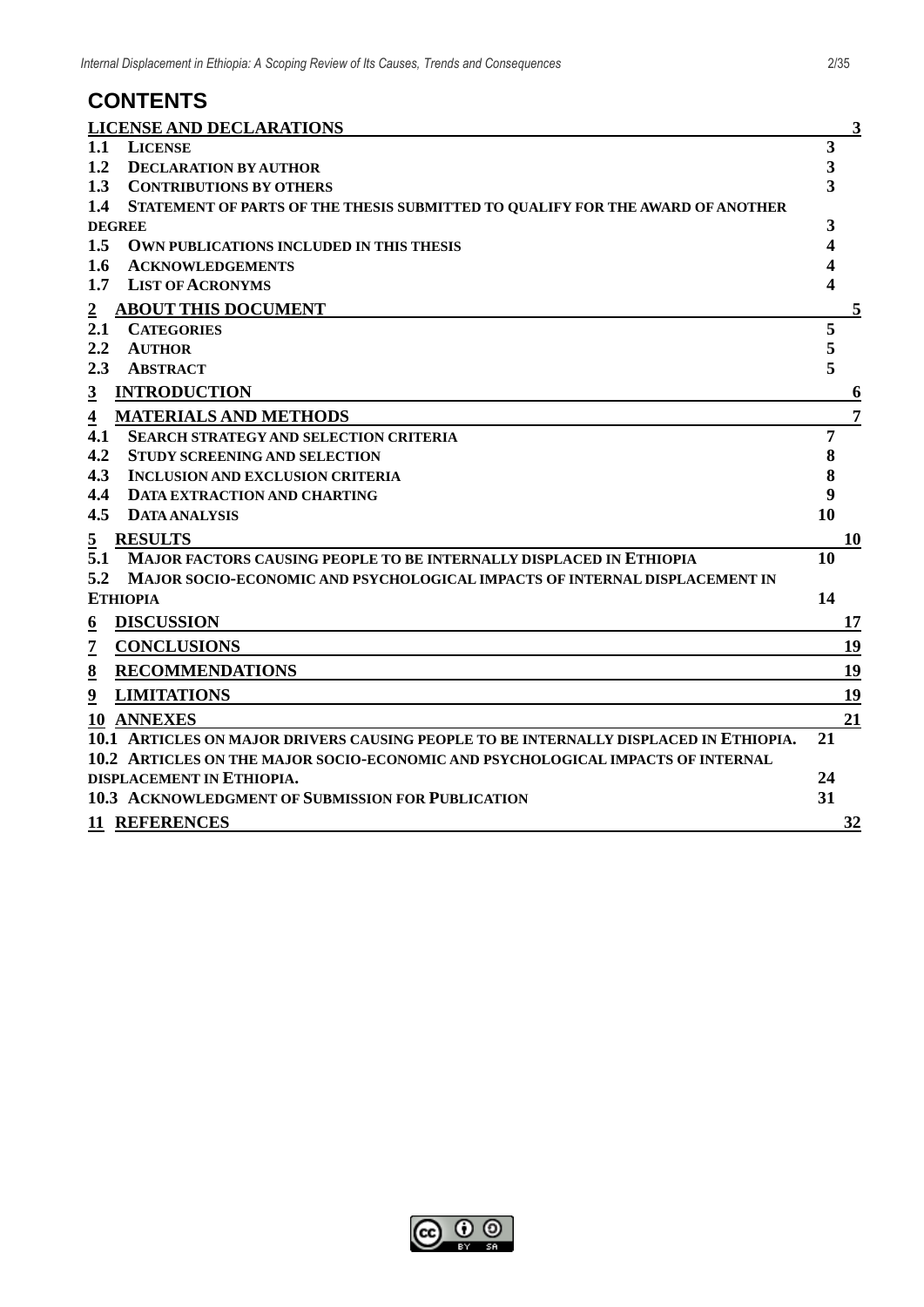## <span id="page-2-0"></span>**License and Declarations**

#### <span id="page-2-1"></span>*1.1 License*

#### **This work is licensed under a Creative Commons Attribution-ShareAlike 4.0 International License.**

 $\odot$   $\odot$ This license lets others remix, tweak, and build upon your work even for  $\left($ **EY SRU** commercial purposes, as long as they credit you and license their new creations under the identical terms. This license is often compared to "copyleft" free and open source software licenses. All new works based on yours will carry the same license, so any derivatives will also allow commercial use. This is the license used by Wikipedia, and is recommended for materials that would benefit from incorporating content from Wikipedia and similarly licensed projects.



This is a Free Culture License!

#### <span id="page-2-2"></span>*1.2 Declaration by author*

This work is composed of my original work, and contains no material previously published or written by another person except where due reference has been made in the text.

I have clearly stated the contribution by others to my document, including statistical assistance, survey design, data analysis, significant technical procedures, and any other original research work used or reported.

The content of my work is the result of effort I have carried out and does not include a substantial part of work that has been submitted to qualify for the award of any other degree or diploma in any students centre, neither has been developed for my daily work. I have clearly stated which parts of my work, if any, have been submitted to qualify for another award.

I acknowledge that I have worked under a Creative Commons License and an electronic copy of my work can be uploaded on the Institute's webpage.

#### <span id="page-2-3"></span>*1.3 Contributions by others*

No contributions by others.

#### <span id="page-2-4"></span>*1.4 Statement of parts of the thesis submitted to qualify for the award of another degree*

A manuscript as part of this thesis is produced and submitted to the *Journal of Internal Displacement<https://journalofinternaldisplacement.org/index.php/JID>* on 07 July 2021 for publication. The article is now being under review. See acknowledgement of submission under Annex 10.3.

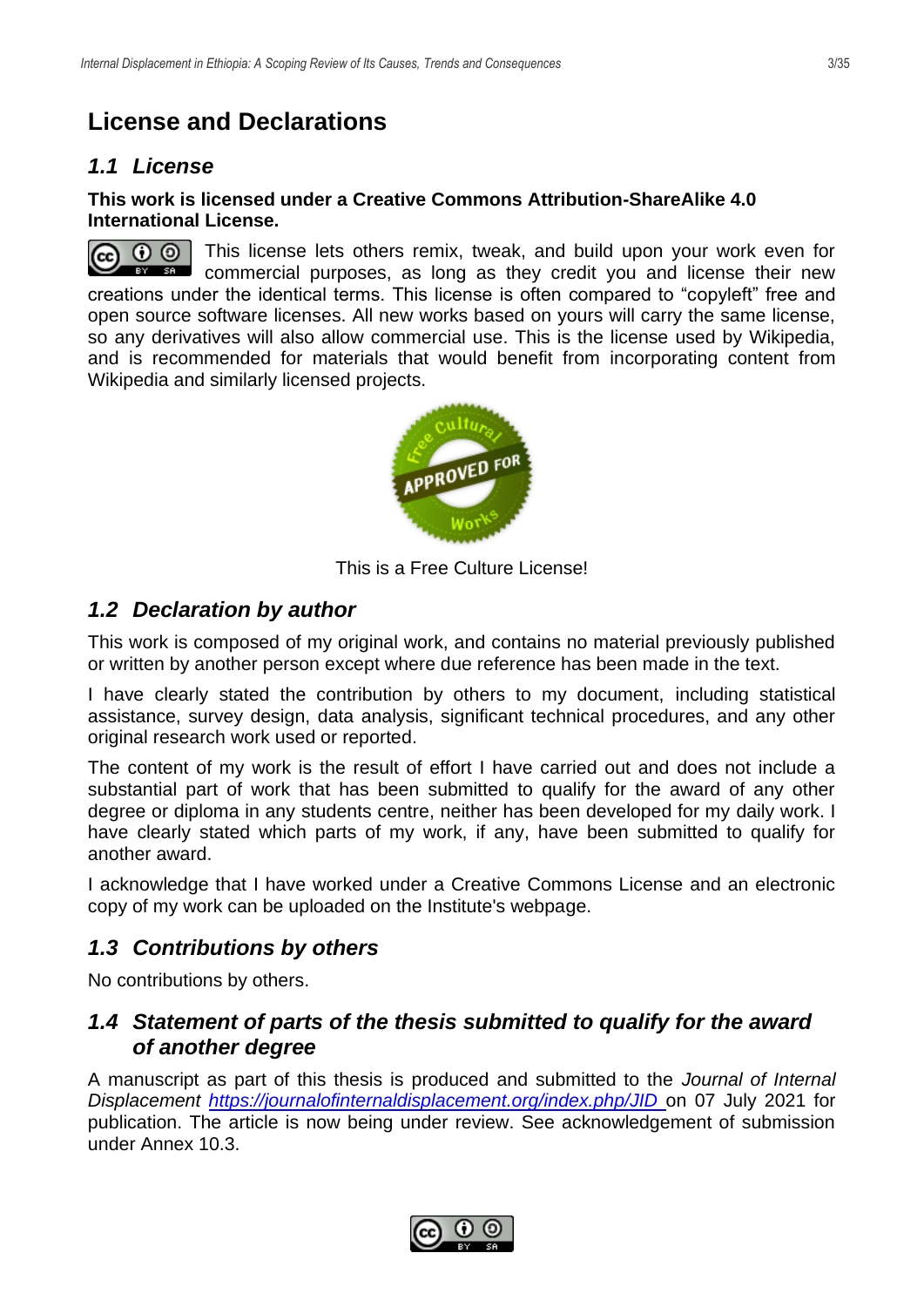#### <span id="page-3-0"></span>*1.5 Own publications included in this thesis*

<span id="page-3-1"></span>None.

#### *1.6 Acknowledgements*

This article was made possible with the technical support of my advisor. I would like to thank Karin Michotte for her guidance and direction through this research process.

I would like also to express my sincere gratitude to the Kalu Humanitarian Aid Studies Center for providing me the great opportunity to study from where we are in a very reasonable and considerate price. Special thanks to Mr. Alberto Martos for his guidance throughout the entire learning process of this Master's Program.

Special thanks are also extended to my wife Azagne Shitu who waw my strength in my life at all till the completion of this paper.

I also would like to express my appreciation to colleagues at IOM Ethiopia Office for their passionate assistance in this research process.

<span id="page-3-2"></span>Thank you all.

#### *1.7 List of Acronyms*

| AU            | <b>Africa Union</b>                                                    |
|---------------|------------------------------------------------------------------------|
| <b>DTM</b>    | <b>Displacement Tracking Matrix</b>                                    |
| <b>IDMC</b>   | <b>Internal Displacement Monitoring Centre</b>                         |
| <b>IDPs</b>   | <b>Internally Displaced Persons</b>                                    |
| <b>IOM</b>    | International Organization for Migration                               |
| <b>IRR</b>    | <b>Impoverishment Risks and Reconstruction Model</b>                   |
| <b>GBV</b>    | Gender-based violence                                                  |
| <b>PRISMA</b> | Preferred Reporting Items for Systematic Reviews and Meta-<br>Analyses |
| <b>OCHA</b>   | United Nations Office for the Coordination of Humanitarian Affairs     |
| <b>PIN</b>    | People in Need                                                         |
| <b>PTSD</b>   | Post-traumatic stress disorder                                         |
| <b>RRA</b>    | Rapid Response Assessment                                              |
| <b>SRH</b>    | sexual and reproductive health                                         |
| <b>SRHR</b>   | sexual and reproductive health and rights                              |
| <b>SNNPR</b>  | Southern Nation, Nationalities and Peoples Region                      |
| <b>UNHCR</b>  | United Nation High Commission for Refugees                             |
|               |                                                                        |

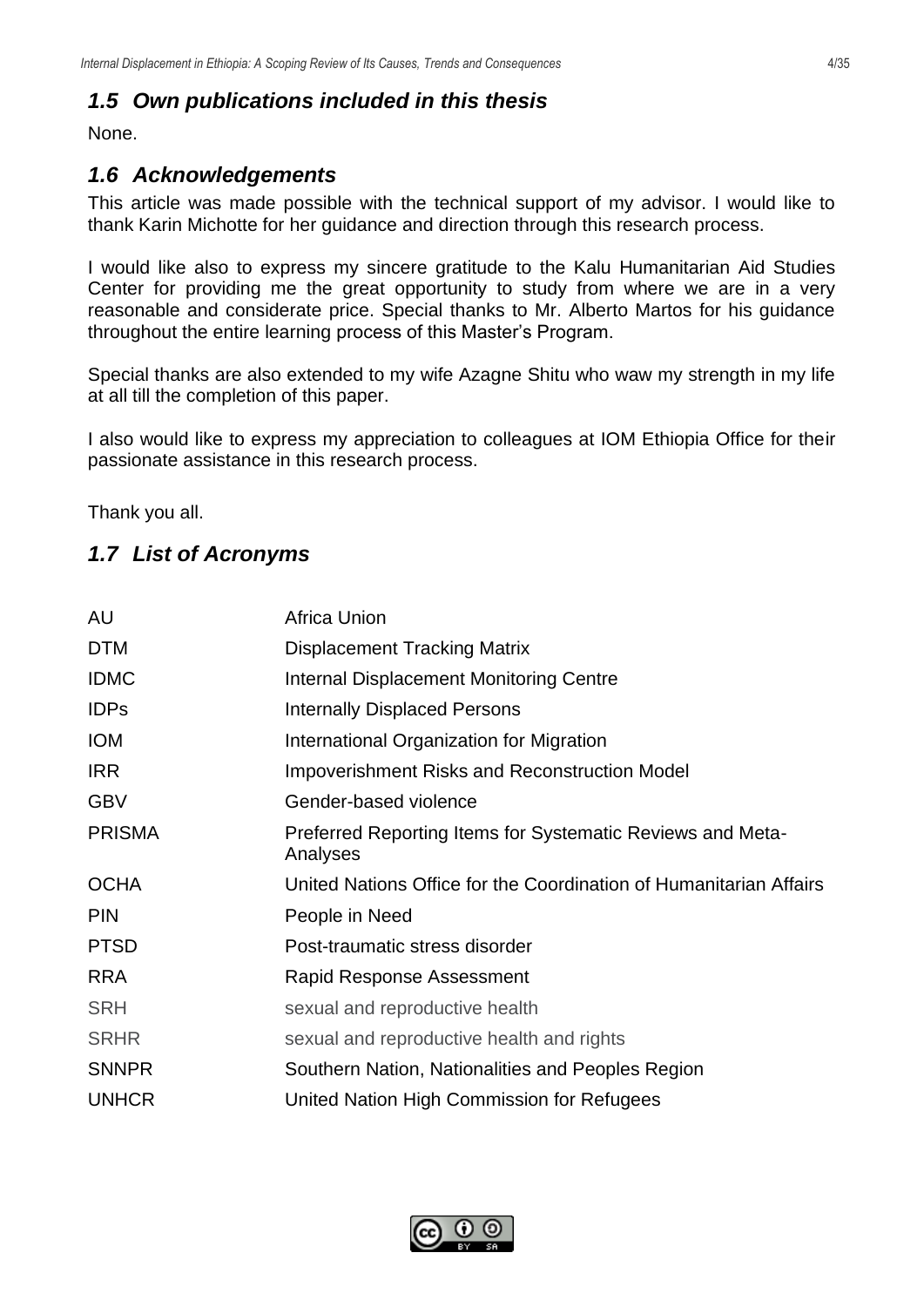## <span id="page-4-0"></span>**2 About this document**

#### <span id="page-4-1"></span>*2.1 Categories*

| <b>Countries</b> | <b>Document Type</b> | <b>Subject</b> |               | <b>Institutions</b> | Language |
|------------------|----------------------|----------------|---------------|---------------------|----------|
| Ethiopia         | Article              | Disasters      | <b>IDPs</b>   |                     | English  |
|                  |                      | Health         | Migration     |                     |          |
|                  |                      |                | Protection    |                     |          |
|                  |                      |                | Psychological |                     |          |
|                  |                      |                | impact        |                     |          |
|                  |                      |                | Research      |                     |          |

#### <span id="page-4-2"></span>*2.2 Author*



Tadele Akalu Tesfaw (23 September 1977) is a National Programme Officer at International Organization for Migration (IOM), Addis Ababa, Ethiopia. He received a bachelor's degree in Educational Planning and Management from Addis Ababa University, Ethiopia and a master's degree in Educational Sciences from University of Groningen in Netherlands and Social Policy Analysis from Catholic University of Leuven in Belgium. His research interests include school leadership,

school supervision, educational effectiveness, forced migration and reintegration.

#### <span id="page-4-3"></span>*2.3 Abstract*

*This article sought to examine the scope, range, and nature of evidence on major drivers and socio-economic and psychological impacts of internal displacement in Ethiopia. A scoping review of the literature was conducted. A total of 9 databases and 8 other sources were searched from February to June 2021, yielding 3479 articles after duplicates were eliminated. The researcher selected and reviewed 36 articles that met inclusion criteria. The findings reveal that conflict-induced displacement is the primary driver followed by climate-induced displacement and other factors causing displacement (such as development projects, severe wind, and social tensions). Findings on the impact of internal displacement show degradation in the livelihood and housing conditions; socio-cultural confusion; loss of identity and family disintegration; limited access to basic services such as food, water, housing, health care and basic education; loss of access to farmland, pastures, forest lands; impoverishment risks, joblessness, social disarticulation; trauma, marginalization, and discrimination. Findings provide insight into the complex array of driving factors causing people to be internally displaced in Ethiopia and their associated impact on IDPs. The key observation is that there is limited literature on the causes, trends and impacts of internal displacement in Ethiopia though several studies have focused on internal displacement and refugees in the Africa. Further, intervention studies are needed to shed light on approaches to investigate the root causes and improve the wellbeing of internally displaced persons.*

#### **Keywords**

Causes, climate, conflict, Ethiopia, IDPs, impacts, internal displacement, resettlement and relocation

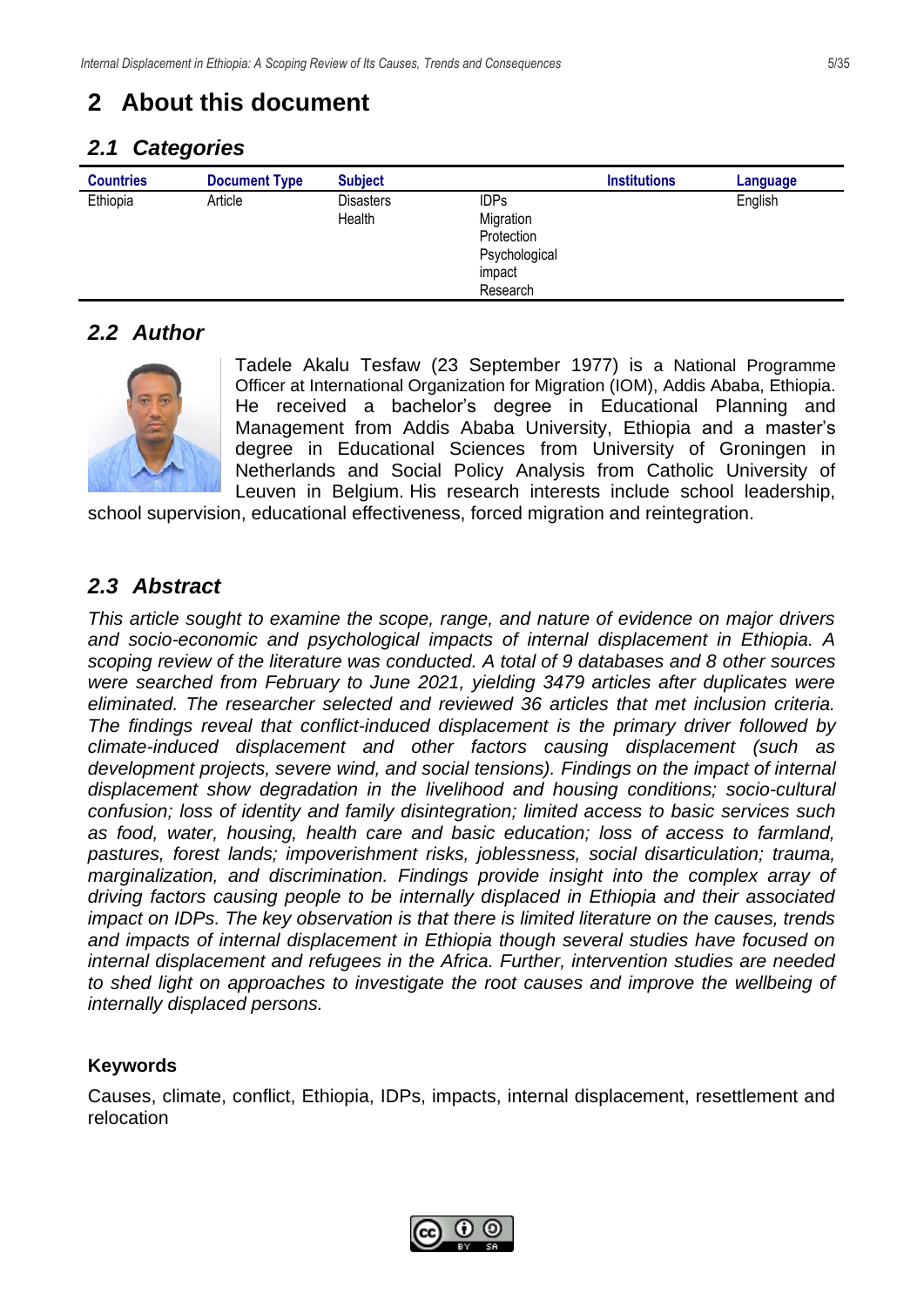## <span id="page-5-0"></span>**3 Introduction**

Reports show that 55 million people were globally internally displaced as of 31 December 2020, out of which more than 85 per cent have fled due to conflict and violence and about seven million have been displaced by disasters (IDMC, 2021). According to the Africa Union's Kampala Convention, these internally displaced persons (IDPs) are

"persons or groups of persons who have been forced or obliged to flee or to leave their homes or places of habitual residence, in particular as a result of or in order to avoid the effects of armed conflict, situations of generalized violence, violations of human rights or natural or human made disasters, and who have not crossed an internationally recognized State border" (AU, 2009, p.3).

IDPs are distinct from refugees who are displaced outside their national borders. Furthermore, IDPs compared to refugees are often more disadvantaged since they do not access assistance provided by international agencies unless such assistance is requested by the national government (Mooney, 2005).

Based on available literature, internal displacement can be caused by conflict (such as war and ethnic violence), natural disasters (such as famine, flood, and drought), violation of human rights and development induced displacement (Yigzaw & Abitew, 2019; Lwabukuna, 2011; Maru, 2017; Fufa 2020. According to Terminiski (2013), the dominant root causes of internal displacement could be classified as conflict-induced, environmentally induced, disaster-induced and development-induced internal displacement (Terminiski, 2013). Furthermore, several studies mentioned that government policies and systematic human rights violations are cause of internal displacement. Conflict-induced displacement refers to the situation where people are forcibly leaving their habitual place of residence due to internal violence or internal armed conflict (Lwabukuna, 2011; Van der Ploeg & Vanclay, 2017). People might leave their habitual residence without sufficient compensation, guarantees or mechanisms of social support, or to the initial phase of a process of resettlement which is associated with physical relocation of people from their homes (Yigzaw & Abitew; Terminiski, 2013). According to Maru (2017), the main causes of internal displacement in Ethiopia include natural disaster-induced displacement, conflict-induced displacement, and development induced displacement.

About 1.7 million new displacements associated with conflict and violence were recorded in 2020 in Ethiopia, the highest figure in the world next to DRC and Syria. The old conflicts entrenched, and new conflicts escalated along various state borders caused the government to establish a new Ministry of Peace in response to the increasing violence (IDMC, 2021; Yigzaw & Abitew). Reports indicate that conflict-induced displacements largely related to ethnic and border-based disputes common in Ethiopia. In April and later in June 2018, conflict between Gedeo and Guji Oromo tribes in West Guji broke out due to competition for land and resources. According to DTM report, such conflict displaced an estimated 748,499 IDPs by August 2018 from the Gedeo-West Guji (IOM DTM, 2018). Simultaneously, a localized conflict in Benishangul Gumuz region and the East and West Wellega zones of Oromia region displaced an estimated 191,995 IDPs (IOM DTM, 2019). This brought displacement in Ethiopia to a peak of 3.04 million IDPs in March 2019 and 2,06 million as of 31 December 2020 (IOM DTM, 2021; IDMC, 2021). Ethiopia is also affected with climate-induced displacement mainly caused by drought and floods (IOM DTM, 2021). For instance, disasters triggered 664,000 new displacements mainly associated with flooding (IDMC, 2021).

Dramatic changes in family structure and gender roles, relations, and identities are explained as impacts of internal displacement (Yigzaw & Abitew, 2019). Different studies were discussed on the internal displacement in Ethiopia. According to Fufa (2020), displaced people in Ethiopia were affected by multitude of problems such as poverty,

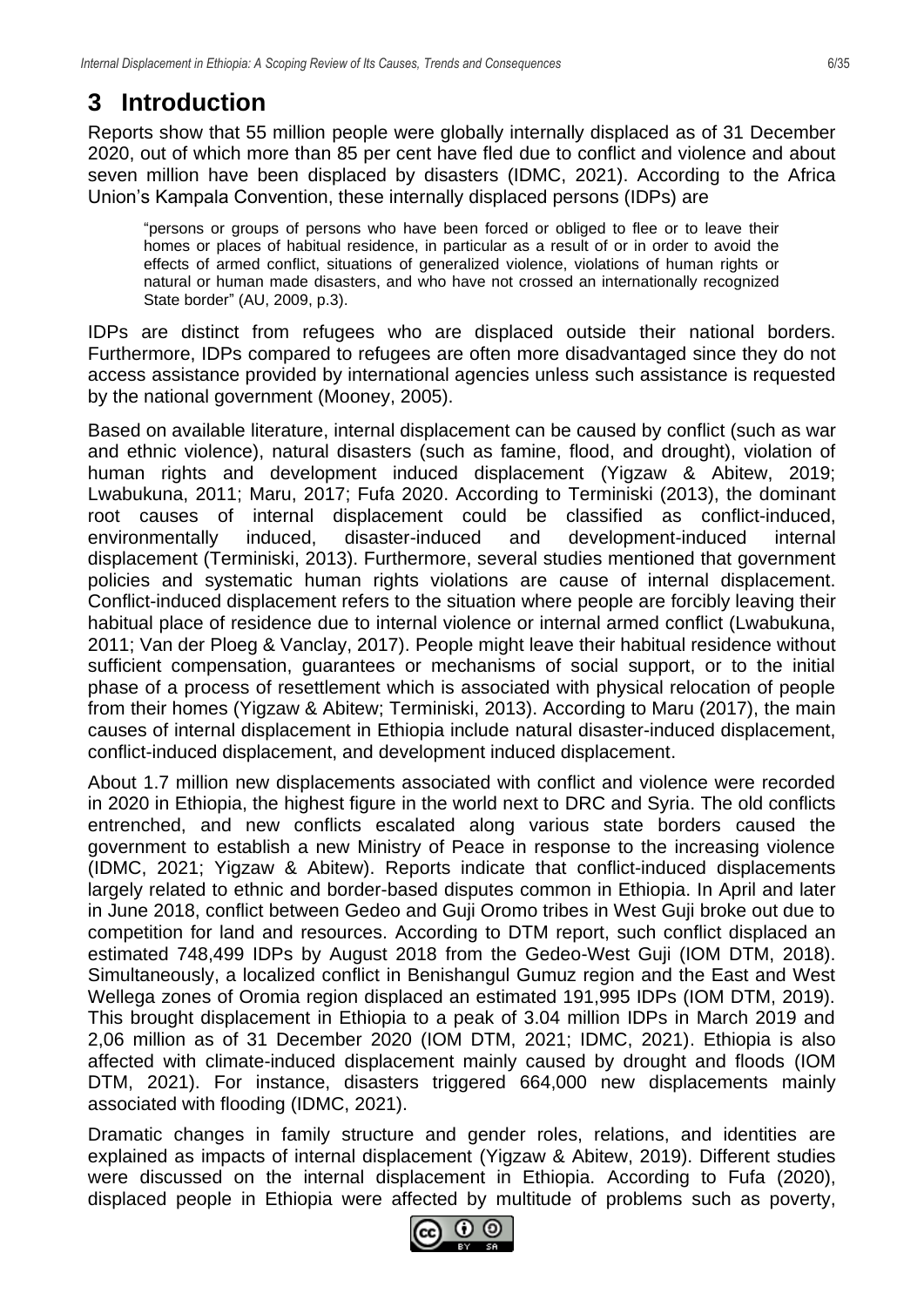hung, damage of properties, death of family members and loss of moral value. Ethnic conflict shows an increasing trend since 2016 displacing. According to OCHA (2020), "internally displaced persons (IDPs), particularly those living in collective sites, experienced deplorable conditions and limited access to basic services, lack of opportunities to rebuild their livelihoods, protection risks, and wider security concerns" (p.4). Further, studies show that development-induced displacement could result in difficulties in accessing the basic facilities that displaced people need (Kahsay, 2020).

There are some empirical studies which explored causes and background figures of internal displacement in Ethiopia (Yigzaw & Abitew, 2019; Maru, 2017; IDMC, 2020; IOM DTM, 2019). However, these studies have limitations in exploring multiple factors of internal displacement and assessing the negative impacts of internal displacement in Ethiopia. Further, little emphasis was given to assess the causes and impacts of internal displacement in a comprehensive and structured manner which clearly provide expressive indication to understand this human tragedy in Ethiopia. A paucity of synthesised studies exists regarding the causes and impacts of internal displacement in Ethiopia, a country with the highest number of IDPs in the world. This is significant given that displacement exacerbates the already existing diverse psycho-socio-economic challenges experienced by IDPs. Given no known synthesis has been performed on this topic, our scoping review responded to the following research questions:

- 1) What is the scope, range, and nature of evidence on major drivers (factors) causing people to be internally displaced in Ethiopia?
- 2) What is known from the existing literature on the major socio-economic and psychological impacts of internal displacement in Ethiopia?

## <span id="page-6-0"></span>**4 Materials and Methods**

The analytical framework for this scoping review of literature on the causes, trends and consequences of internally displaced persons in Ethiopia was conducted using Arksey and O'Malley' (2005) scoping review methodology. The authors defined scoping reviews as 'an ideal methodology to determine the scope or coverage of a body of literature on a given topic and give clear indication of the volume of literature and studies available as well as an overview (broad or detailed) of its focus'. Scoping review differs from literature review in that "the scoping process requires analytical reinterpretation of the literature" (Levac, Colquhoun, & K O'Brien, 2010, p.1).

A scoping review is suitable for this study given our broad research questions focused on examining the extent, range and nature of the literature on the topic. We conducted a systematic scoping review over a 5-month period from February to June 2021. Our scoping review followed the five-stage approach to scoping reviews as outlined by Arksey and O'Malley: (1) develop research questions, (2) article search, (3) article selection, (4) data extraction and charting and (5) data analysis. The review has been reported following the Preferred Reporting Items for Systematic Reviews and Meta-Analyses (PRISMA), Extension for Scoping Review Guidelines (Tricco et al., 2018). Step 1 (develop research questions) was completed as stated above. Steps 2–5 are described below. Ethics approval was not required for this project as we did not engage in primary data collection.

#### <span id="page-6-1"></span>*4.1 Search strategy and selection criteria*

Step 2 involved identifying the relevant studies. The search included electronic databases, websites, a reference list of articles reviewed, reports of UN agencies and NGOs, and searches of digital libraries of relevant organisations. The publication records of author and

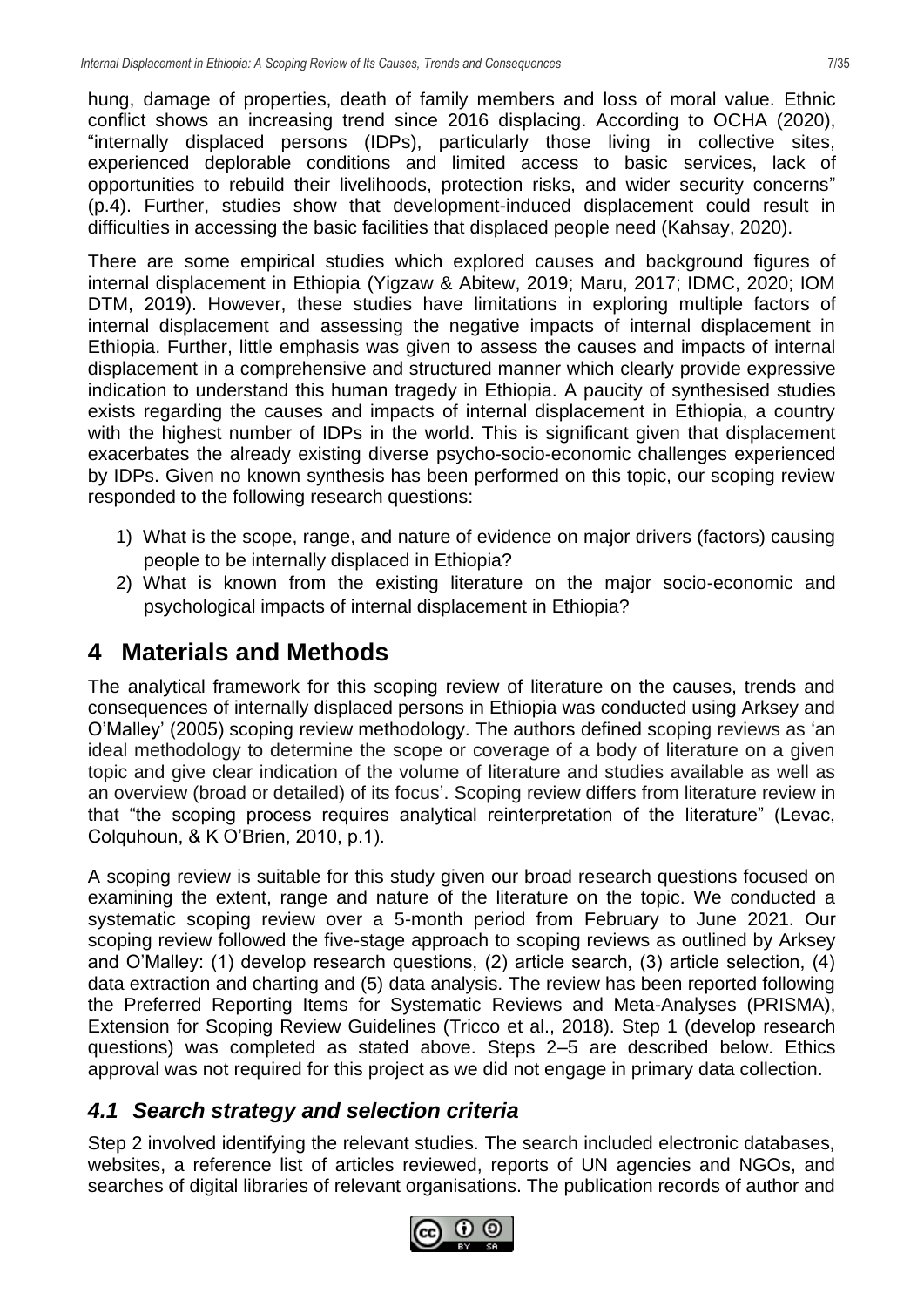the reference lists of identified papers were combined for additional related resources. The following 9 databases and 8 other sources were searched over a 5-month period from February to June 2021 to identify studies from published and grey literature on causes, trends and consequences/impacts of internal displacement in Ethiopia (see Table 1). The populations of interest were persons who had been internally displaced in Ethiopia. The broad initial search targeted internal displacement in general, with search terms that combined words related to causes, trends, impact, and Ethiopia. I also scanned the reference lists of select articles for additional articles to include. The numbers of articles/abstracts generated from the various databases and additional sources are indicated in Table 1.

| Name of database               | Number of<br>articles | <b>Other sources</b>                              | Number of<br>articles |
|--------------------------------|-----------------------|---------------------------------------------------|-----------------------|
| Refworld                       | 208                   | Oxford University Refugee Study Center            | 71                    |
| <b>BASE</b>                    | 431                   | Google scholar                                    | 1,000                 |
| Crossref                       | 820                   | ProQuest                                          | 311                   |
| CiteSeer                       | 900                   | <b>UNHCR</b> website                              | 400                   |
| WorldWideScience               | 541                   | Internal Displacement Monitoring Center<br>(IDMC) | 100                   |
| <b>JSTOR</b>                   | 200                   | <b>IOM Environmental Migration Portal</b>         | 10                    |
| PubMed                         | 16                    | Semantic scholar                                  | 98                    |
| <b>CORE</b>                    | 1300                  | AAU institutional repository                      | 53                    |
| <b>Forced Migration Online</b> | 106                   |                                                   |                       |
| <b>Total articles searched</b> | 4,522                 | <b>Total articles searched</b>                    | 2,043                 |

**Table 1: Databases and other sources searched and number of articles generated**

#### <span id="page-7-0"></span>*4.2 Study screening and selection*

A four‑stage screening process was undertaken for the selection of literature for the study. Initially, independent searches were conducted based on the aforementioned search terms. Secondly, title and abstract were screened using the inclusion and exclusion criteria to identify potentially relevant articles. Afterwards, the available full texts of the selected articles were reviewed to confirm that the studies met the pre‑determined inclusion criteria and methodology. Finally, the titles and content of the articles were screened to assess their eligibility for inclusion in the review. The articles that needed clarity were assessed, and a decision for articles to be included was made.

#### <span id="page-7-1"></span>*4.3 Inclusion and exclusion criteria*

Each article selected and reviewed that met the following inclusion criteria: (1) research articles that focused on the causes, trends and consequences/impacts of internal displacement in Ethiopia; (2) studies with different study designs (such as conference abstracts, literature reviews, book chapters, brief reports or case reports, and theses) as long as they had data on the magnitude of causes, trends and consequences/impacts of internal displacement in Ethiopia; (3) the study was published during the 20-year period spanning 2002-2021; (4) population of interest in the article must be internally displaced persons in Ethiopia; and (4) only articles published in English included.

Articles with any of the following exclusion criteria were not reviewed: (1) articles with no data and clear methodology on the causes, trends and consequences of internal displacement in Ethiopia were excluded alongside conference abstracts, literature reviews,

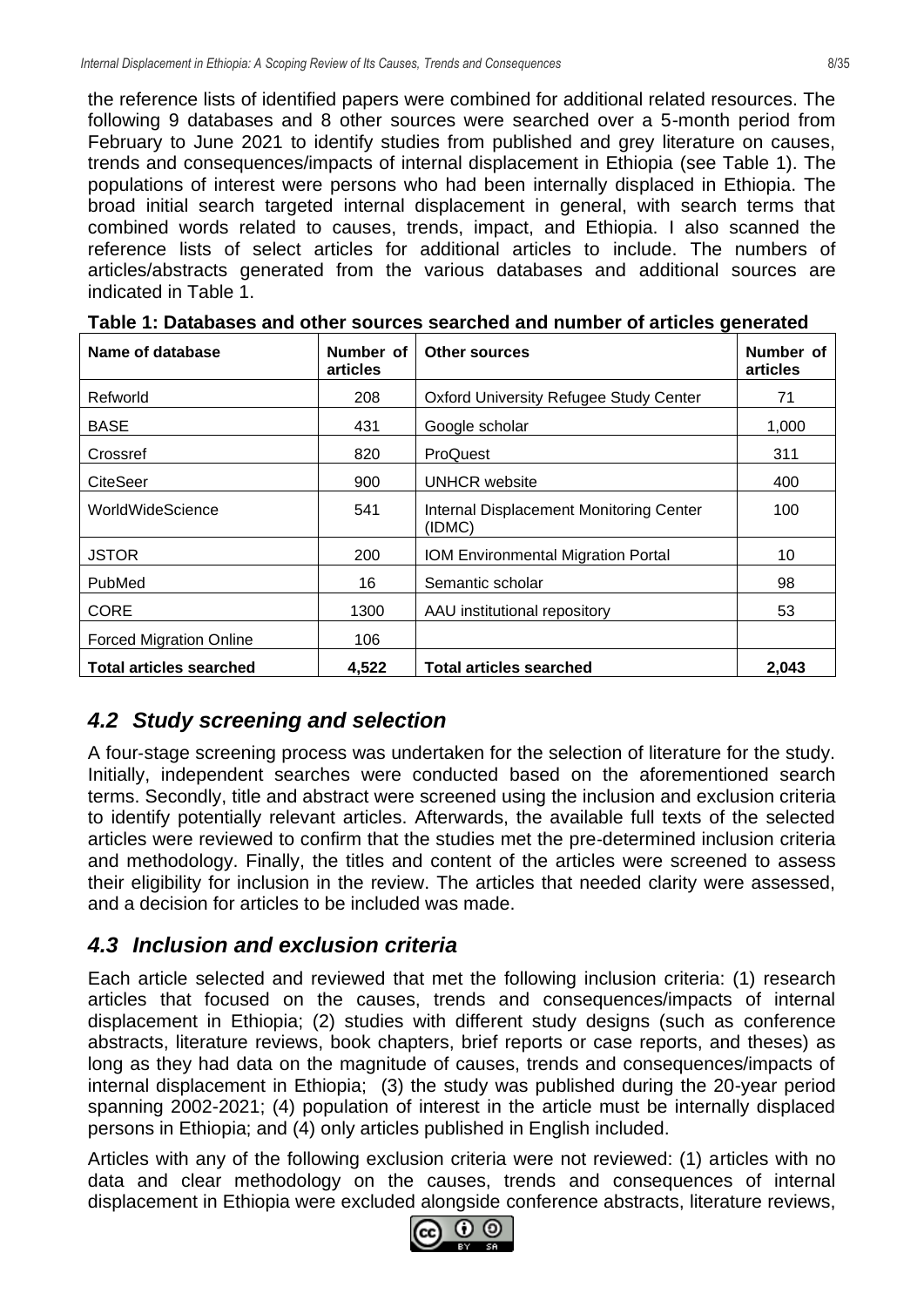book chapters, brief reports or case reports, posters, study protocols, and theses that did not qualify as an empirical output; (2) a focus on displaced persons who migrated outside of their country's borders, who were displaced by a conflict, fear of prosecution, natural disaster, or who are economic migrants; (3) lacking a methodology; (4) published in a language other than English.

#### <span id="page-8-0"></span>*4.4 Data extraction and charting*

The following information was extracted: author name, title, year of publication, research questions or objectives, methodology, theoretical framework, method, sampling, sample size, data source, study area of focus, period of data collection, country, summary of findings and summary of implications.

As shown in Figure 1 (PRISMA flow chart), a total of 6,565 records were identified and retrieved and 3,479 records remained after duplicates were removed (Stage 1). The titles and the abstracts were reviewed, and a total of 2,088 of these were rejected either because they had unrelated themes, or they did not provide information about the causes, trends and consequences/impacts of internal displacement in Ethiopia. Stage 2 involved the further screening and review of 1,392 titles and the abstracts. Subsequently, 1,113 articles were rejected because the study populations were done in either refugees or unrelated populations. A total of 278 articles were left for the full-text review (Stage 3). Subsequently, 242 studies were discarded because they did not meet the inclusion criteria or due to methodological weaknesses. Finally, 36 studies met the criteria for the final in-depth review (Stage 4). The summaries of the study characteristics including author, purpose of study, design, location/setting of research, and study results are shown in Table 3 and Table 4 annexed.



Figure 1. PRISMA flow diagram for the scoping review process

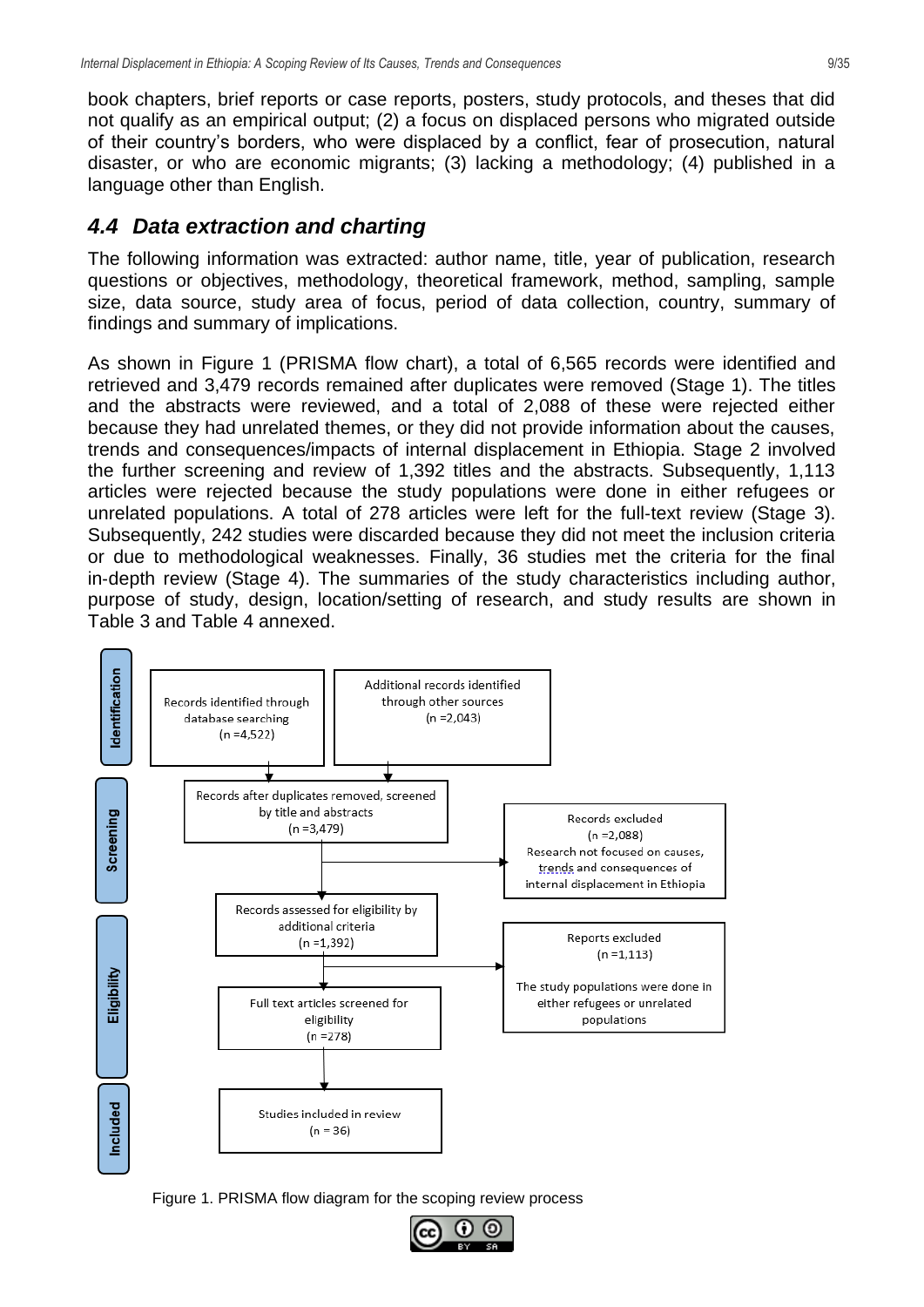#### <span id="page-9-0"></span>*4.5 Data analysis*

The articles included were coded and data summarised based on areas of focus and thematically analysed the content. This scoping review also completed a quality appraisal using relevant tools from the Critical Appraisal Skills Programme (CASP—https:// casp- uk. net/ casp- tools- checklists/). The review did not exclude any studies based on quality. Although Arksey and O'Malley (2005) indicate that there is no need for quality appraisal for scoping reviews as the quality of results of studies is not the focus, I choose to complete a quality appraisal as a lack thereof limits the uptake of results of scoping reviews into policy and practice (Levac, Colquhoun, & K O'Brien, 2010).

## <span id="page-9-1"></span>**5 Results**

The 36 articles were charted in MicrosoftWord using the study characteristics of author, purpose of study, design, location/setting of research, and study results (see Table 3 and Table 4 annexed). The locations of these studies were Ethiopia ( $n = 32$ ), Somalia, Kenya, and Ethiopia (n = 1), Eswatini, Ethiopia, Kenya, and Somalia (n = 1), and Ethiopia, Mongolia, and the Philippines ( $n = 1$ ). The methodology used in the studies varied, but many included qualitative studies ( $n = 20$ ). Diverse methods were used in the studies, as follows: cross-sectional survey ( $n = 4$ ), mixed methods ( $n = 11$ ), Qualitative, Land-Cover/Land-Use mapping, Sequential satellite images and GIS technologies, in combination with field observations (n= 1), descriptive method comprising a focus group and semi-structured interviews (n=10), Qualitative, Comparative study (n=1), Qualitative, doctrinal methodology (n=2), Qualitative, synthesis of country case studies (n=1), analysis of Intersectoral severity and people in need (PIN) (n=1), Site Assessment, Village Assessment Survey, and Emergency Site Assessment (n=1), anthropological approach using "EcoHealth" methodology (n=1), Phenomenological qualitative research design  $(n=1)$ . Few studies reported the use of a theoretical framework  $(n = 5)$ ; those that did, used frameworks based on: The models of migration, theories of aided self-help housing and empowerment approach of alternative development, approaches to humanitarian response, The Impoverishment Risks and Reconstruction (IRR) Model, and Scudder's Four Stage Framework. I categorized results according to subtopics related to aspects of internal displacement in Ethiopia, as follows: major drivers (factors) causing people to be internally displaced in Ethiopia ( $n = 12$ ), and major socio-economic and psychological impacts of internal displacement in Ethiopia ( $n = 24$ ).

#### <span id="page-9-2"></span>*5.1 Major factors causing people to be internally displaced in Ethiopia*

Overall, 12 of the articles focus on major drivers (factors) causing people to be internally displaced in Ethiopia. Among which 3 studies (Yigzaw & Abitew, 2019; IOM DTM, 2021; and Maru, 2017) focused on conflict-induced, climate-induced and development-induced displacements; 2 studies (Sackey, 2020; and MSF, 2019) focused on conflict-induced displacements; 2 studies (OCHA, 2020; and Ashine, 2021) identified conflict-induced and climate-induced displacements; 1 study (Ferrández, 2019) focused on climate-induced displacements; 1 study (Mulugeta & Woldesemait, 2011) focused on climate-induced and development-induced displacements; 1 study (Fias et al., 2021) focused on conflictinduced and development-induced displacements; and other 2 studies (Siltan, 2019; and Yntiso, 2008) focused on development-induced displacements.

Communal violence and ethnic tensions played the primary role in displacing people in different parts of the country. The Internal Displacement Monitoring Centre's (IDMC's) 2021 Global Report on Internal Displacement indicate that Ethiopia is the third top ten

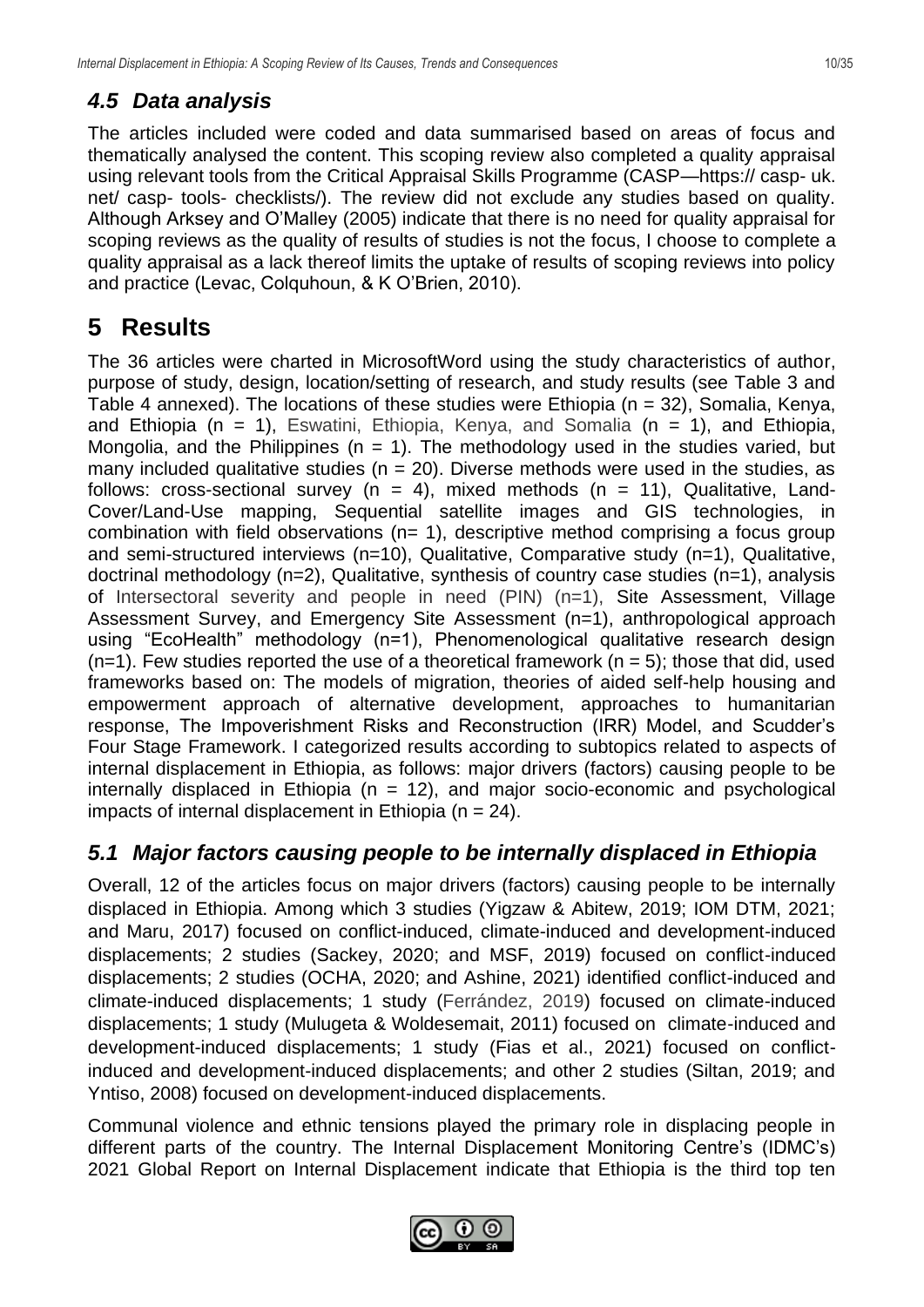countries with record of 1.7 million new displacements by conflict and violence in 2020 (IDMC, 2021). Study in Ethiopia by Yigzaw and Abitew (2019) found that

"conflict (i.e., inter-communal violence, regional political instability, ethnic tensions and localized conflicts), climatic induced factors (landslides, flooding, famine and drought) and the country's policy of resettlement and relocation (development-driven causes), and poor governing capacity of the country were major contributing factors which aggravated the internal displacement in the country". The conflict took the primary percentage and followed by the climate-driven causes and policy of resettlement and relocation" (p.32).

According to IOM's Displacement Tracking Matrix (DTM) (April 2021) report, Ethiopia had ranked at the top level of severe internal displacement in the world. In line with this, DTM (2021) site assessment report based on data collected from December 2020 — January 2021 found that conflict remains the primary cause of displacement and displaced 1.12 million IDPs (62%), while drought displaced 331,963 IDPs (17%), flash floods displaced 169,662 IDPs (9%), seasonal floods displaced 114,496 IDPs (6%) and social tension displaced 91,822 IDPs (5%). Accordingly, Table 2 below depicts trends from 2018 through 2020/21 in conflict-induced displacement, climate-induced displacement (caused by environmental factors such as drought, seasonal floods, flash floods and landslides) and "other" factors causing displacement (such as economic/development projects, severe wind, social tensions and protracted displacement due to volcanic disruptions) by taking the case studies of all regions.

|                                   | <b>Displacement</b> | <b>Displacement Period</b> |                       |                         |              |
|-----------------------------------|---------------------|----------------------------|-----------------------|-------------------------|--------------|
| <b>Region</b>                     | Reason              | During 2018                | <b>During</b><br>2019 | During 2020<br>& Jan 21 | <b>Total</b> |
| Addis Ababa                       | Conflict            | 31,638                     | 22,297                | 5,854                   | 59,789       |
|                                   | Conflict            | 48,839                     | 38,8694               | 106,154                 | 543,687      |
| Amhara                            | Climate             | 8,809                      | 712                   | 5,139                   | 14,660       |
|                                   | Other               | 952                        |                       |                         | 952          |
|                                   | Conflict            | 4,220,545                  | 3,297,927             | 1,679,469               | 9,197,941    |
| Oromia                            | Climate             | 673,015                    | 656,439               | 281,475                 | 1,610,929    |
|                                   | Other               | 229,614                    | 381,750               | 295,467                 | 906,831      |
|                                   | Conflict            | 226,867                    | 590,651               | 290,914                 | 1,108,432    |
| Tigray                            | Climate             | 6,425                      | 1,859                 |                         | 8,284        |
|                                   | Conflict            | 96,994                     | 111,708               | 133,469                 | 342,171      |
| Gambella                          | Climate             | 10,166                     | 18,138                | 14,610                  | 42,914       |
|                                   | Conflict            | 19,046                     | 113,549               | 101,458                 | 234,053      |
| Afar                              | Climate             | 215,359                    | 187,131               | 238,807                 | 641,297      |
|                                   | Other               | 21,547                     | 30,553                | 83,871                  | 135,971      |
| <b>Benishangul Gumuz</b>          | Conflict            |                            | 5,532                 | 17,832                  | 23,364       |
|                                   | Conflict            | 3,453,570                  | 3,714,619             | 1,956,894               | 9,125,083    |
| Somali                            | Climate             | 2,130,545                  | 2,046,940             | 1,040,204               | 5,217,689    |
|                                   | Other               |                            |                       | 174,492                 | 174,492      |
| Dire Dawa                         | Conflict            | 59,389                     | 41,456                | 18,533                  | 119,378      |
| Harari                            | Conflict            | 15,046                     | 13,141                | 10,565                  | 38,752       |
|                                   | Conflict            |                            |                       | 278,725                 | 278,725      |
| <b>SNNPR/SNNP &amp;</b><br>Sidama | Climate             |                            |                       | 160,420                 | 160,420      |
|                                   | Other               |                            |                       | 9,807                   | 9,807        |
|                                   | Conflict            |                            |                       | 55,857                  | 55,857       |
| Sidama                            | Climate             |                            |                       | 4,762                   | 4,762        |

**Table 2: Number of persons displaced due to different factors in Ethiopia**

*Source: DTM, Round 09 to 24 data, from January 2018 to January 2021.*

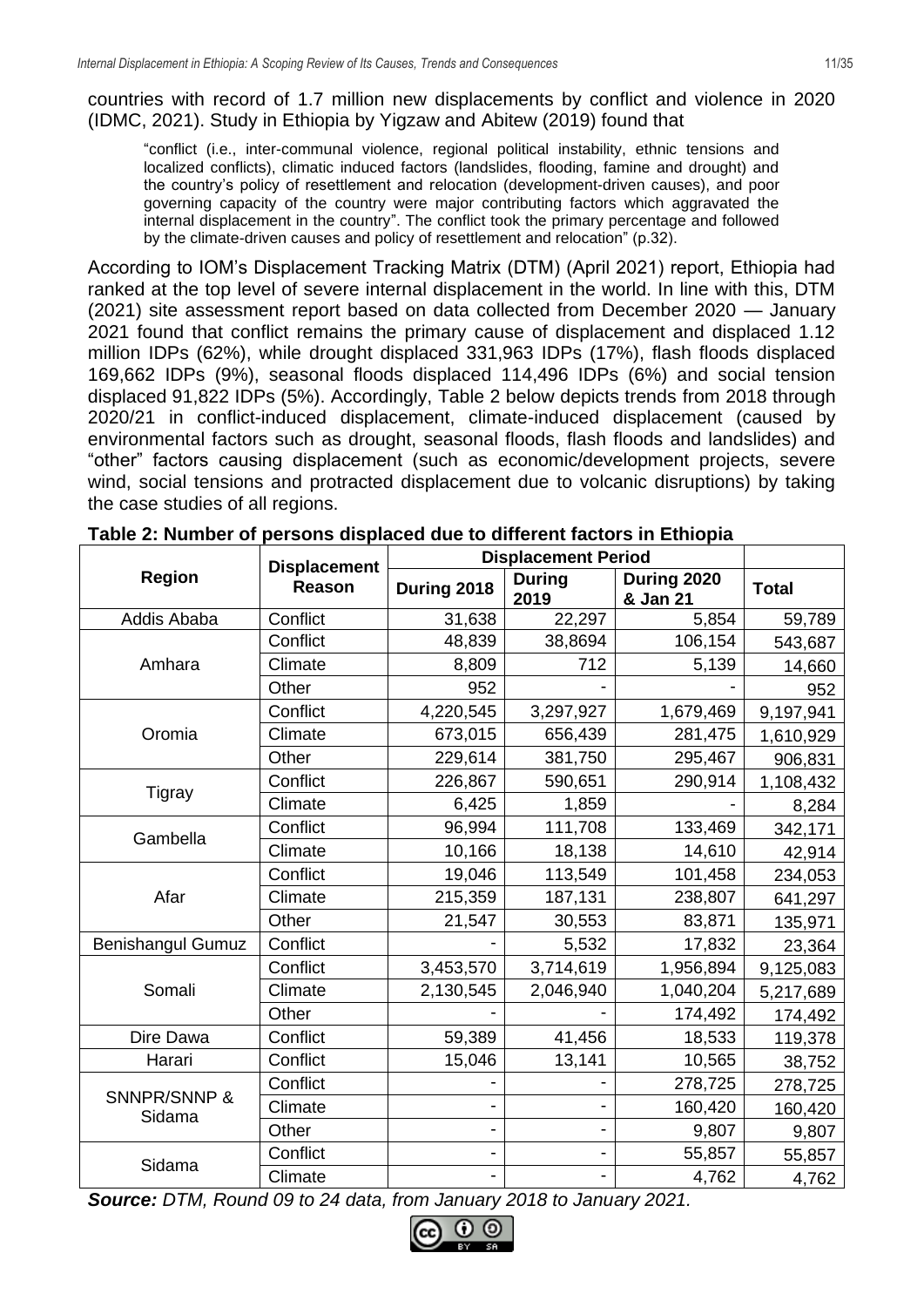As it has shown in Table 5, millions of Ethiopians were forcibly displaced within the regions and within the country because of the escalation of conflict, climate-induced and other factors (economic/development projects, severe wind, social tensions and protracted displacement due to volcanic disruptions) during 2018, during 2019 and during 2020/21 respectively. Looking at regional figures from 2018 through 2020/21, the highest number of IDPs were recorded in the Oromia region largely due to conflict followed by the Somali region due to conflict and climate-induced displacement.

Figure 1 below shows trends in the number of IDPs identified nationwide by DTM Ethiopia since January-February 2019 (round 15) (DTM, 2021). IOM Ethiopia has been collecting data on internal displacement via its Site Assessment tool for 24 rounds now. The highest displacement total was recorded in Round 16 (March-April 2019) with 3.04 million IDPs. During this round, a total of 158,385 IDPs were recorded through DTM's Rapid Response Assessment (RRA) in East and West Wellega, and 690,364 IDPs in Gedeo and West. Displacement figures during round 17 (May-June 2019), round 18 (July- August 2019) and round 19 (September-October) show drastic declines mainly due to government-led return operations beginning in April 2019. However, significant increases in the number of IDPs to 1.73 million IDPs and 1.74 million IDPs was captured during round 20 (November-December 2019) and round 21 (February-March 2020) respectively. The total number of IDPs increased to 1.82 million in round 22 (June—July 2020) reportedly because SNNPR and Sidama regions were the new coverages, which additionally captured 93,982 IDPs. Round 23 (August-September 2020) showed only a marginal increase to 1.84 million IDPs. Round 24 (December 2020-January 2021) experienced increased total number of IDPs to 2.1 million mainly due to the Northern Ethiopia Crisis which broke out in November 2020.



*Figure 1: Number of IDPs identified nationwide by DTM since January-February 2019 (round 15). Round totals include displacement data captured through previously conducted Rapid Response Assessments and the ongoing Emergency Site Assessments. Source: Ethiopia National Displacement Report 7, 06 April 2021.*

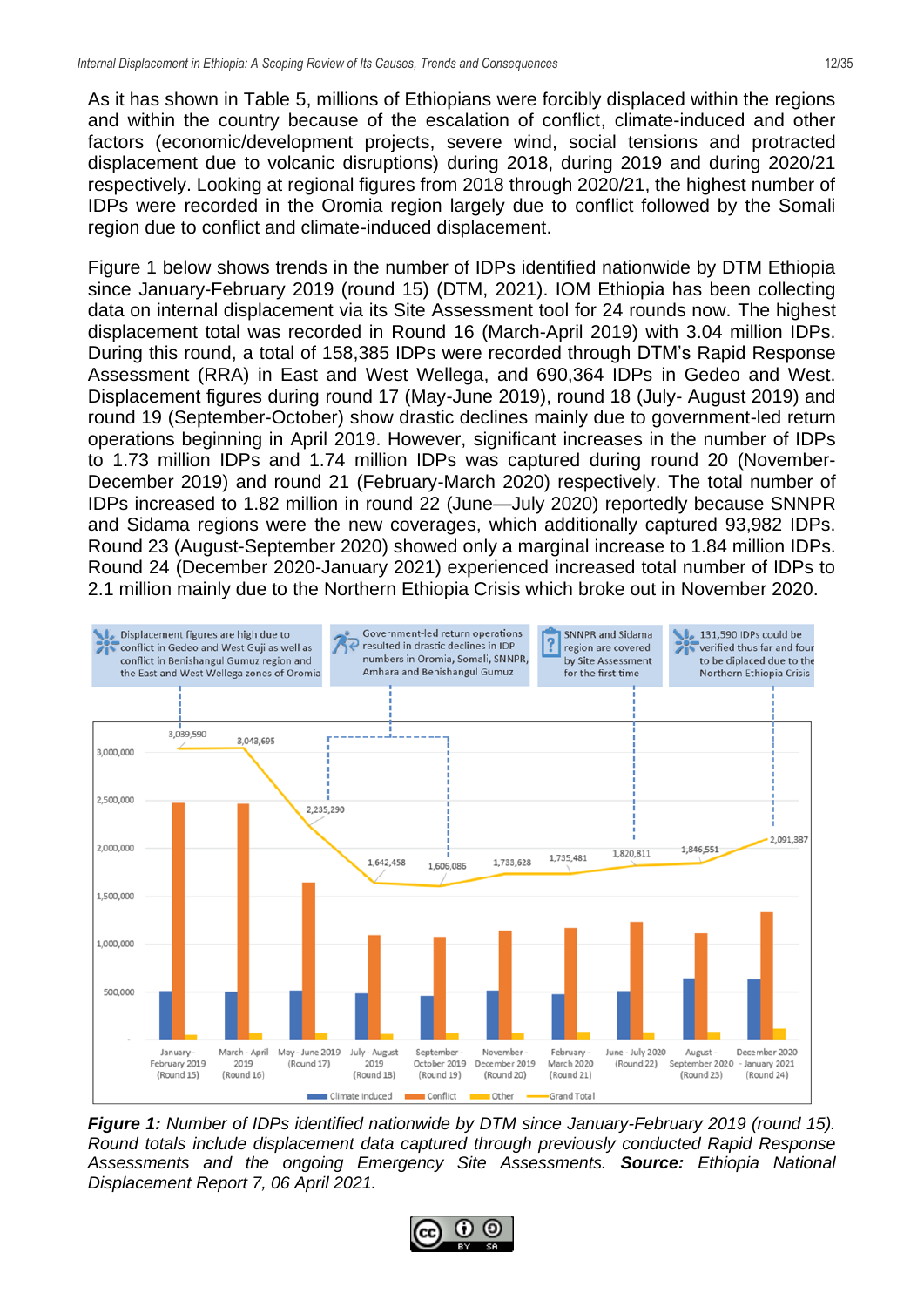Two studies (Sackey, 2020; and MSF, 2019) also identified conflict as the main driver of displacement in Ethiopia. Sackey (2020) in his study found that violent conflict was the major driver of internal displacement occurred in the West-Guji and Gedeo Zones of Ethiopia in 2018. Such conflict began initially by a communal violence from the youth but escalated into a violent conflict which caused people to flee their home to save their lives. A similar study conducted by MSF (2019) found that conflict alone newly displaced 296,000 people in 2016 and 1.7 million in 2018. In mid-April 2018, a wave of violence displaced 200,000 people along the border of Oromia and SNNPR. From the end of May onwards, up to 970,000 people were newly displaced due to violence and in June the Ethiopian authorities requested international support.

IOM DTM assessment report generally shows that very severe, otherwise called as a human tragedy in the Ethiopian historic event occurred in 2018 and 2019, with more than 23 million people have fled their homes and habitual residence largely due to conflict (i.e., inter-communal violence, regional political instability, ethnic tensions and localized conflicts) followed by environmental factors such as drought, seasonal floods, flash floods and landslides and other factors causing displacement (economic/development projects, severe wind, social tensions and protracted displacement due to volcanic disruptions). Therefore, in general, conflicts are the primary causes of internal displacement in Ethiopia. Similar study conducted by Maru (2017) found that forced resettlement programs massively implemented by the government of Ethiopia displaced more than 0.6 million people. Resettlement programs relocated them to areas traditionally inhabited by ethnocultural indigenous and minority groups, and thereby led to gross human rights violation and vulnerability of women and children of IDPs. Localized grievances between the host community and IDPs were created mainly due to the fact that sufficient preparation time during the settlement action was not given, and the resettlement programs were conducted without prior consultation between the host communities and the intended settlers.

A study conducted by United Nations Office for the Coordination of Humanitarian Affairs (OCHA) (2020) across 11 regions of Ethiopia aimed at identifying people in humanitarian need who faced climate or conflict related shocks in the last 12 months found that conflict and climatic shocks negatively impacted people's daily lives, livelihoods and their ability to meet their basic needs. Conflict and climate shocks left some 3.2 million people displaced at the peak of the displacement crisis between January and April 2019. OCHA reported 403,000 destitute pastoralists (or climate IDPs) and 2.8 million people with severe food needs due to climate shocks and lack of recovery in 2020. Of the conflict-related people in need (PIN), OCHA found that 1.2 million persons remain in displacement because of conflict related drivers. Similarly, study by Ashine (2021) found that the escalation of interethnic clashes and recurrent drought and seasonal floods created the issue of internal displacement as a daunting challenge in Ethiopia. Although the existing domestic legal and policy frameworks have relevant provisions to the protection of IDPs, they lack a sound basis to address the specific needs and vulnerabilities of IDPs during all phases of displacement.

Another study conducted by Ferrández (2019) to examine the drivers of displacement in pastoralist communities of the arid and semi-arid lowland areas of Ethiopia found that displacement triggered by drought in Ethiopia is a protracted but short-range issue, and that those displaced prefer to integrate in their new locations rather than to return home. In this line, Mulugeta and Woldesemait (2011) found that Ethiopia is a country where internal human displacements taking place either spontaneously or in planned mode. Natural and manmade disasters (environmental-induced displacement), and development actions

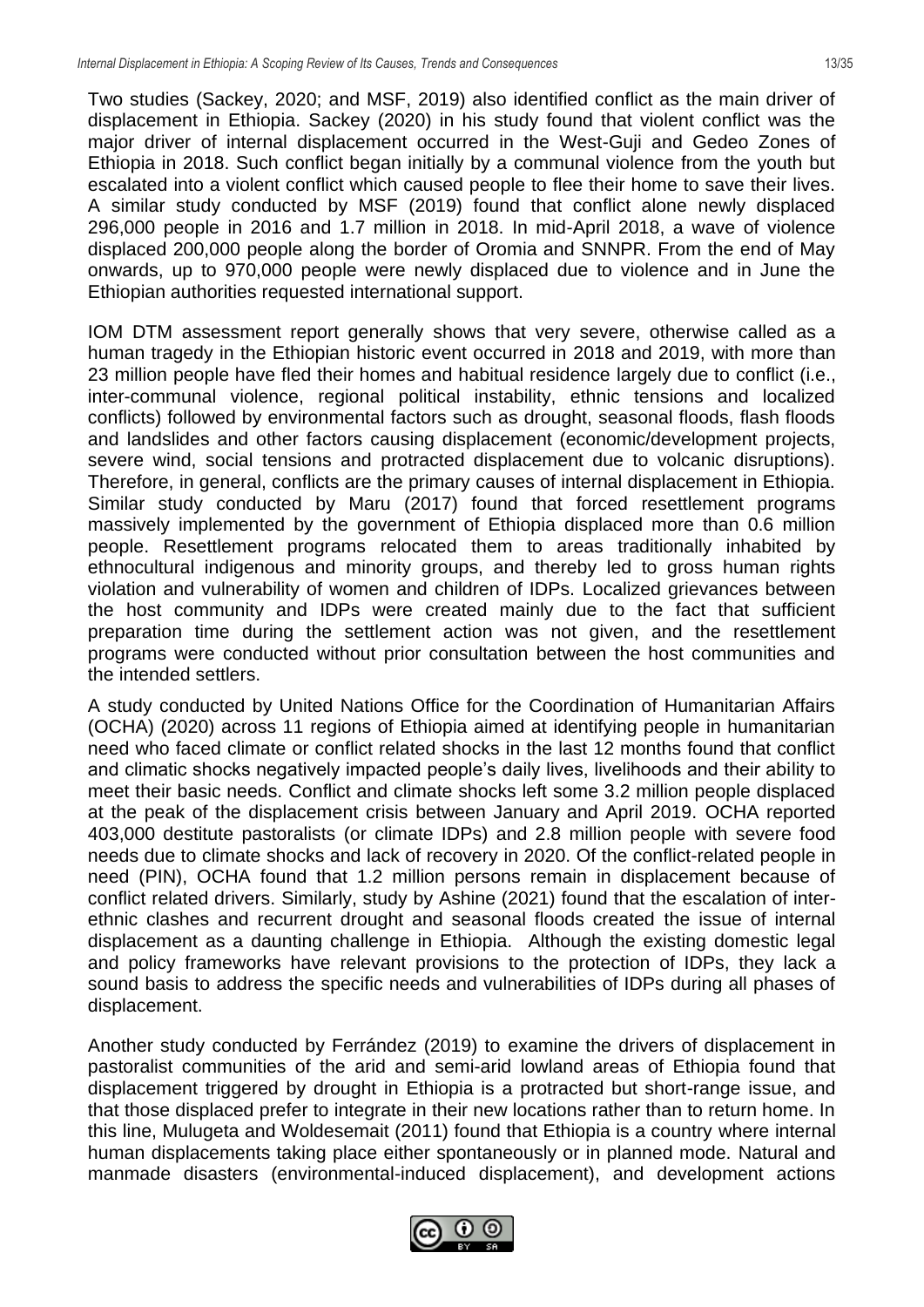(development-induced displacements) were the major drivers of displacement reported recently.

Three other studies (Fias et al., 2021; Siltan, 2019; and Yntiso, 2008) identified conflict and development projects as the main drivers of displacement in Ethiopia. Fias et al. (2021) in their studies comparing IDPs' experiences across three geographical settings (Ethiopia, Mongolia and the Philippines) and thereby seeking to contribute to the international debate on IDPs found that the causes of displacement appear to be contextspecific; although, some overarching reasons are observed: (intercommunal) conflicts (in Ethiopia and the Philippines), human right violations (forced resettlements by the Ethiopian governments). Similarly, Siltan (2019) found that development-induced projects raised the rate of vulnerability for socio-economic inequalities. Additionally, Yntiso (2008) in the study aimed to examine the side effects of an urban development policy and practice on lowincome households forcibly resettled in the outskirts found that thousands of low-income households in Addis Ababa have been displaced and adversely affected by the process of urban development (development-induced displacement).

#### <span id="page-13-0"></span>*5.2 Major socio-economic and psychological impacts of internal displacement in Ethiopia*

Twenty-four articles focused on major socio-economic and psychological impacts of internal displacement in Ethiopia: twelve were qualitative (Yeshaneh, 2020; Erlichman, 2003; Lemessa, 2005; Negussie, 2020; Abegaz, 2020; Lindvall et al., 2020; Kahsay, 2020; PAI, 2020; Kussa, 2019; Jones, Yadete & Pincock, 2019; Hussen & Kibret, 2018; Ambaye & Abeliene, 2015), six were Quantitative (Gemeda, 2020; Eba & Shifa, 2020; Madoro et al., 2020; Araya, 2007; Eliyas, 2019; and Araya, Chotai & Komproe, 2007), and six were mixed method (Fufa, 2020; Yeshaneh, 2020; Bahir, 2010; Cazabat, 2020; Teddla, 2008; Daniel & Berhanu, 2018; and Masresha, 2020).

Internal displacement tends to severely disrupt the lives of those affected. Sometimes it presents them with new opportunities, but most often it undermines their welfare and wellbeing. As IDPs are uprooted from their homes and separated from their assets, livelihoods and networks, their ability to earn a living may be compromised. Displacement also creates specific needs that have to be paid for by IDPs themselves, host communities, government agencies and the humanitarian sector (IDMC, 2021).

A mixed method study was conducted by Fufa (2020) to assess the socio-economic impact of displacement on the livelihoods of the households, in western Ethiopia. Findings show that displacement of local community has high impacts on the socioeconomic status of the households. The non-displaced community are better off than the displaced in terms of access to schooling, housing and health services, likely of survival for future life and capacity to finance. The study, however, found insignificant mean difference between the displaced and displacers in terms of family members attending the school, which is opposite to the general opinion that the displaced people were highly affected. The results also reveal that the displaced communities were exposed to both communicable and noncommunicable diseases. Another research was conducted by Yeshaneh (2020) aimed to assess forced internally displaced persons in Ethiopia focusing on the challenges and prospects of local integration in Sekela woreda, Ethiopia. The study found that local integration of IDPs was challenging to government due to deficiencies of access to land resource, inability to offer affordable housing to IDPs, constraints of employment as a maintenance of livelihood, lack of IDPs friendly policies, and abusing coexistence as local integrations caused a pull factor. Similarly, Bahir (2010) attempted to explore the compelling causes, processes, and consequences of displacement and found that there

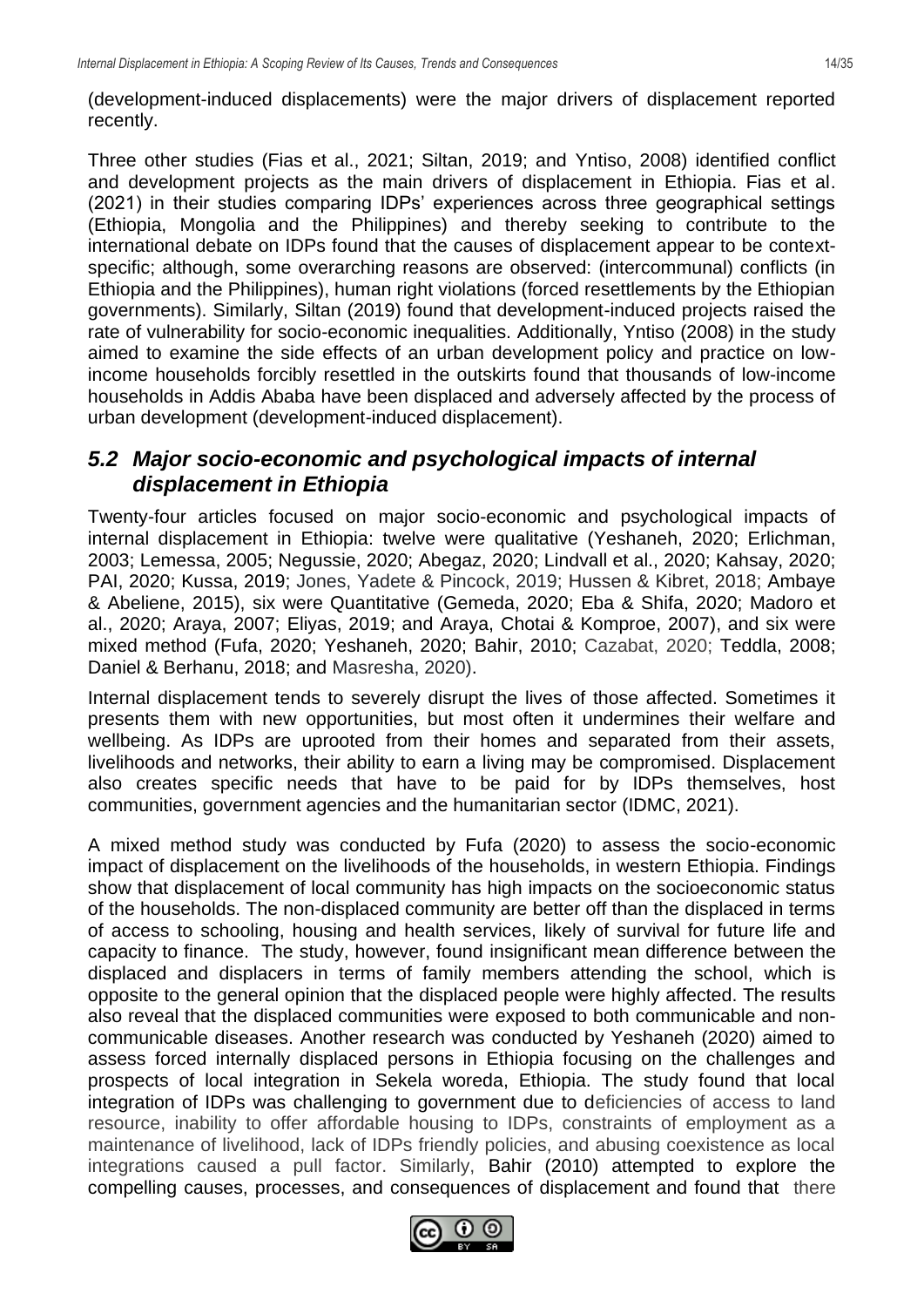was serious and recurrent land tenure conflict between the IDPs community and the government agencies; health impacts including cramped and poor houses, restricted supply and occasional intermittent nature of communal water, risk of intestinal parasites, diarrhea, respiratory infection, typhoid and tuberculosis; and psychological and social impacts including recurrent conflict between government actors and repatriates caused the uncertainty of the existing settlement and fear of losing land in the mind of the community.

Another study was conducted by Cazabat (2020) to assess the financial consequences of internal displacement on the livelihood, education, housing, health, and security of IDPs and their host communities in Eswatini, Ethiopia, Kenya and Somalia. The study found that apart from the positive impact on perceived security, however, displacement in Ethiopia has resulted in a degradation in the livelihood, housing conditions and health of most IDPs. Displaced children have increased access to school, but numerous barriers to quality education remain. The study further showed that members of the host community were not affected by the arrival of 1,100 displaced families, except with a rise in prices and a deprivation in their psychological wellbeing, which the source should be investigated further. Negussie (2020) in the study aimed to assess the situation of socio-economic rights protection of IDPs due to conflict from Somali regional state in 2017 and resettled in Sululta town of Oromia region found that IDPs were affected by limited government response in providing adequate standard of living, including at a minimum access to adequate food, water, better housing, health care and basic education, and better employment and livelihood opportunities.

In terms of the living environments and the health status of people moved to resettlement areas who later returned to their place of origin in one administrative area in Amhara Region of Ethiopia, Erlichman (2003) found that the returnees fled ill-health and conflict with local people in resettlement areas and returned to their places of origin. The prevalence of diseases and dangers unknown in the highlands severely threatened the health of resettlers. In addition, the study found that the physical separation from homeland and relatives was extremely painful for resettlers. Similarly, Lemessa (2005) in the study on the socio-cultural dimensions of displacement in Addis Ababa found that displacement led IDPs to socio-cultural confusion and loss of identity, family disintegration, psychosocial consequences (increased psychological and psychiatric disturbances among the displaced), streetism, prostitution, and stigmatization and low self-esteem.

Eight articles focused on the impact of internal displacement on mental health and psychological well-being related issues: two were qualitative (Lindvall et al., 2020, and PAI, 2020), and six were Quantitative (Eba & Shifa, 2020; Madoro et al., 2020; Araya, 2007; Eliyas, 2019; Araya, Chotai & Komproe, 2007; and Gemeda, 2020). Araya, Chotai and Komproe (2007) conducted their research on "Effect of trauma on quality of life as mediated by mental distress and moderated by coping and social support among post conflict displaced Ethiopians" in Addis Ababa. Findings show increased mental distress among IDPs and a decrease in quality of life with age. Furthermore, in terms of the effects of trauma in reducing the quality of life, mental distress played a mediated role, and some trauma has direct effect in reducing of life. Eliyas (2019) similarly found high incidence of depression (89.9%) and anxiety (93.4%) among internally displaced youths, and positive relationship between the depression, anxiety and stress scores of IDP respondents. Further, Araya (2007) in his study on "the consequences of trauma and extreme stress among displaced persons in Ethiopia" found that men reported significantly higher experience of trauma, higher perceived social support, and higher task-oriented coping compared to women; women, on the other hand, reported higher emotion-oriented coping. For both men and women, correlation was found between emotion-oriented coping and higher trauma events, and task-oriented coping with higher perceived social support. The

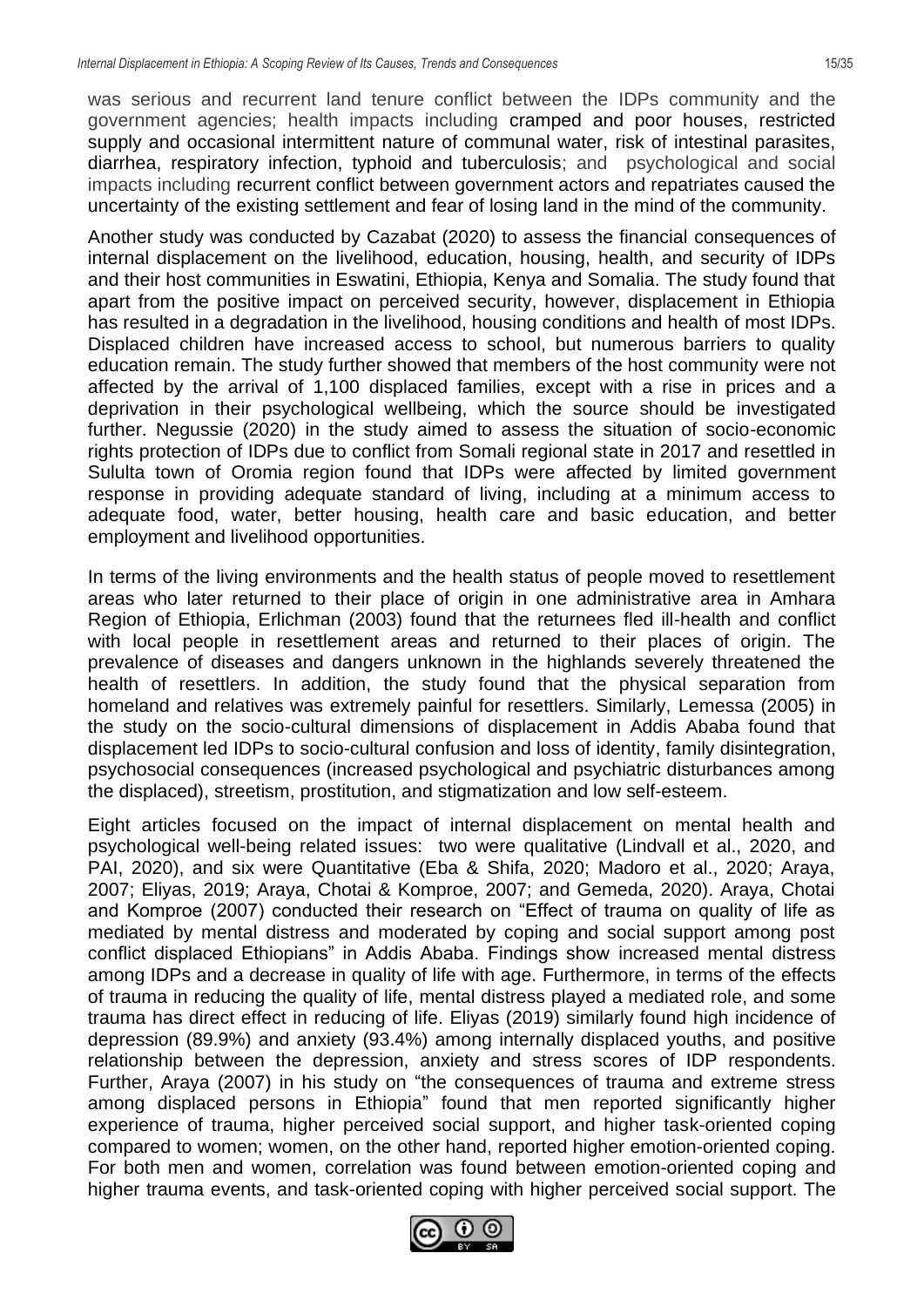study also found increased mental distress and decreased quality of life with age. Supporting this, two separate cross-sectional studies (Madoro et al., 2020; Eba & Shifa, 2020) conducted in Gedeo zone of South region in Ethiopia found a high rate of posttraumatic stress disorder (PTSD) among internally displaced people. Depression, sex, frequency of displacement, witnessing the murder of family or friends, destruction of personal property, and cumulative trauma were found to be significant predictors of PTSD. In addition, the prevalence of depression and anxiety was high among internally displaced populations in the Gedeo zone. Tobacco use, female gender and age range from 19-30 years had statistically significant effect on the mental health outcomes of IDPs in these studies. Similarly, Gemeda (2020) found high prevalence of psychological distress among internally displaced returnees in Yaso district, Benishangul Gumuz Regional State. Trauma and marital status were found to be significantly and positively correlated with psychological distress.

A qualitative study conducted by PAI (2020) to explore the sexual and reproductive health (SRH) barriers, needs and understanding of young IDPs in a community within a town of Oromia region, Ethiopia found that IDPs with prior experience on inadequate access to services and continued displacement can have generational impacts; displaced young people miss educational and economic opportunities and may not have the ability to adequately care for their families; there was high prevalence of child, early and forced marriage and adolescent pregnancy and childbirth; social and religious norms impacted the use of contraception; lack of SRH education and information; and the displacement site was found to be a barrier to sexual and reproductive health and rights (SRHR). In addition, a study by Lindvall et al. (2020) in Somalia, Kenya and Ethiopia to identify knowledge status and gaps regarding public health consequences of large-scale displacement found that though mental health problems and gender-based violence (GBV) were less visible, malnutrition, a lack of vaccination, inadequate access to essential health services, lack of mental health services, and IDPs being an underserved group in Ethiopia were among the well-known challenges.

Three studies conducted to assess the psycho-socio-economic problems of internally displaced people in Oromia region of Ethiopia (Kussa, 2019; Jones, Yadete & Pincock, 2019; and Masresha, 2020) found that IDPs were facing different psycho-socio-economic problems such as trauma, marginalization and discrimination, unemployment, lack of access to financial resources, shortage of food and monthly ration, lack of access to social services, inaccessibility to school and health services, inconvenience and lack of infrastructure in the camp setting, lack of power to decide on their future and nonexistence of institution that deal with their issues. In addition, there were highly varied experiences among adolescent girls and boys, with young people both as targets and perpetrators of violence during the initial displacement; during the initial violence in Somali region adolescent boys reported facing serious physical threats, limited access to livelihoods, social protection and education services; and sexual violence against young women and girls was widespread during displacement. Further, Masresha (2020) found that the socioeconomic conditions of the IDPs have drastically dropped; the livelihood strategies of the households did also drop from high income- to low income-generating activities; and IDPs access inadequate public toilet facility, inadequate clothing and food relief services; face joblessness, uncomfortable housing, and inefficient flood control system.

Six studies focused on the psycho-socio-economic effect of "development-induced displacement" on the displaced people in Tigray region (Kahsay, 2020), Addis Ababa (Hussen & Kibret, 2018; Teddla, 2008), all regions (Abegaz, 2020), South region (Daniel & Berhanu, 2018), and Amhara region (Ambaye & Abeliene, 2015) of Ethiopia. Accordingly, Kahsay (2020) found no change in terms of socio-cultural situation of displaced people

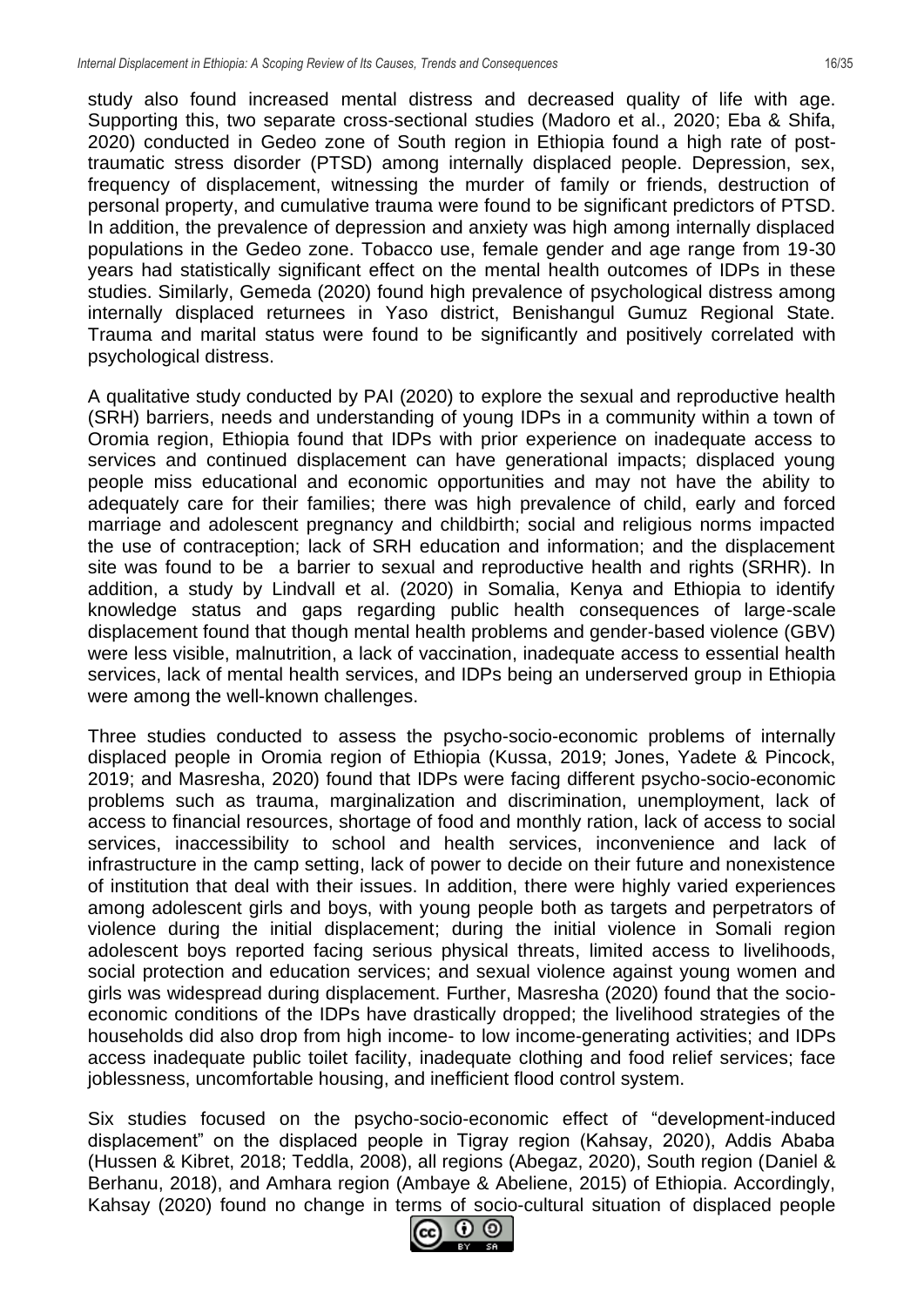such as their language and identity. However, the research found fragmented nature of religious aspects, settlement pattern, and social structures. Further, the impoverishment risks, joblessness, social disarticulation, marginalization, and food insecurity have increased after the resettlement indicating that the displaced people are underprivileged. "Although landlessness, homelessness, and expropriation have slight increment after the displacement, the mobility risk has been alleviated and that the project affected people are even in a better position after the relocation" (p.94). These findings were also supported by Teddla (2008). Hussen and Kibret (2018), on the other hand, found that displacement resulted in "social breakdowns (such as frustration to form close relationship with neighbors and absence of warm and trusting relationship) as well as psychological problems (like lack of confidence and motivation to earn a living and poor self-esteem)" (p.34). In addition, the study found that the displacement has additionally created loss of jobs, incurred high transport costs, and challenged access to education and healthcare. Ambaye and Abeliene (2015) also found that "the urban relocation caused a variety of livelihood risks such as loss of home or shelter, lack of urban infrastructures such as road facilities, electricity, job opportunities, potable water services and cash compensation for rehousing, as well as landlessness and separation of small cohesive social groups (notably coffee members)" (p.310).

Abegaz (2020) examined the economic, social and cultural impacts of forced displacements from land in Ethiopia. Accordingly, the study found the negative impacts of displacement at income and livelihood levels including "loss of access to farmland, pastures, forest lands, grasslands, water bodies and burial grounds. The social impacts found to be food insecurity; limited access health services; limited access to education; and the cultural impacts were found to be loss of cultural identity leading to identity crisis, culture shocks, mental stress, and marginalisation" (pp. 64-66). Finally, Daniel and Berhanu (2018) conducted a study to examine the impact of conservation-induced displacement on the Bacha community resulting from the establishment of Chebera-Chuchura National Park in Konta Special Woreda, Southern Nations, Nationalities and Peoples Region (SNNPR). The research found that though the displaced people have adequate access to land, they lost their rights to utilize forest-based assets such as honey and plants with medicinal value due government restriction to use forestland, and their inter-community relations with neighbouring farming communities were adversely affected.

## <span id="page-16-0"></span>**6 Discussion**

In providing a comprehensive review of the empirical evidence on internal displacement in Ethiopia, this scoping review systematically synthesises the breadth, range, and nature of the evidence on the causes and consequences of internal displacement across the country. It is crucial to scope the literature on Ethiopian internal displacement to map the research in the field and gain more insight into the gaps in the literature. This scoping review on internal displacement in Ethiopia highlights two major areas of research: the major drivers (factors) causing people to be internally displaced, and major socioeconomic and psychological impacts of internal displacement.

The first key finding of this scoping review relates to the major drivers causing people to be internally displaced in Ethiopia. Results largely indicate that conflict-induced displacement (i.e., inter-communal violence, regional political instability, ethnic tensions and localized conflicts) is the primary driver followed by climate-induced displacement (such as drought, seasonal floods, flash floods and landslides) and other factors causing displacement (such as economic/development projects, severe wind, social tensions and protracted displacement due to volcanic disruptions). This evidence corroborates previous reviews on the causes and consequences of internal displacement that indicate conflict-induced,

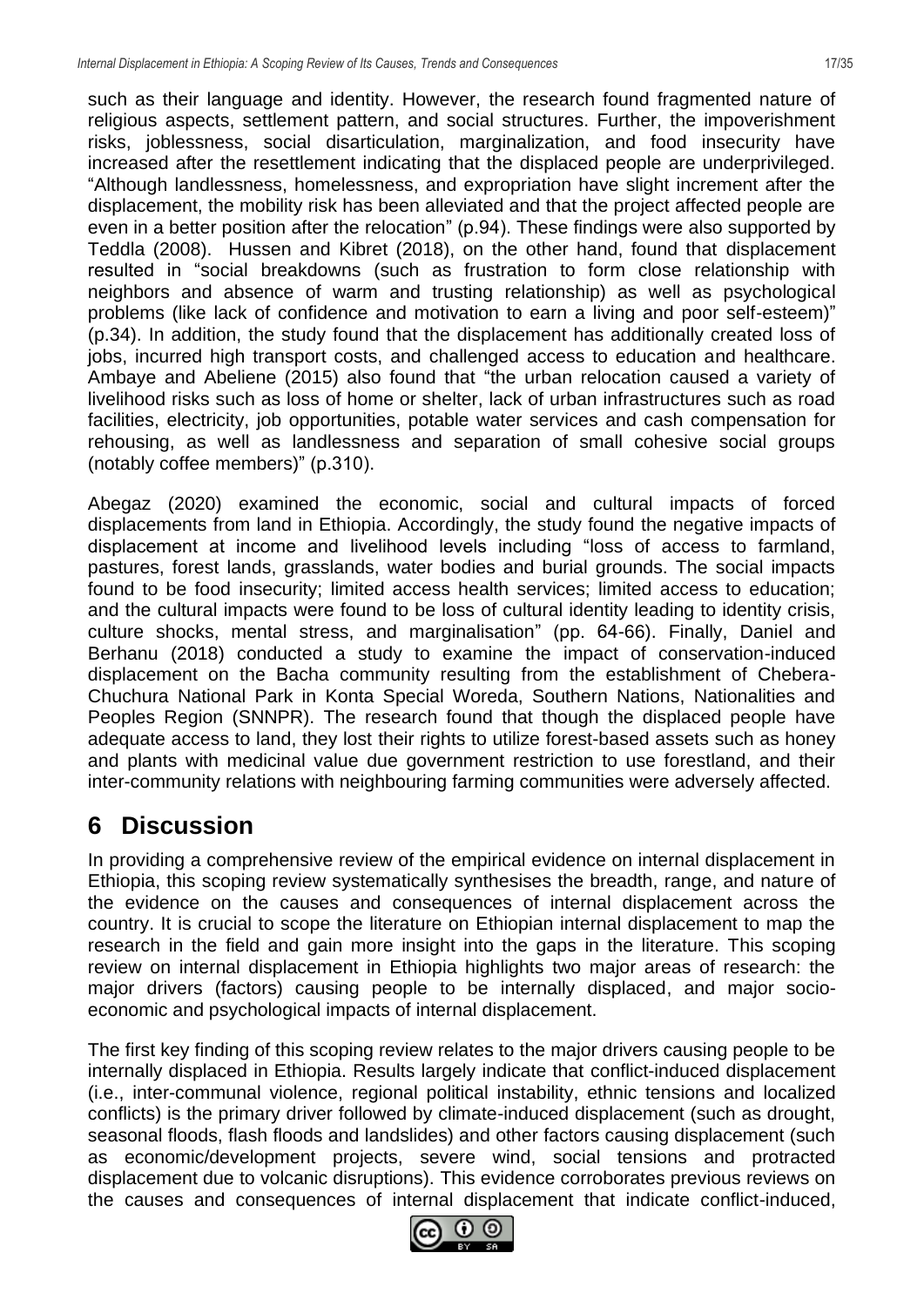climate-induced and development-induced factors are common drivers of humanitarian crisis in Ethiopia (Yigzaw & Abitew, 2019; DTM, 2021; OCHA, 2020; Maru, 2017).

According to IDMC (2021), conflict continued to be a critical challenge in countries such as Ethiopia, where the largest numbers of people are living in protracted internal displacement. IDMC report further indicates that Sub-Saharan Africa and the Middle East and North Africa are found to be the most countries with new displacements caused by conflict and violence in 2020. Most of such displacements took place in DRC, Syria and Ethiopia, as in previous years. Political instability and insecurity (due to conflict, ethnicbased violence, and localized grievances); environment related factors such as natural disasters (i.e., drought, famine, landslides and floods); and planned resettlement and relocation programs due to development projects and excessive urbanization were the among the major factors causing internal displacement in the Ethiopia (Yigzaw & Abitew, 2019). During 2019, for example, frequent incidences of inter-communal violence as well as armed clashes were reported between Government forces and unidentified armed groups (UAG) in various areas of the country (OCHA, 2020). Evidence from DTM report (2021) shows a record of 3,191,000 internally displaced persons (IDPs) in 2018, which placed Ethiopia the third highest ranked country in number of new displacements worldwide. The largest portion of these displacements are conflict-induced, mainly due to ethnic and border-based disputes. Thus, the escalation of inter-ethnic clashes and recurrent drought and seasonal floods made internal displacement to become a daunting challenge in Ethiopia (Ashine, 2021). Evidence from Ferrández (2019) shows that Ethiopia is experiencing "a neglected crisis". Drought displaced people in some parts of the Somali region are found to be a forgotten population, who depend entirely on emergency aid at a time when humanitarian response plans in Ethiopia are significantly underfunded. Regarding development-induced displacement, evidence from Yntiso (2008) shows that there are indications that more new projects and the expansion of existing ones will displace more people. For example, the Lease Board of Addis Ababa City Administration awarded Sheraton Addis 37.7 ha to commence its expansion project, which is expected to displace 12,585 people living in 2, 797 homes, 604 of which are privately owned (Wudineh 2006 in Yntiso, 2008).

The studies reviewed on the major socio-economic and psychological impacts of internal displacement in Ethiopia indicate that the IDPs, especially those living in collective sites, lived in deplorable conditions with limited access to basic services and important protection risks, including in some areas, broader security concerns (OCHA, 2020). Most of the studies reviewed indicate that internal displacement in Ethiopia leads to loss of human life and commodities, brings food insecurity and malnutrition (vulnerability of IDPs to poverty and famine), leads to family breakdown, brings psychological and physical violence on the IDPs, economic crisis, leads to price inflation in the hosting communities, communicable diseases and the decline of social infrastructures (Yigzaw & Abitew, 2019).

Regarding the socio—cultural-economic impact of internal displacement, studies reviewed show that displacement of local community has high impacts on the socioeconomic status of the households (Fufa, 2020), degradation in the livelihood, housing conditions (Cazabat, 2020), Socio-cultural confusion, loss of identity and family disintegration (Lemessa, 2005), limited access to adequate food, water, better housing, health care and basic education, and access to employment and livelihoods (Negussie, 2020), loss of access to farmland, pastures, forest lands, grasslands, water bodies and burial grounds (Abegaz, 2020), impoverishment risks, joblessness, social disarticulation, marginalization (Kahsay, 2020). Studies reviewed also indicate that displacement has significant psychological impact on IDPs including on their mental health issues. Traumatic life events related to displacement are significantly associated with higher mental distress and lower quality of life (Araya,

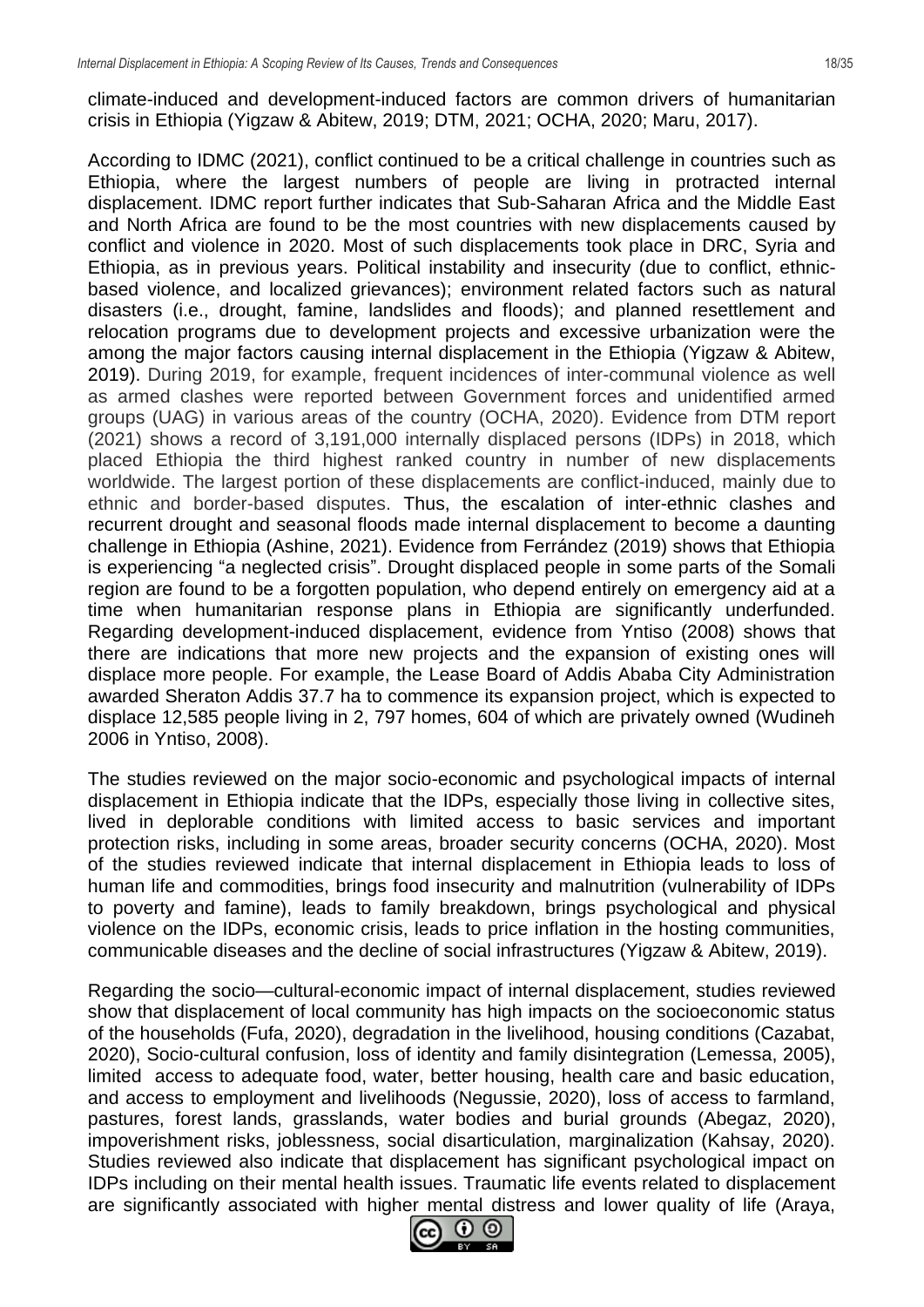Chotai & Komproe, 2007; Eliyas, 2019); high incidence of depression, anxiety, and distress (Eliyas, 2019; Abegaz, 2020; Eba & Shifa, 2020; Gemeda, 2020). Communicable and non‑communicable diseases as well as other health‑related problems such as sexual abuse and sexual and reproductive health (SRH) barriers were among the most health related problems reported by the studies (PAI, 2020; Jones, Yadete & Pincock, 2019).

## <span id="page-18-0"></span>**7 Conclusions**

The Internal displacement has emerged as one of the greatest human tragedies in the world today. It is the most severe humanitarian crisis and the human tragedy in Ethiopia today than ever before. As a result, Ethiopia took the largest percentage of IDPs in the world displacement figures caused primarily due to conflict followed by disaster and development-induced factors. Given the increasing numbers of IDPs in Ethiopia and their vulnerability to a myriad of socio-economic and psychological problems, it is essential to provide detailed information on the burden of such problems in these populations. To the best of my knowledge, this is the first scoping review of studies on the causes, trends and impact of internal displacement in Ethiopia. The key observation is that there is limited literature on the causes, trends and impacts of internal displacement in Ethiopia though several studies have focused on internal displacement in the Africa. Further, intervention studies are needed to shed light on approaches to investigate the root causes and improve the wellbeing of internally displaced persons.

## <span id="page-18-1"></span>**8 Recommendations**

The paucity of literature on causes, trends and impact of internal displacement in Ethiopia has been elucidated from this scoping review. We, therefore, recommend that more detailed and longitudinal research on the major drivers of displacement and its impact on vulnerable group of individuals is critically important. The findings from these studies will inform the provision of appropriate comprehensive humanitarian services as required. Furthermore, these studies will assist in decision-making by policy makers for efficient planning, implementation and evaluation of interventions required to reduce the vulnerability to conflict-induced, climate-induced and development-induced displacement and their associated psycho-socio-economic problems experienced by IDPs.

Data play an important role in enhancing state capabilities for prediction, prevention and response. The existing qualitative and quantitative data on internal displacement in Ethiopia are scant, scattered, and inconsistent. The accuracy of the data that has been made available by various entities is highly questionable and tends to lead to discrepancies among the different mandate holders on internal displacement. Consequently, there is a need to enhance national capabilities for the systematic and harmonized use of existing data and the collection of new data, as well as the collection, dissemination, analysis, and utilization of information. Data has to be disaggregated by the specific needs of populations affected by internal displacement crises, particularly in terms of gender and age.

## <span id="page-18-2"></span>**9 Limitations**

This scoping review has several strengths including a comprehensive search of multiple databases and provides a comprehensive overview of the empirical evidence on the causes, trends, and impact of internal displacement in Ethiopia. However, some limitations should be noted. First, due to the nature of the methodology, details of the included studies are not discussed in this article, nor is a formal critical appraisal or bias assessment available. Although we conducted a broad search, some articles might have

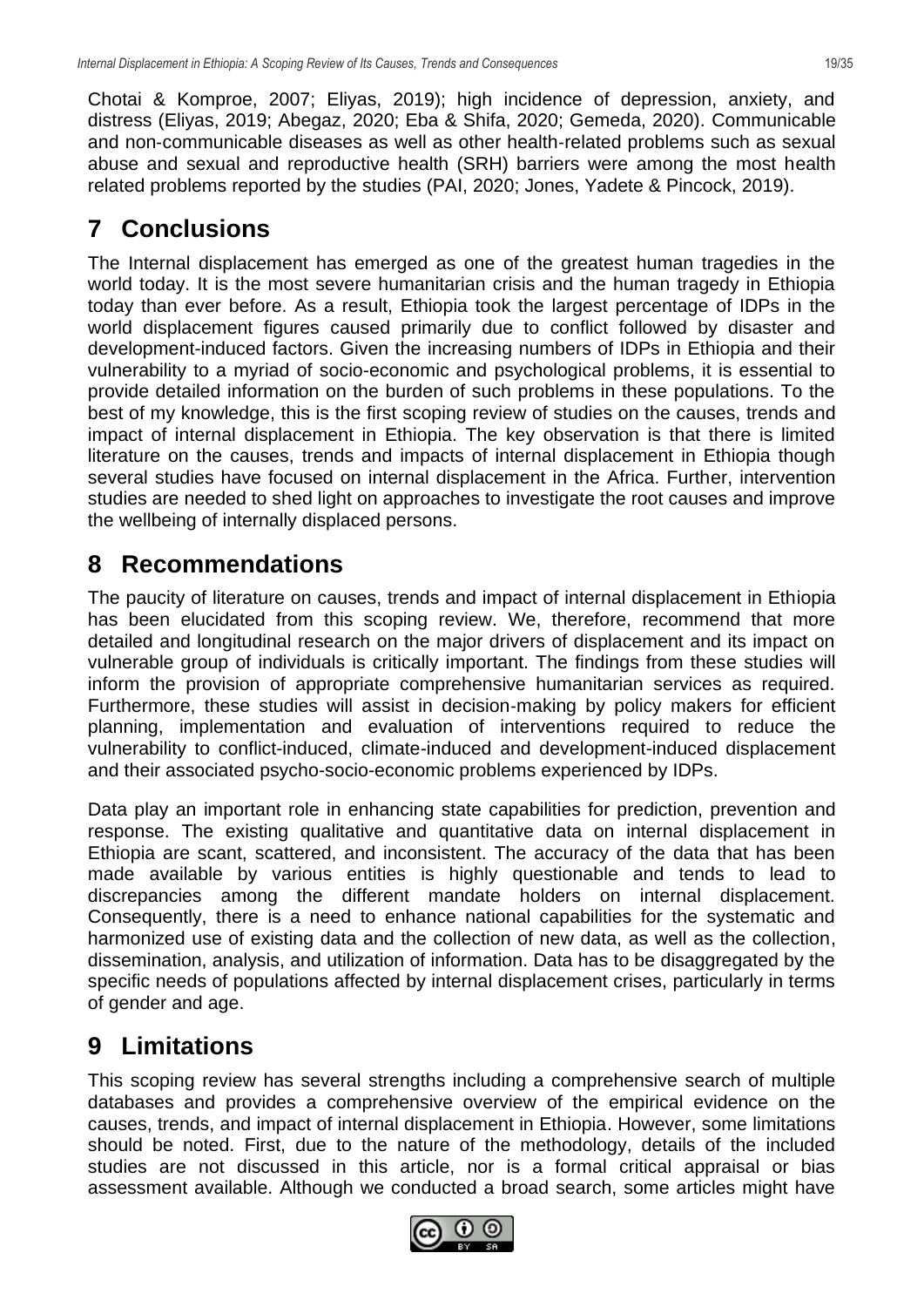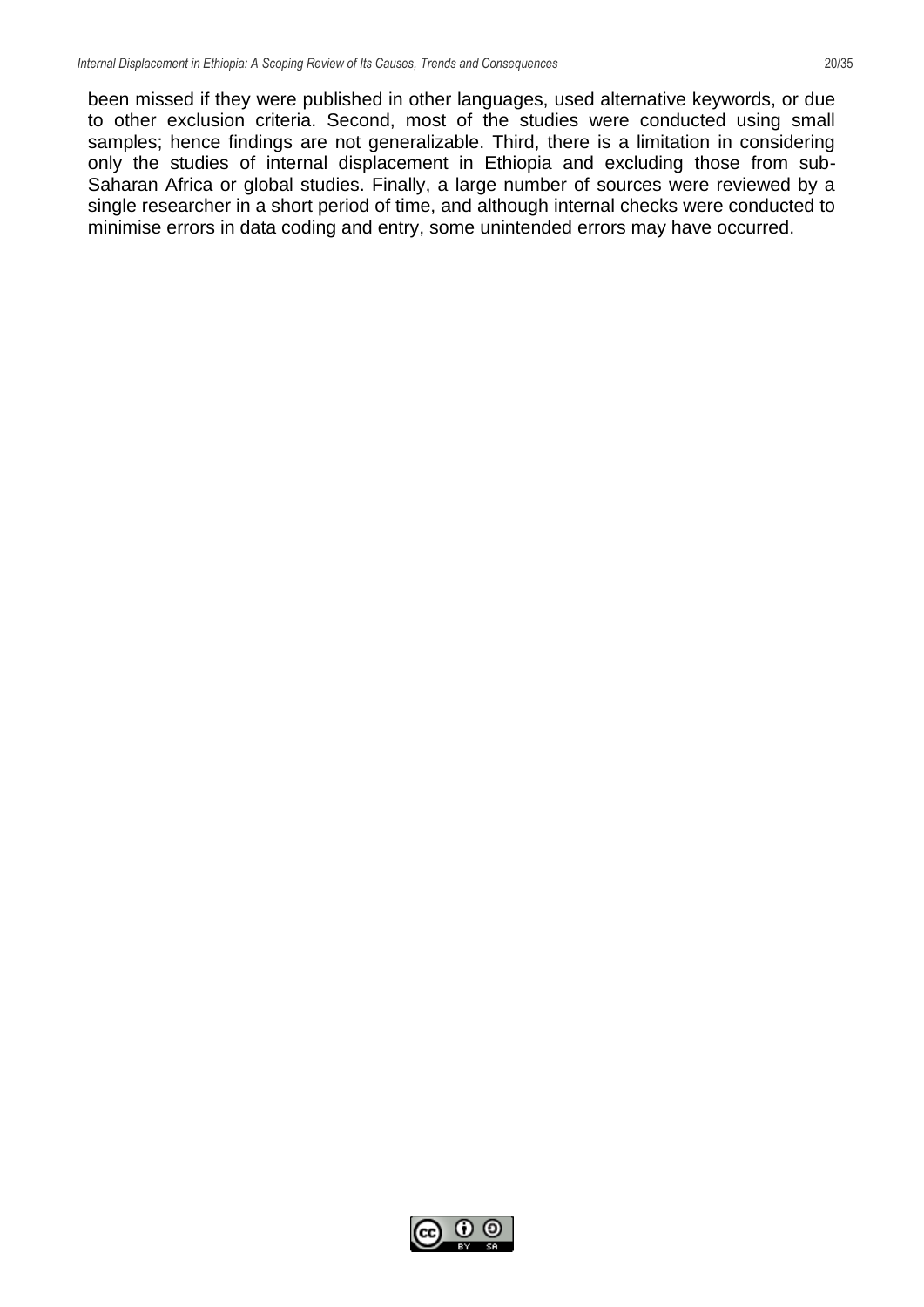## **10 Annexes**

## *10.1Articles on major drivers causing people to be internally displaced in Ethiopia.*

#### **Table 3. Articles on major drivers causing people to be internally displaced in Ethiopia.**

<span id="page-20-1"></span><span id="page-20-0"></span>

| <b>Author</b>                  | <b>Purpose of Study</b>                                                                                                                                                                                                            | <b>Design</b>                                                                                                       | <b>Location/Setting</b><br>of Research                                                            | <b>Study Results</b>                                                                                                                                                                                                                                                                                                                                                                                                                                                                                                                                                      |
|--------------------------------|------------------------------------------------------------------------------------------------------------------------------------------------------------------------------------------------------------------------------------|---------------------------------------------------------------------------------------------------------------------|---------------------------------------------------------------------------------------------------|---------------------------------------------------------------------------------------------------------------------------------------------------------------------------------------------------------------------------------------------------------------------------------------------------------------------------------------------------------------------------------------------------------------------------------------------------------------------------------------------------------------------------------------------------------------------------|
| Yigzaw and<br>Abitew<br>(2019) | To explore the causes and impacts of<br>internal displacement in Ethiopia                                                                                                                                                          | Qualitative<br>research approach<br>with descriptive<br>method                                                      | Ethiopia                                                                                          | Conflict (i.e., inter-communal violence,<br>$\bullet$<br>regional political instability, ethnic tensions and<br>localized conflicts), climatic induced factors<br>(landslides, flooding, famine and drought) and<br>the country's policy of resettlement and<br>relocation (development-driven causes), and<br>poor governing capacity were major<br>contributing factors to the internal<br>displacement in the country.<br>The conflict took the primary percentage<br>$\bullet$<br>followed by the climate-driven causes and<br>policy of resettlement and relocation. |
| Sackey<br>(2020)               | To explore an understanding into the<br>multi-actor resilient approach that was<br>adapted as a response to the conflict-<br>induced displacement situation that<br>occurred in the West-Guji and Gedeo<br>Zones of Ethiopia 2018. | Qualitative<br>research,<br>observation &<br>semi-structured<br>interviews                                          | Ethiopia, West-<br>Guji zone of<br>Oromia region<br>and Gedeo zone<br>of SNNPR                    | The conflict began initially by a communal<br>violence from the youth but escalated into a<br>conflict which caused people to flee their home<br>to save their lives.<br>The conflict by the youth was originated by<br>some interest groups residing within the<br>community.                                                                                                                                                                                                                                                                                            |
| <b>IOM DTM</b><br>(April 2021) | To capture population mobility and<br>internal displacement in Ethiopia.                                                                                                                                                           | Quantitative, Site<br>Assessment,<br><b>Village Assessment</b><br>Survey and<br><b>Emergency Site</b><br>Assessment | Ethiopia, 11<br>regions, 70<br>zones, 326<br>districts, 1,075<br>Kebeles, & 1,222<br><b>Sites</b> | Conflict remains the primary cause of<br>displacement and displaced 1.12 million IDPs<br>(62%), while drought displaced 331,963 IDPs<br>(17%), flash floods displaced 169,662 IDPs<br>(9%), seasonal floods displaced 114,496 IDPs<br>(6%) and social tension displaced 91,822 IDPs<br>(5%) based on data collected from December<br>2020 - January 2021.                                                                                                                                                                                                                 |
| <b>OCHA</b>                    | To identify people in humanitarian                                                                                                                                                                                                 | Qualitative,                                                                                                        | Ethiopia, 11                                                                                      | Conflict and climatic shocks negatively<br>$\bullet$                                                                                                                                                                                                                                                                                                                                                                                                                                                                                                                      |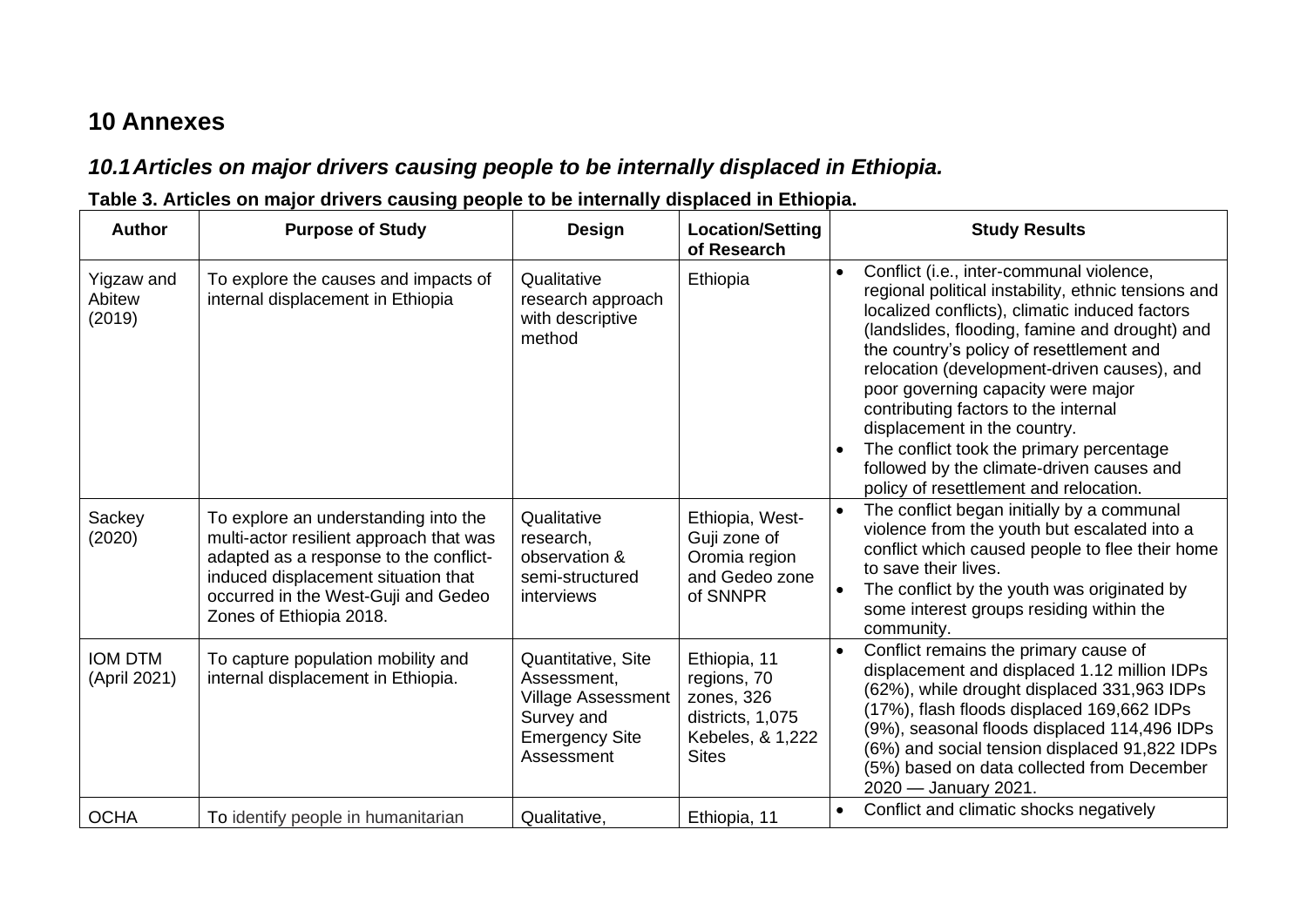| (2020)                                   | need who faced climate or conflict<br>related shocks in the last 12 months.<br>This includes all people displaced and<br>recently returned or relocated; people<br>affected by floods and erratic rainfall;<br>and people either hosting IDPs or<br>returnees or immediately affected by<br>conflict events in another way. | analysis of<br>Intersectoral<br>severity and PIN                         | regions                                                    | impacted people's daily lives, livelihoods and<br>their ability to meet their basic needs.<br>In 2020 the people in need (PIN) includes<br>403,000 destitute pastoralists (or climate IDPs)<br>and 2.8 million people with severe food needs<br>because of climate shocks and lack of<br>recovery.<br>Of the conflict-related PIN, 1.2 million persons<br>remain in displacement because of conflict<br>related drivers.                                                                                                                     |
|------------------------------------------|-----------------------------------------------------------------------------------------------------------------------------------------------------------------------------------------------------------------------------------------------------------------------------------------------------------------------------|--------------------------------------------------------------------------|------------------------------------------------------------|----------------------------------------------------------------------------------------------------------------------------------------------------------------------------------------------------------------------------------------------------------------------------------------------------------------------------------------------------------------------------------------------------------------------------------------------------------------------------------------------------------------------------------------------|
| Maru (2017)                              | To present an informed perspective on<br>the governance of internal<br>displacement in Ethiopia. The Study<br>elaborates on the situation and<br>governance of internal displacement in<br>Ethiopia.                                                                                                                        | Qualitative,<br>synthesis of<br>country case<br>studies                  | Ethiopia                                                   | In Ethiopia internal displacement is based on<br>five causes: Natural disaster-induced<br>displacement (NDID); Man-made-disaster-<br>induced displacement (MDID); Conflict-<br>induced displacement (CID); Pastoralism and<br>Displacement; and Development-induced<br>displacement (DID).<br>The most consequential and recurrent natural<br>disasters that have had significant impacts on<br>people's lives and livelihoods are droughts,<br>earthquakes, floods, human and livestock<br>diseases, pestilence, wildfires, and landslides. |
| Ashine<br>(2021)                         | To doctrinally examine the adequacy<br>of existing legal and policy frameworks<br>concerning<br>IDPs in Ethiopia.                                                                                                                                                                                                           | Qualitative,<br>doctrinal<br>methodology                                 | Ethiopia                                                   | The issue of internal displacement has<br>become a daunting challenge in Ethiopia due<br>to the escalation of inter-ethnic clashes and<br>recurrent drought and seasonal floods.<br>While the existing domestic legal and policy<br>frameworks contain provisions relevant to the<br>protection of IDPs, they did not provide a<br>sound basis to address the specific needs and<br>vulnerabilities of IDPs during all phases of<br>displacement.                                                                                            |
| Mulugeta<br>and<br>Woldesemait<br>(2011) | To detect and quantify the extent of the<br>land-use/land-cover (LU/LC) changes<br>caused by the resettlement schemes<br>of 2003/04 in Nonno resettlement                                                                                                                                                                   | Qualitative, Land-<br>Cover/Land-Use<br>mapping,<br>Sequential satellite | Ethiopia, Nonno,<br>West Shewa<br>Zone of Oromia<br>region | Ethiopia is a country characterized by<br>enormous internal human displacements<br>taking place either spontaneously or in<br>planned mode.<br>Recently, such displacement episodes are                                                                                                                                                                                                                                                                                                                                                      |

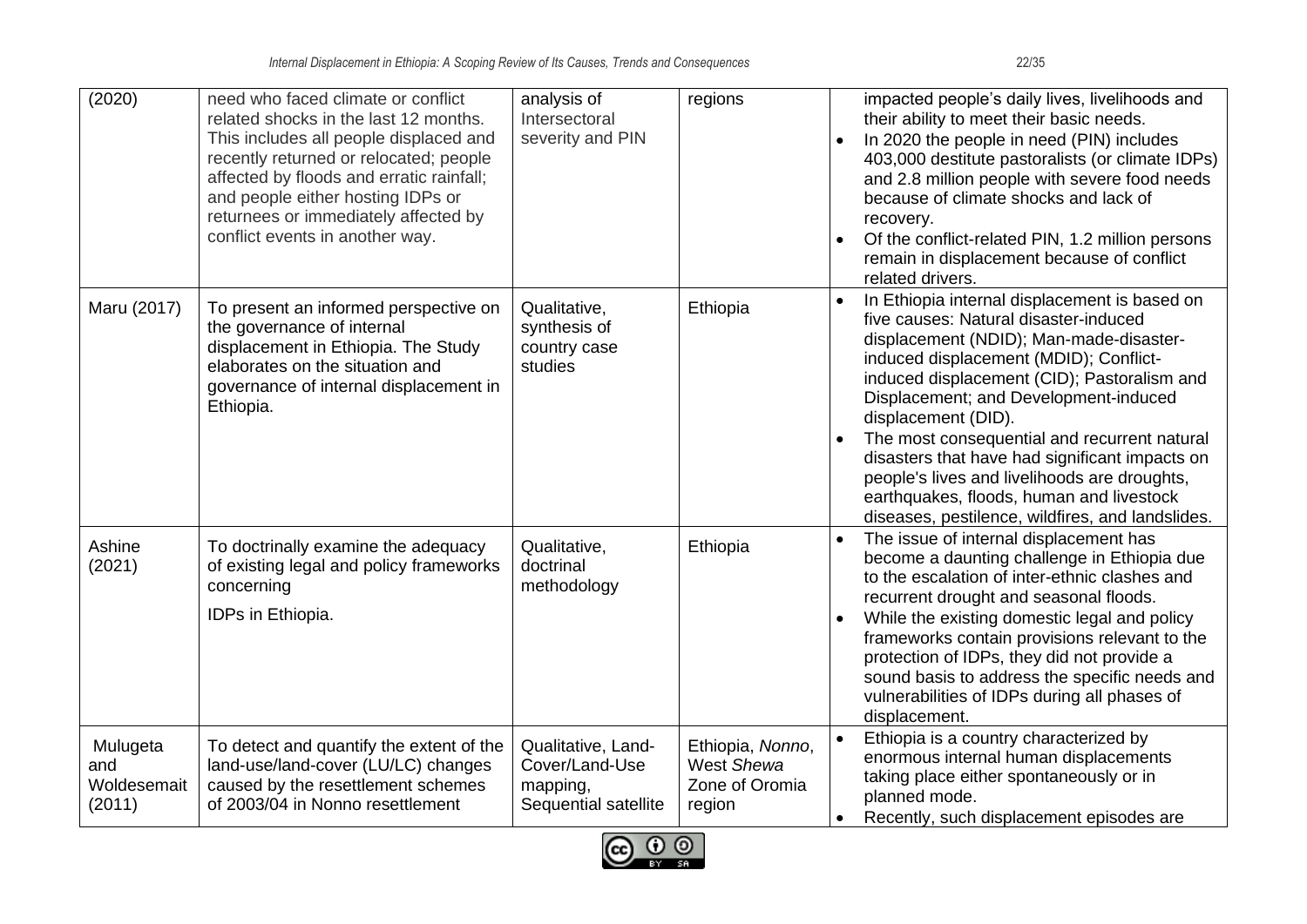|                       | sites.                                                                                                                                                                                                                                                                                                                                 | images and GIS<br>technologies, in<br>combination with<br>field observations |                                                                                                                           | chiefly caused by two major driving forces:<br>natural and manmade disasters<br>(Environmental-induced displacement), and<br>development actions (Development-induced<br>displacements).                                                                                                                                                                                                           |
|-----------------------|----------------------------------------------------------------------------------------------------------------------------------------------------------------------------------------------------------------------------------------------------------------------------------------------------------------------------------------|------------------------------------------------------------------------------|---------------------------------------------------------------------------------------------------------------------------|----------------------------------------------------------------------------------------------------------------------------------------------------------------------------------------------------------------------------------------------------------------------------------------------------------------------------------------------------------------------------------------------------|
| MSF (2019)            | To offer insight into the<br>operationalisation of humanitarian<br>action in Ethiopia by answering some<br>key questions related to the modalities<br>and timing with which needs on the<br>ground are assessed and covered, and<br>by highlighting the key dilemmas that<br>the humanitarian<br>community faced during recent crises. | Qualitative, semi-<br>structured<br>interviews                               | Ethiopia, Gedeo<br>and West Guji<br>Zones of SNNPR<br>and border<br>between<br>Benishangul<br>Gumuz and<br>Oromia Regions | The number of people newly displaced by<br>conflict in Ethiopia rose from 296,000 in 2016<br>to 1.7 million in 2018.<br>In mid-April 2018, a wave of violence<br>displaced 200,000 people along the border of<br>Oromia and SNNPR.<br>From the end of May onwards, renewed<br>violence displaced up to 970,000 people and<br>in June the Ethiopian authorities requested<br>international support. |
| Fias et al.<br>(2021) | This study compares IDPs'<br>experiences across three geographical<br>settings (Ethiopia, Mongolia and the<br>Philippines) and thereby seeks to<br>contribute to the international debate<br>on IDPs.                                                                                                                                  | Qualitative,<br>Comparative study                                            | Ethiopia,<br>Mongolia and the<br>Philippines                                                                              | Causes of displacement appear to be context-<br>specific; although, some overarching reasons<br>are observed: (intercommunal) conflicts (in<br>Ethiopia and the Philippines), human right<br>violations (forced resettlements by the<br>Ethiopian governments).                                                                                                                                    |
| Ferrández<br>(2019)   | To examine the drivers of<br>displacement in pastoralist<br>communities of the arid and semi-arid<br>lowland areas of Ethiopia.                                                                                                                                                                                                        | Mixed method,<br>based on a<br>participatory<br>approach strategy            | Ethiopia                                                                                                                  | Displacement triggered by drought in Ethiopia<br>is a protracted but short-range issue, and that<br>those displaced prefer to integrate in their new<br>locations rather than to return home.                                                                                                                                                                                                      |
| Siltan (2019)         | To explore land expropriation process<br>and Compensation issues among<br>development induced displaced<br>households.                                                                                                                                                                                                                 | Mixed method                                                                 | Ethiopia, Dejen<br>woreda                                                                                                 | Development-induced projects are factor for<br>involuntary migration to urban areas for the<br>search of better employment raised the rate of<br>vulnerability for socio-economic inequalities.                                                                                                                                                                                                    |
| <b>Yntiso (2008)</b>  | To examine the side effects of an<br>urban development policy and practice<br>on low-income households forcibly<br>resettled in the outskirts.                                                                                                                                                                                         | Mixed method                                                                 | Ethiopia, Addis<br>Ababa                                                                                                  | Thousands of low-income households have<br>$\bullet$<br>been displaced and adversely affected by the<br>process of urban development (development-<br>induced displacement).                                                                                                                                                                                                                       |

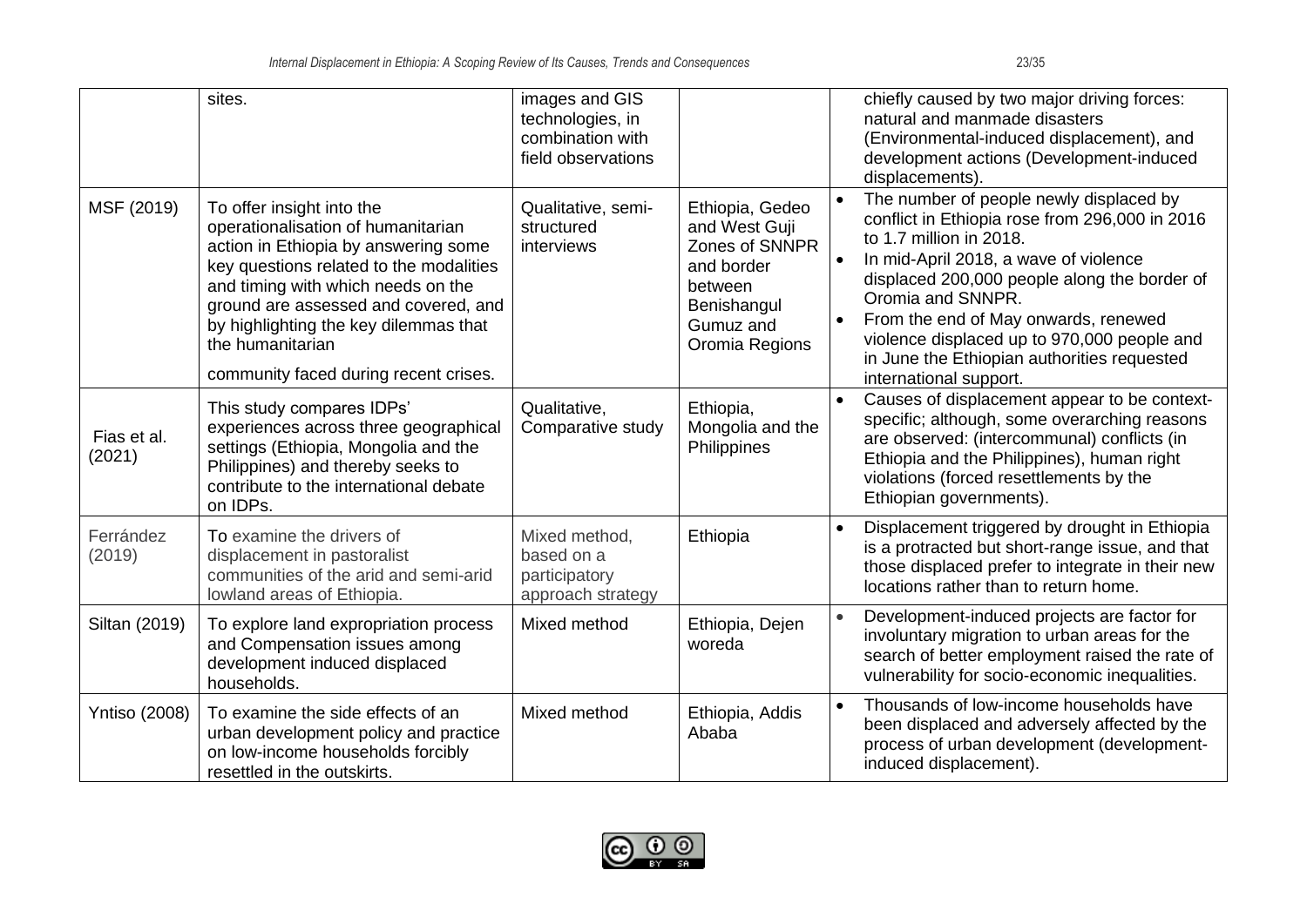#### *10.2Articles on the major socio-economic and psychological impacts of internal displacement in Ethiopia.*

<span id="page-23-0"></span>

| <b>Author</b>      | <b>Purpose of Study</b>                                                                                                                                                                                            | Design, Method                                      | <b>Location/Setting</b><br>of Research             | <b>Study Results</b>                                                                                                                                                                                                                                                                                                                                                                                   |
|--------------------|--------------------------------------------------------------------------------------------------------------------------------------------------------------------------------------------------------------------|-----------------------------------------------------|----------------------------------------------------|--------------------------------------------------------------------------------------------------------------------------------------------------------------------------------------------------------------------------------------------------------------------------------------------------------------------------------------------------------------------------------------------------------|
| Fufa (2020)        | To assess the socio-economic impact<br>of displacement on socio-economic<br>status of local community in terms of<br>education, housing condition, living<br>standard, health condition and ability to<br>finance. | Mixed method                                        | Ethiopia, Oromia<br>& Beneshangul<br>gumuz regions | Displacement of local community has high<br>impacts on the socioeconomic status of the<br>households.<br>The results also reveal that the displaced<br>communities were highly affected by<br>communicable and non-communicable<br>diseases.                                                                                                                                                           |
| Yeshaneh<br>(2020) | To assess forced internally displaced<br>persons in Ethiopia focusing on the<br>challenges and prospects of local<br>integration in Sekela woreda.                                                                 | Qualitative research,<br><b>Interviews and FGDs</b> | Ethiopia, Amhara<br>region                         | Deficiencies of access to land resource;<br>The need to offer affordable Housing;<br>Constraints of employment as a<br>maintenance of livelihood;<br>Lack of IDPs friendly policies;<br>Abusing coexistence as local integrations<br>caused a pull factor                                                                                                                                              |
| Bahir (2010)       | To investigate the challenges and<br>consequences of displacement,<br>repatriation and squatting taking the<br>case of Ethiopian repatriates from<br>Eritrea and/or Sudan into Kore in Addis<br>Ababa, Ethiopia.   | Mixed method                                        | Ethiopia, Addis<br>Ababa                           | Serious and recurrent land tenure conflict<br>$\bullet$<br>between the community and the<br>government agencies;<br>Health impacts; psychological and social<br>impacts.                                                                                                                                                                                                                               |
| Cazabat<br>(2020)  | To assess the financial repercussions<br>of internal displacement on the<br>livelihood, health, education,<br>housing and security of IDPs and their<br>host communities.                                          | Mixed method                                        | Eswatini, Ethiopia,<br>Kenya and<br>Somalia        | Apart from the positive impact on<br>perceived security, however, displacement<br>in Ethiopia has resulted in a degradation in<br>the livelihood, housing conditions and<br>health of most IDPs. Displaced children<br>have increased access to school, but<br>numerous barriers to quality education<br>remain.<br>Surveyed members of the host community<br>do not seem to have been highly affected |

#### **Table 4. Articles on the major socio-economic and psychological impacts of internal displacement in Ethiopia.**

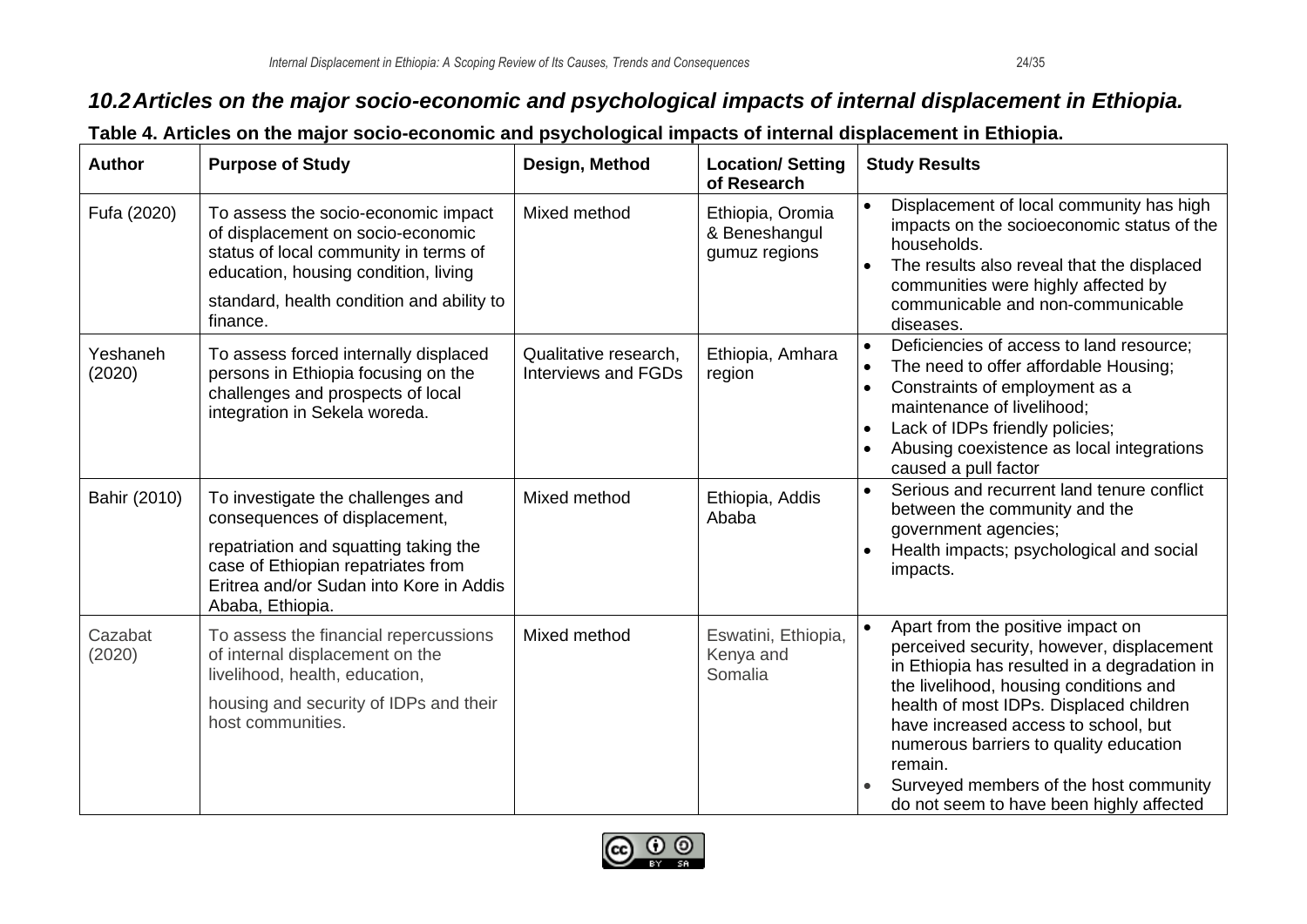| Erlichman                              | To explore how the experience of                                                                                                                                                                                                                              | Qualitative,                                                    | Ethiopia, Amhara         | by the arrival of 1,100 displaced families,<br>apart from a rise in prices and a<br>degradation in the psychological wellbeing<br>of surveyed men that should be<br>investigated further to understand its<br>source.<br>The returnees fled ill-health and conflict<br>$\bullet$                                             |
|----------------------------------------|---------------------------------------------------------------------------------------------------------------------------------------------------------------------------------------------------------------------------------------------------------------|-----------------------------------------------------------------|--------------------------|------------------------------------------------------------------------------------------------------------------------------------------------------------------------------------------------------------------------------------------------------------------------------------------------------------------------------|
| (2003)                                 | resettlement changed the living<br>environments and the health status of<br>people moved to resettlement areas<br>who later returned to their place of<br>origin in one administrative area in<br>Amhara Region in Ethiopia.                                  | anthropological<br>approach using<br>"EcoHealth"<br>methodology | region                   | with local people in<br>resettlement areas and returned to their<br>$\bullet$<br>places of origin.<br>The prevalence of diseases and dangers<br>unknown in the highlands severely<br>threatened the health of resettlers.<br>The physical separation from homeland<br>and relatives was extremely painful for<br>resettlers. |
| Lemessa<br>(2005)                      | To address the socio-cultural<br>dimensions of displacement in Addis<br>Ababa, with particular reference to the<br>Mekanissa-Qorre area. This group is<br>the largest of the 16 similar displaced<br>groups in the city.                                      | Qualitative                                                     | Ethiopia, Addis<br>Ababa | Socio-cultural confusion and loss of<br>$\bullet$<br>identity; family disintegration;<br>Psychosocial consequences (increased<br>psychological and psychiatric disturbances<br>among the displaced);<br>Streetism; prostitution; stigmatization and<br>$\bullet$<br>low self-esteem.                                         |
| Teddla<br>(2008)                       | To investigate how the displacement<br>and resettlement process has been<br>undertaken and to describe the<br>impoverishment risks displaced<br>households faced.                                                                                             | Mixed method                                                    | Ethiopia, Addis<br>Ababa | The displaced residents are exposed to<br>$\bullet$<br>impoverishment risks of homelessness,<br>marginalization, lack of services, health<br>hazard and economic impacts.                                                                                                                                                    |
| Araya, Chotai<br>and Komproe<br>(2007) | To investigate how quality of life is<br>affected by severe trauma and mental<br>distress may facilitate<br>better intervention strategies for<br>postconflict internally displaced<br>persons, by identifying mediators,<br>moderators, and independent risk | Quantitative,<br>regression analysis                            | Ethiopia, Addis<br>Ababa | Mental distress increased and quality of life<br>$\bullet$<br>decreased with age.<br>Mental distress mediated the effects of<br>$\bullet$<br>trauma in reducing the quality of life, and<br>some trauma also reduced quality of life<br>directly.                                                                            |

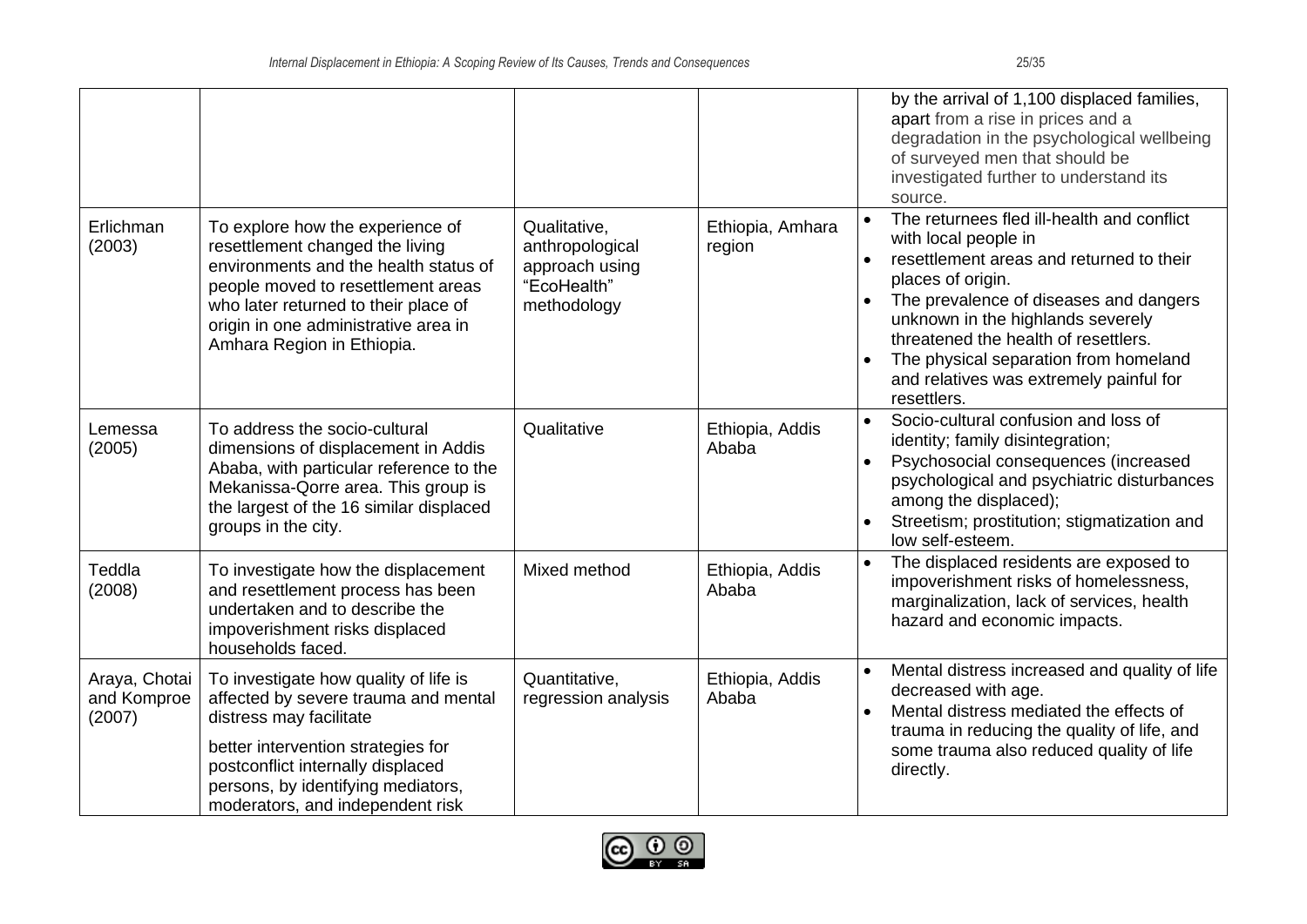|                                 | factors.                                                                                                                                                                                                                                                        |                                                                                                                |                            |                                                                                                                                                                                                                                                                                                                                                                                                                                                                         |
|---------------------------------|-----------------------------------------------------------------------------------------------------------------------------------------------------------------------------------------------------------------------------------------------------------------|----------------------------------------------------------------------------------------------------------------|----------------------------|-------------------------------------------------------------------------------------------------------------------------------------------------------------------------------------------------------------------------------------------------------------------------------------------------------------------------------------------------------------------------------------------------------------------------------------------------------------------------|
| Negussie<br>(2020)              | To assess the situation of socio-<br>economic rights protection of internally<br>displaced persons (IDPs) due to<br>conflict from Somali regional state in<br>2017 and resettled in Sululta Town of<br>Oromia region                                            | Qualitative:<br>Descriptive survey<br>research, informant<br>interview, observation<br>and document<br>reviews | Ethiopia, Oromia<br>region | Limitation of government response in<br>providing adequate standard of living,<br>including at a minimum access to<br>adequate food, water, better housing,<br>health care and basic education, and<br>access to employment and livelihoods.                                                                                                                                                                                                                            |
| Eliyas<br>(2019)                | To assess the incidence of depression,<br>anxiety and stress among internally<br>displaced people from Somali and<br>Oromia regions border.                                                                                                                     | Cross-sectional<br>survey designs                                                                              | Ethiopia                   | The incidence of depression (89.9%) and<br>anxiety (93.4%) were high among<br>internally displaced youths;<br>Positive correlation between the<br>depression, anxiety and stress scores of<br>respondents.                                                                                                                                                                                                                                                              |
| Abegaz<br>(2020)                | To examine the recent phenomena of<br>forced displacements from land in<br>Ethiopia and their impact on the<br>realisation of the basic right to<br>development enshrined in international<br>instruments as well as the domestic<br>law of the country.        | Qualitative, doctrinal<br>methodology                                                                          | Ethiopia                   | Economic impact: Displacement results in<br>$\bullet$<br>loss of access to farmland, pastures, forest<br>lands, grasslands, water bodies and burial<br>grounds. This negatively impacts income<br>and livelihood levels.<br>Social impact: food insecurity; limited<br>access health services; limited access to<br>education.<br>Cultural impact: IDPs lose of cultural<br>identity leading to identity crisis, culture<br>shocks, mental stress, and marginalisation. |
| Daniel and<br>Berhanu<br>(2018) | To examine the impact of<br>conservation-induced displacement on<br>the Bacha community resulting from<br>the establishment of Chebera-<br>Chuchura National Park in Konta<br>Special Woreda, Southern Nations,<br>Nationalities and Peoples Region<br>(SNNPR). | Mixed method                                                                                                   | Ethiopia, SNNPR            | Though displaced Bacha people have<br>enjoyed greater level of access to land<br>they suffered loss of entitlements to forest-<br>based assets such as honey and plants of<br>enormous medicinal value;<br>Loss of job opportunities due to restrictions<br>imposed on access to forestland; and<br>adversely affected inter-community<br>relations between the Bacha and<br>neighboring farming communities.                                                           |
| Araya (2007)                    | To study the consequences of trauma<br>and extreme stress among displaced                                                                                                                                                                                       | Quantitative,<br>regression analysis                                                                           | Ethiopia, Addis<br>Ababa   | Men, compared to women, reported<br>$\bullet$<br>significantly higher experience of trauma,                                                                                                                                                                                                                                                                                                                                                                             |

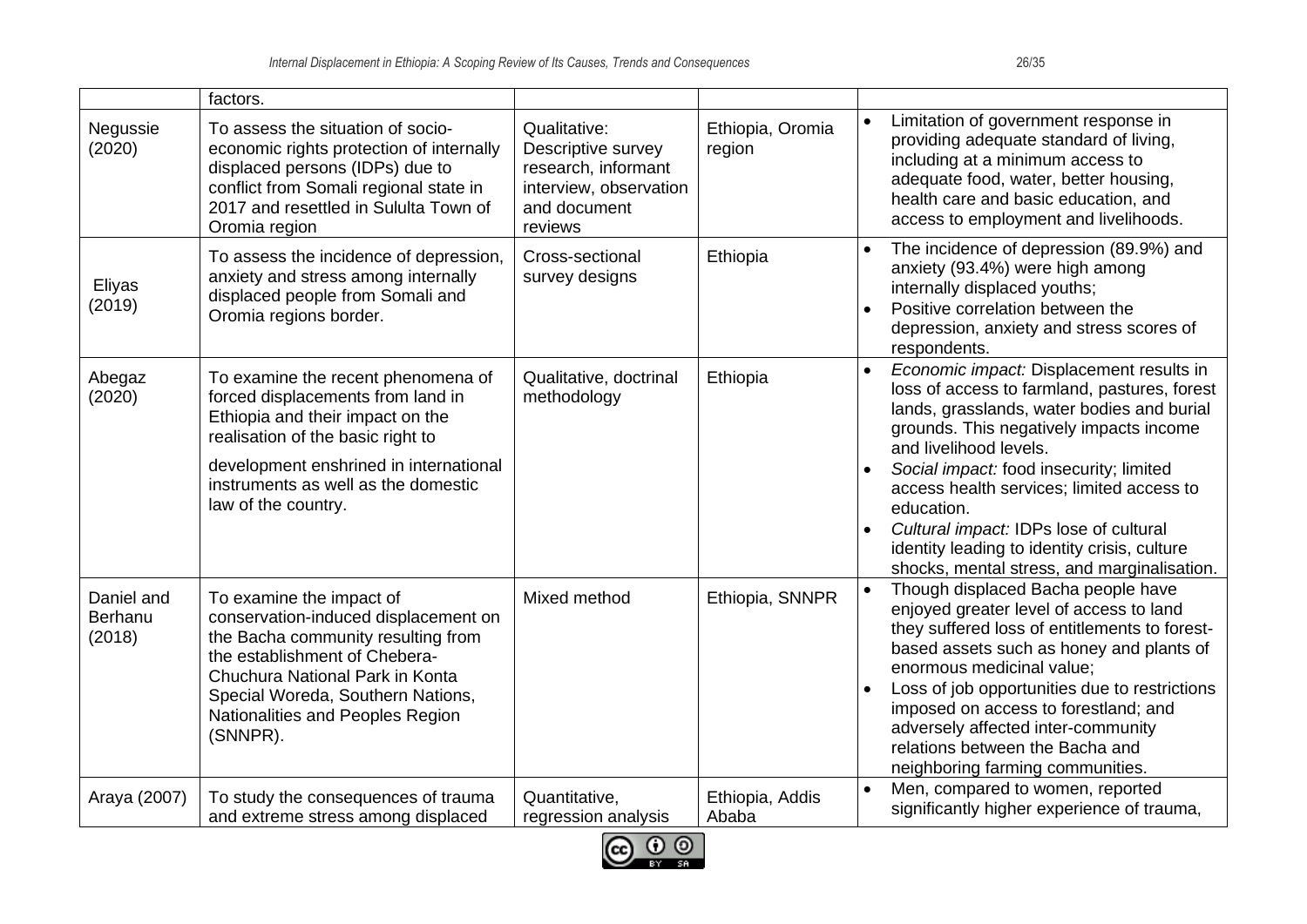|                           | persons in Ethiopia.                                                                                                                                                                                                                |                                                                               |                                | higher perceived social support, and higher<br>task-oriented coping.<br>Women reported higher emotion-oriented<br>coping. In both genders, emotion-oriented<br>coping was correlated with higher trauma<br>events, and task-oriented coping was<br>correlated with higher perceived social<br>support.<br>Mental distress increased and quality of life<br>decreased with age. Mental distress<br>mediated the effects of most trauma in<br>reducing quality of life, and some trauma<br>reduced quality of life directly.                                                                                            |
|---------------------------|-------------------------------------------------------------------------------------------------------------------------------------------------------------------------------------------------------------------------------------|-------------------------------------------------------------------------------|--------------------------------|-----------------------------------------------------------------------------------------------------------------------------------------------------------------------------------------------------------------------------------------------------------------------------------------------------------------------------------------------------------------------------------------------------------------------------------------------------------------------------------------------------------------------------------------------------------------------------------------------------------------------|
| Lindvall et al.<br>(2020) | To identify knowledge status and gaps<br>regarding public health consequences<br>of large-scale displacement in Somalia,<br>Kenya and Ethiopia                                                                                      | Qualitative, scoping<br>review combined<br>qualitative in-depth<br>interviews | Somalia, Kenya<br>and Ethiopia | Malnutrition and a lack of vaccination of<br>displaced people are well-known<br>challenges, while mental health problems<br>and gender-based violence (GBV) are less<br>visible;<br>IDPs have inadequate access to essential<br>health services; chronic food insecurity,<br>IDPs are an underserved group, and<br>mental health services are lacking.                                                                                                                                                                                                                                                                |
| Kahsay<br>(2020)          | To examine the socio-cultural situation<br>of the displaced people after their<br>displacement and assessing the<br>economic consequences of the<br>development induced displacement on<br>the livelihoods of the displaced people. | Qualitative approach<br>with a descriptive<br>survey                          | Ethiopia, Tigray<br>region     | Socio-cultural situation of displaced people<br>mainly language and identity seems<br>unchanged after the resettlement.<br>However, religious aspects, settlement<br>pattern, and social structures are<br>fragmented.<br>The impoverishment risks, joblessness,<br>social disarticulation, marginalization, and<br>food insecurity have increased after the<br>resettlement indicating that the displaced<br>people are underprivileged. Although<br>landlessness, homelessness, and<br>expropriation have slight increment after<br>the displacement, the mobility risk has<br>been alleviated and that the project |

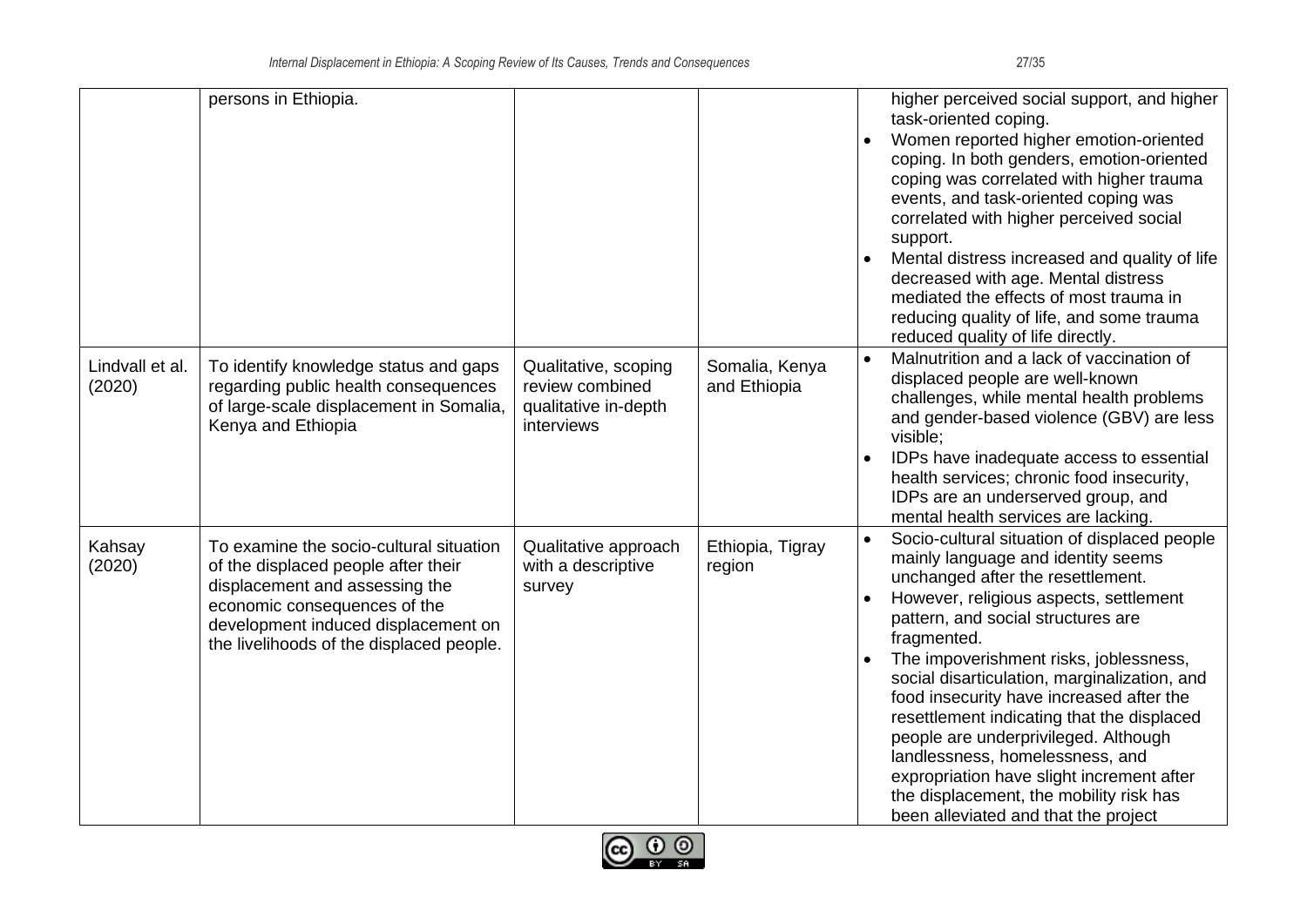|                         |                                                                                                                                                                                          |                                                     |                                                 | affected people are even in a better                                                                                                                                                                                                                                                                                                                                                                                                                                                                                                                                                                                    |
|-------------------------|------------------------------------------------------------------------------------------------------------------------------------------------------------------------------------------|-----------------------------------------------------|-------------------------------------------------|-------------------------------------------------------------------------------------------------------------------------------------------------------------------------------------------------------------------------------------------------------------------------------------------------------------------------------------------------------------------------------------------------------------------------------------------------------------------------------------------------------------------------------------------------------------------------------------------------------------------------|
| PAI (2020)              | To explore the sexual and reproductive<br>health (SRH) barriers, needs and<br>understanding of young IDPs in a<br>community within a town of Oromia<br>region, Ethiopia.                 | Participatory<br>qualitative research,<br>interview | Ethiopia, Oromia<br>region                      | position after the relocation.<br>IDPs already suffer from inadequate<br>access to services and continued<br>displacement can have generational<br>impacts.<br>Displaced young people miss educational<br>and economic opportunities and may not<br>have the ability to adequately care for their<br>families;<br>Child, early and forced marriage and<br>adolescent pregnancy and childbirth;<br>Social and religious norms that impact the<br>use of contraception;<br>Lack of SRH education and information;<br>and<br>The displacement site as a barrier to<br>sexual and reproductive health and rights<br>(SRHR). |
| Madoro et al.<br>(2020) | To determine the estimated prevalence<br>and associated factors of Post-<br>traumatic stress disorder (PTSD)<br>among internally displaced people in<br>the Gede'o zone, south Ethiopia. | Cross-sectional study                               | Ethiopia, SNNPR                                 | A high rate of PTSD was found among<br>internally displaced people. Depression,<br>sex, frequency of displacement, witnessing<br>the murder of family or friends, destruction<br>of personal property, and cumulative<br>trauma were found to be significant<br>predictors of PTSD.                                                                                                                                                                                                                                                                                                                                     |
| Eba and<br>Shifa (2020) | To assess the prevalence of<br>depression and anxiety among<br>internally displaced people in Gedeo<br>zone, Ethiopia, 2019.                                                             | Cross-sectional study                               | Ethiopia, SNNPR                                 | The prevalence of depression and anxiety<br>was high among internally displaced<br>populations in the Gedeo zone.<br>Tobacco use, female gender and age<br>range from 19-30 years had statistically<br>significant effect on the mental health<br>outcomes of IDPs in the current study.                                                                                                                                                                                                                                                                                                                                |
| Gemeda<br>(2020)        | To assess the prevalence of<br>psychological distress and coping<br>mechanisms among internally                                                                                          | Cross-sectional study<br>$\sim$ $\sim$ $\sim$       | Ethiopia,<br>Benishangul<br><b>Gumuz Region</b> | High prevalence of psychological distress<br>was found;<br>Trauma and marital status were found to<br>be significantly and positively associated                                                                                                                                                                                                                                                                                                                                                                                                                                                                        |

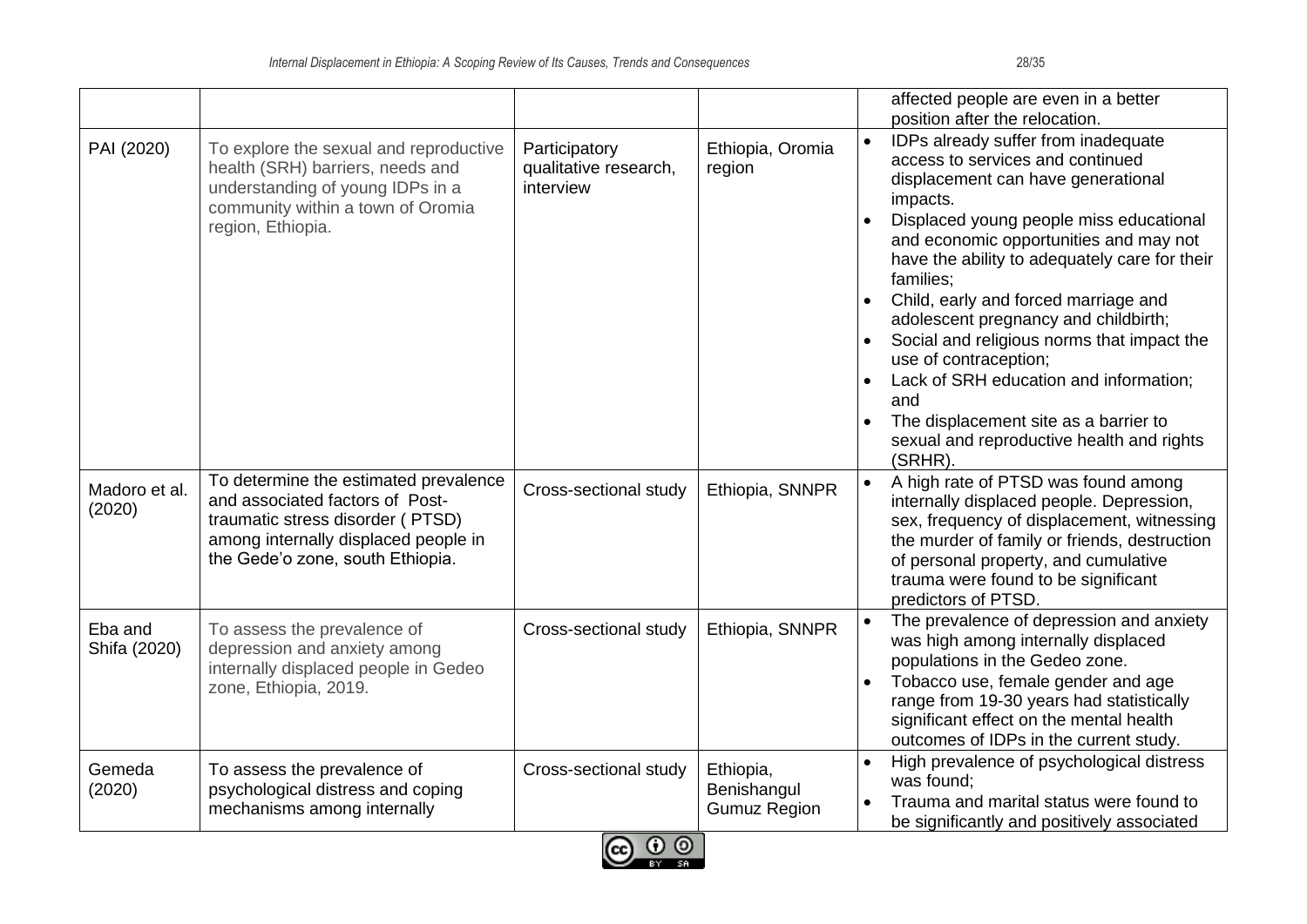|                                            | displaced returnees in Yaso district,<br>Benishangul Gumuz Regional State.                                                                                                                                               |                                                    |                            | with psychological distress.                                                                                                                                                                                                                                                                                                                                                                                                                                                                                                                                                                                                                                                                                                               |
|--------------------------------------------|--------------------------------------------------------------------------------------------------------------------------------------------------------------------------------------------------------------------------|----------------------------------------------------|----------------------------|--------------------------------------------------------------------------------------------------------------------------------------------------------------------------------------------------------------------------------------------------------------------------------------------------------------------------------------------------------------------------------------------------------------------------------------------------------------------------------------------------------------------------------------------------------------------------------------------------------------------------------------------------------------------------------------------------------------------------------------------|
| Kussa (2019)                               | To assess the psycho-socio-economic<br>problems of internally displaced people<br>in Burayu settlement camp and their<br>coping mechanisms.                                                                              | Phenomenological<br>qualitative research<br>design | Ethiopia, Oromia<br>Region | IDPs facing different psycho-socio-<br>economic problems such as trauma,<br>marginalization and discrimination,<br>unemployment, lack of access to financial<br>resource, shortage of food, shortage of<br>monthly ration, lack of access to social<br>services, inaccessibility to school and<br>health, inconvenience and lack of<br>infrastructure in the camp setting and lack<br>of power to decide on their future and<br>nonexistence of institution that deal with<br>their issues.                                                                                                                                                                                                                                                |
| Jones,<br>Yadete, and<br>Pincock<br>(2019) | To explore the gender- and age-<br>specific vulnerabilities adolescents<br>affected by internal displacement<br>experience, and to identify entry-points<br>for strengthening programming,<br>monitoring and evaluation. | Longitudinal<br>qualitative research               | Ethiopia, Oromia<br>region | There were highly varied experiences<br>among adolescent girls and boys, with<br>young people both as targets and<br>perpetrators of violence during the initial<br>displacement, and involved in different<br>ways in the armed defense of their<br>communities;<br>During the initial violence in Somali region,<br>adolescent boys reported facing serious<br>physical threats;<br>While violence was a central theme in<br>adolescents' and caregivers' accounts of<br>their experiences during displacement,<br>limited access to livelihoods, social<br>protection and education were also<br>repeatedly underscored as major<br>challenges;<br>Sexual violence against young women and<br>girls was widespread during displacement. |
| Masresha<br>(2020)                         | To examine the socio-economic<br>condition, livelihood strategies,<br>challenges, occupational and                                                                                                                       | Mixed method                                       | Ethiopia, Oromia<br>region | The socio-economic conditions of the IDPs<br>have drastically dropped;<br>The livelihood strategies of the households<br>did also dropped from high income-                                                                                                                                                                                                                                                                                                                                                                                                                                                                                                                                                                                |

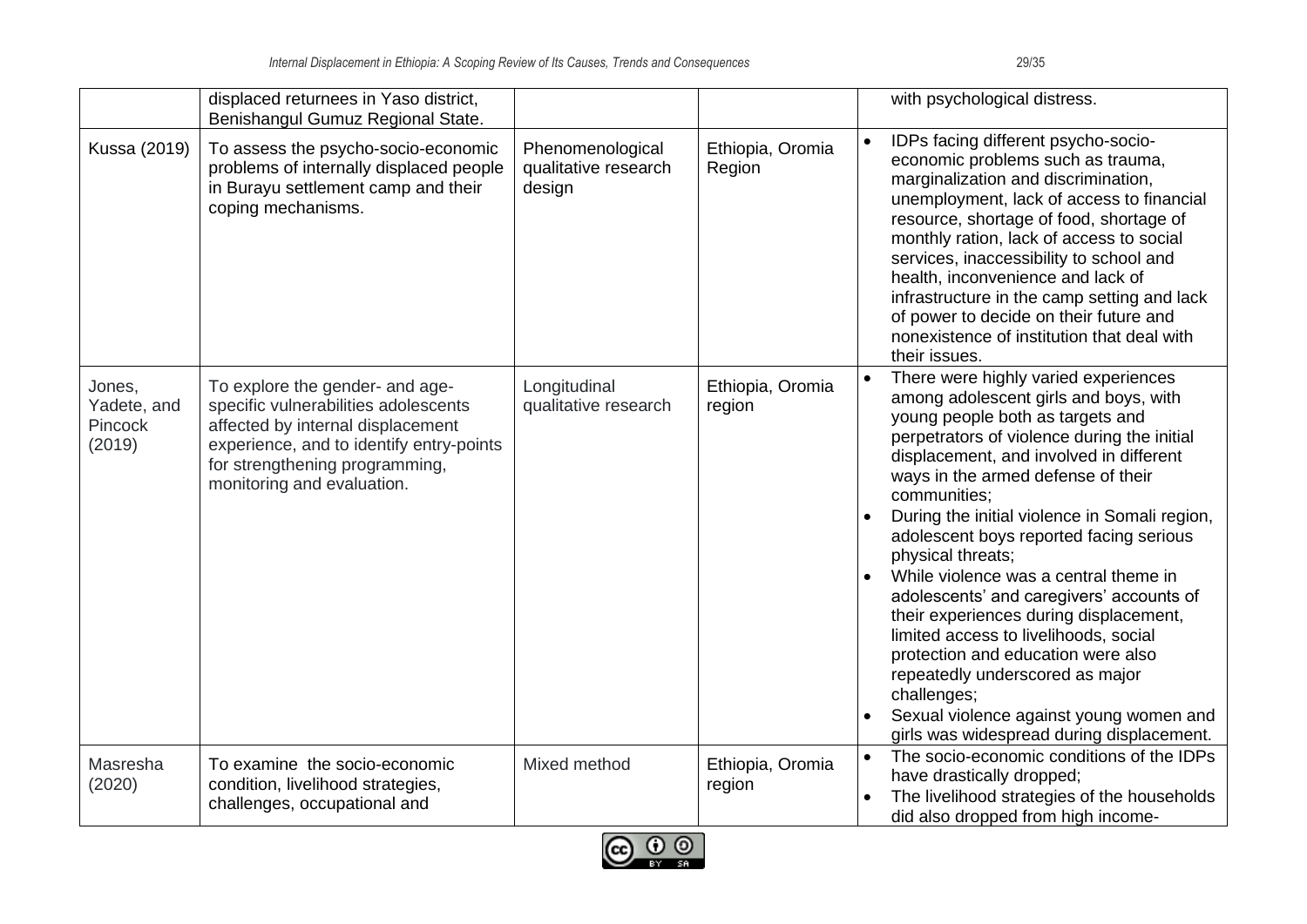|                                  | residential aspiration as well as the<br>resettlement process of the internally<br>displaced persons settled in Luuguu<br>Settlement Site located in Sululta Town<br>of Oromia Regional State, Ethiopia.       |                                                                                                        |                            | generating activities to low income-<br>generating activities;<br>The major challenges identified were<br>$\bullet$<br>inadequate public toilet facility followed by<br>inadequate clothing and food relief,<br>joblessness, uncomfortable housing, and<br>inefficient flood control system;<br>Insufficiency of financial resources was<br>identified as a major challenge to the<br>government.                                                  |
|----------------------------------|----------------------------------------------------------------------------------------------------------------------------------------------------------------------------------------------------------------|--------------------------------------------------------------------------------------------------------|----------------------------|----------------------------------------------------------------------------------------------------------------------------------------------------------------------------------------------------------------------------------------------------------------------------------------------------------------------------------------------------------------------------------------------------------------------------------------------------|
| Hussen and<br>Kibret (2018)      | To describe and explore the perceived<br>social and psychological effects of the<br>"development-induced displacement"<br>on a sample of Twenty-three<br>purposefully selected participants in<br>Addis Ababa. | Qualitative, interview<br>open-ended<br>questionnaire                                                  | Ethiopia, Addis<br>Ababa   | Displacing people faced social breakdowns<br>(such as frustration to form close<br>relationship with neighbours and absence<br>of warm and trusting relationship) as well<br>as psychological problems (like lack of<br>confidence and motivation to earn a living<br>and poor self-esteem).<br>The displacement has additionally created<br>loss of jobs, incurred high transport costs,<br>and challenged access to education and<br>healthcare. |
| Ambaye and<br>Abeliene<br>(2015) | To explore urban relocation impacts on<br>the livelihoods of poor households<br>displaced by a development project in<br>Bahir Dar city in northwestern Ethiopia.                                              | Qualitative, involved<br>in-depth interviews,<br>observations, FGDs<br>and documentary<br>assessments. | Ethiopia, Amhara<br>region | The urban relocation caused a variety of<br>livelihood risks such as loss of home or<br>shelter, lack of urban infrastructures such<br>as road facilities, electricity, job<br>opportunities, potable water services and<br>cash compensation for rehousing, as well<br>as landlessness and separation of small<br>cohesive social groups (notably coffee<br>members).                                                                             |

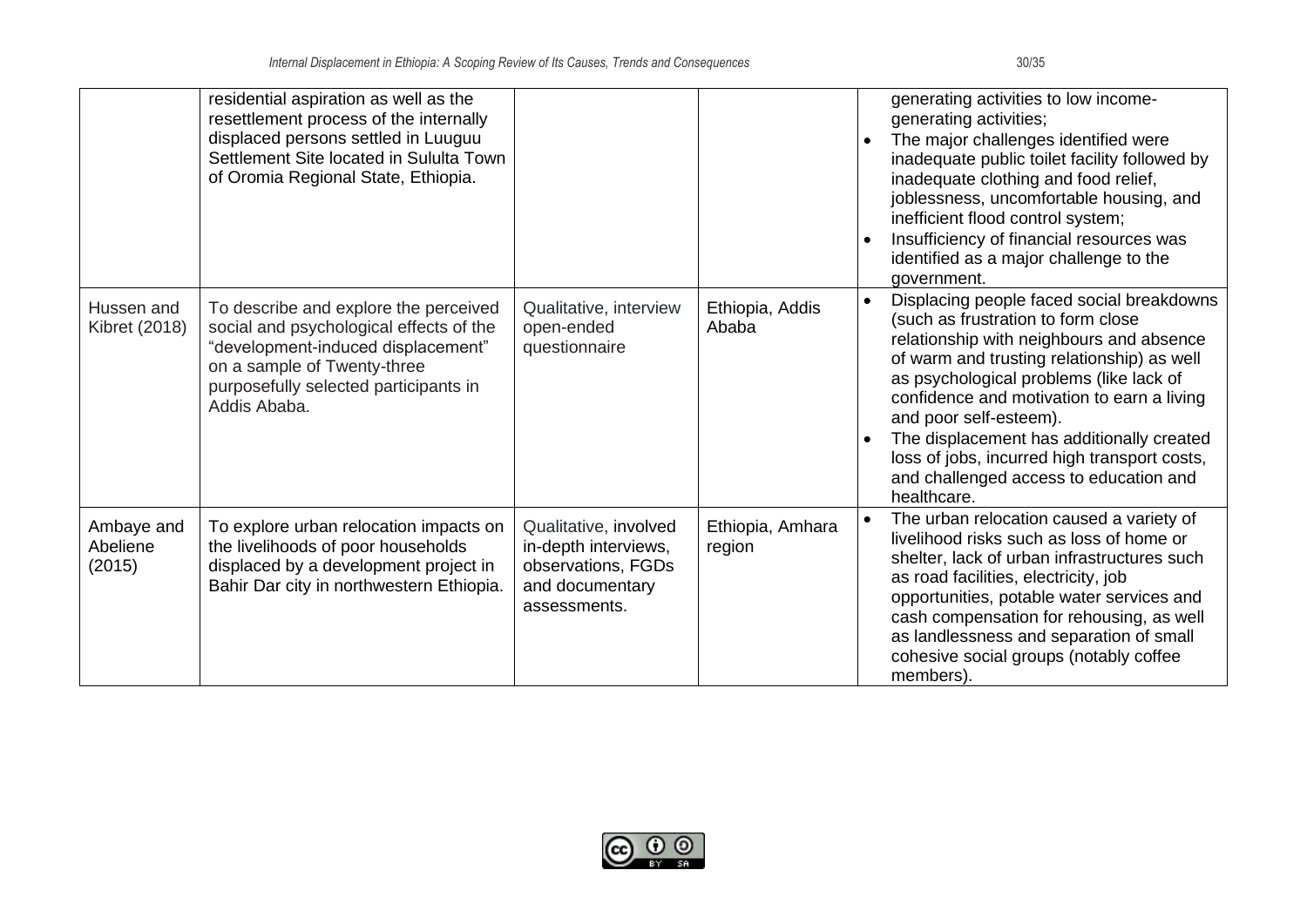## <span id="page-30-0"></span>*10.3Acknowledgment of Submission for Publication*

|                                                                                                                                                             | W Ethiopia   Dis; x   W Ethiopia - N: x   <u>●</u> THREE STAGE: x   ● In-Text Citatic x   ◆ APA Citation C x   ◆ International X   W Best plagiaris: x   ② Plagiarism Ch: x   G International   x  <br>PKP Submit an Art X<br>M |  |  |
|-------------------------------------------------------------------------------------------------------------------------------------------------------------|---------------------------------------------------------------------------------------------------------------------------------------------------------------------------------------------------------------------------------|--|--|
| C                                                                                                                                                           | mail.google.com/mail/u/0/#inbox/FMfcgzGkZGmKjVCHpmJqXXbhmKICQWJD                                                                                                                                                                |  |  |
|                                                                                                                                                             | ::: Apps M Gmail Rt Maps (3) SalCalcLocal (3) What we offer   Ab @ Resources   TACT   T @ Documents - OneD (3) End Stigma, End Tra (1) Monitor Capacity D (1) Practical Tools   FA 2 Tadele Akalu Tesfaw<br>⊙                   |  |  |
| Gmail<br>≡                                                                                                                                                  | 굝<br>$\alpha$<br>Search mail                                                                                                                                                                                                    |  |  |
| Compose                                                                                                                                                     | b<br>$\leftarrow$<br>о<br>$\widehat{\phantom{1}}$<br>Ø<br>$\blacksquare$<br>- :<br>O                                                                                                                                            |  |  |
| Ω<br><b>Inbox</b>                                                                                                                                           | [JID] Submission Acknowledgement Inbox x                                                                                                                                                                                        |  |  |
| Starred                                                                                                                                                     | Veronica Fynn Bruey <jid@journalofinternaldisplacement.org></jid@journalofinternaldisplacement.org>                                                                                                                             |  |  |
| Snoozed                                                                                                                                                     | to me -                                                                                                                                                                                                                         |  |  |
| Sent                                                                                                                                                        | Tadele Akalu Tesfaw:                                                                                                                                                                                                            |  |  |
| Drafts<br>n                                                                                                                                                 | Thank you for submitting the manuscript, "Internal Displacement in Ethiopia: A Scoping Review of its Causes, Trends and Consequences" to Journal of Internal Displacement. With the online                                      |  |  |
| Meet                                                                                                                                                        | its progress through the editorial process by logging in to the journal web site:                                                                                                                                               |  |  |
| Submission URL: https://journalofinternaldisplacement.org/index.php/JID/authorDashboard/submission/114<br>$\blacksquare$<br>New meeting<br>Username: tadele |                                                                                                                                                                                                                                 |  |  |
| ▦<br>Join a meeting                                                                                                                                         |                                                                                                                                                                                                                                 |  |  |
|                                                                                                                                                             | If you have any questions, please contact me. Thank you for considering this journal as a venue for your work.                                                                                                                  |  |  |
| Hangouts                                                                                                                                                    | Veronica Fynn Bruey                                                                                                                                                                                                             |  |  |
| $\blacksquare$ Tadele $\triangledown$<br>$^{+}$                                                                                                             |                                                                                                                                                                                                                                 |  |  |
|                                                                                                                                                             | <b>Journal of Internal Displacement</b>                                                                                                                                                                                         |  |  |
|                                                                                                                                                             | Noted with thanks.<br>Thank you for your response.<br>Thanks a lot.                                                                                                                                                             |  |  |
|                                                                                                                                                             |                                                                                                                                                                                                                                 |  |  |
|                                                                                                                                                             | $\leftarrow$ Reply<br>Forward                                                                                                                                                                                                   |  |  |
|                                                                                                                                                             |                                                                                                                                                                                                                                 |  |  |
|                                                                                                                                                             |                                                                                                                                                                                                                                 |  |  |
| No recent chats<br>Start a new one                                                                                                                          |                                                                                                                                                                                                                                 |  |  |
|                                                                                                                                                             |                                                                                                                                                                                                                                 |  |  |
|                                                                                                                                                             |                                                                                                                                                                                                                                 |  |  |
|                                                                                                                                                             |                                                                                                                                                                                                                                 |  |  |
|                                                                                                                                                             |                                                                                                                                                                                                                                 |  |  |
|                                                                                                                                                             |                                                                                                                                                                                                                                 |  |  |
| Φ<br>t.                                                                                                                                                     |                                                                                                                                                                                                                                 |  |  |
| Q<br>Type here to search                                                                                                                                    | $\circ$<br>e<br>l Al                                                                                                                                                                                                            |  |  |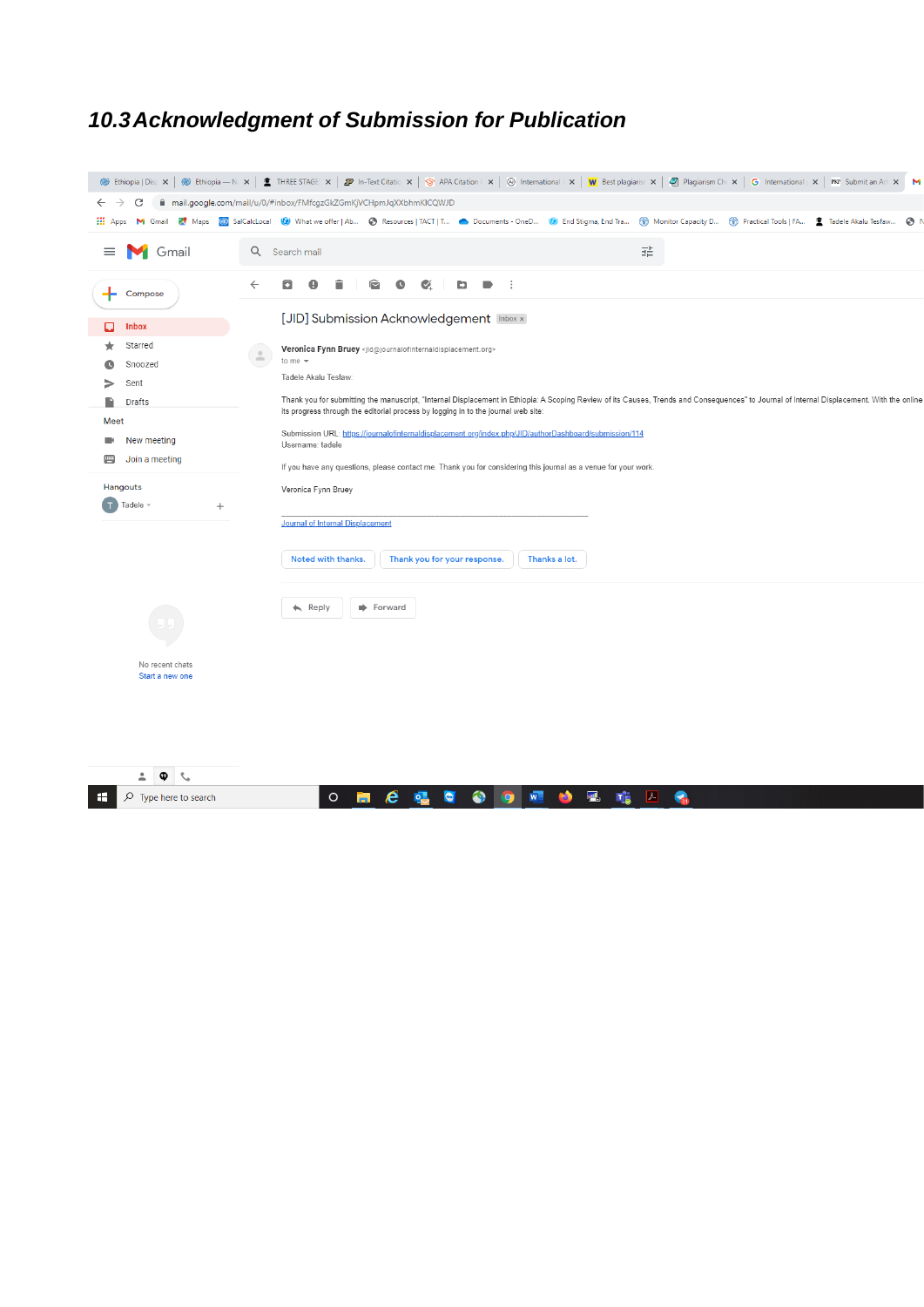## <span id="page-31-0"></span>**11 References**

- Abegaz, S. T. (2020). Displacement from land as a limit to the realisation of the right to development in Ethiopia. *Journal for Juridical Science*, *45*(1), 51–71. https://doi.org/10.18820/24150517/JJS45.i1.3
- African Union (AU). (2009, October). African Union Convention for the Protection and Assistance of Internally Displaced Persons in Africa (Kampala Convention). https://au.int/sites/default/files/treaties/36846-treaty-kampala\_convention.pdf
- Ambaye, G., & Abeliene, A. (2015). Development-Induced Displacement and Its Impacts on the Livelihoods of Poor Urban Households in Bahir Dar, North Western Ethiopia. African Human Mobility Review, 1(3), 310–331.
- Araya, M. (2007). Postconflict internally displaced persons in Ethiopia: Mental distress and quality of life in relation to traumatic life events, coping strategy, social support, and living conditions (No. 1143). UMEÅ University Medical Dissertations. https://www.diva-portal.org/smash/get/diva2:141049/FULLTEXT01.pdf
- Araya, M., Chotai, J., Komproe, I. H., & de Jong, J. T. V. M. (2007). Effect of trauma on quality of life as mediated by mental distress and moderated by coping and social support among postconflict displaced Ethiopians. Qual Life Res., 16(6), 915–927. https://doi.org/10.1007/s11136-007-9201-9
- Arksey, H., & O'Malley, L. (2005). Scoping studies: towards a methodological framework. International Journal of Social Research Methodology, 8(1), 19–32. https://doi.org/10.1080/1364557032000119616
- Ashine, E. M. (2021). The Adequacy of Law and Policy Frameworks on Internal Displacement in Ethiopia: A Critical Appraisal [E-book]. In R. Adeola (Ed.), National Protection of Internally Displaced Persons in Africa (pp. 27–36). Sustainable Development Goals Series. Springer, Cham. https://doi.org/10.1007/978-3-030- 66884-6\_4
- Bahir, A. L. (2010). Challenges and Consequences of Displacement and Squatting: The Case of Kore Area in Addis Ababa, Ethiopia. Journal of Sustainable Development in Africa, 12(3), 261–281.
- Cazabat, C. (2020). Measuring The Costs of Internal Displacement on IDPs and Hosts: Case studies in Eswatini, Ethiopia, Kenya and Somalia. The Internal Displacement Monitoring Centre (IDMC). https://www.internal-displacement.org
- Daniel, D., & Berhanu, A. (2018). Effects of Conservation-induced Displacement on the Bacha of Southwest Ethiopia. Ethiopian Journal of the Social Sciences and Humanities, 14(2), 39–69. https://doi.org/10.4314/ejossah.v14i2.2
- Eba, Y. F., & Shifa, J. E. (2020). Psychiatric Morbidity among Internally Displaced People in Ethiopia. Research Square, 1–18. https://doi.org/10.21203/rs.3.rs-116775/v1
- Eliyas, D. (2019, December). Depression, Anxiety, and Stress among Internally Displaced People (IDPs) from Somali and Oromia Regions Border in Genda Koticha, Dukem. Addis Ababa University, Unpublished Master's Thesis. http://etd.aau.edu.et/handle/123456789/22392
- Erlichman, S. E. (2003). Ecohealth and Displacement: A Case Study of Resettlement and Return in Ethiopia. FES Outstanding Graduate Student Paper Series, 7(1). https://yorkspace.library.yorku.ca/xmlui/bitstream/handle/10315/18102/saraherlichman.pdf?sequence=1
- Ferrández, P. C. (2019, December). "Nothing to Put in Your Mouth": Seeking durable solutions to drought displacement in Ethiopia. The Internal Displacement Monitoring Centre (IDMC). https://www.internal-displacement.org
- Fias, M., Orendain, D. J., Regasa, D., & Terbish, B. (2021, March). Far Away but Surprisingly Similar: The Invisible Worlds of Internally Displaced Persons Across the Globe (No. 01). UNU-CRIS institute. https://www.cris.unu.edu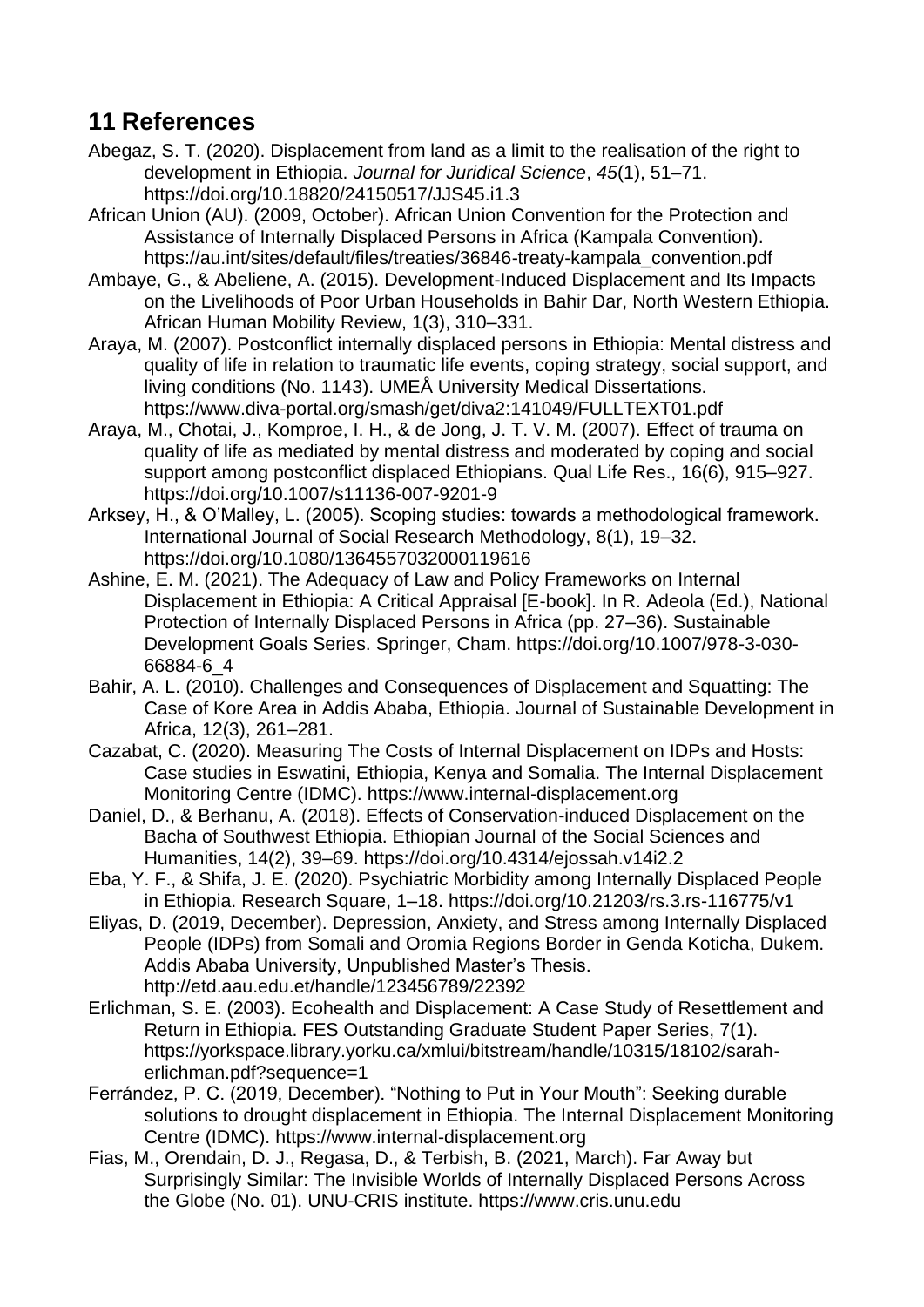- Fufa, G. B. (2020). Impacts of Displacement on Socio-economic status of Local Community in the Western Ethiopia: Empirical Evidence from Survey Data. Research Journal of Pharmacognosy and Phytochemistry, 12(1), 7–13. https://doi.org/10.5958/0975-4385.2020.00002.3
- Gemeda, M. (2020). Psychological Distress and Coping Mechanisms Among Internally Displaced Returnees: The Case of Yaso District, Benishangul Gumuz Regional State. Addis Ababa University, Unpublished Master's Thesis. http://etd.aau.edu.et/handle/123456789/24994
- Hussen, A. K., & Kibret, B. T. (2018). Perceived Effects of Development-Induced Displacement on Low-Income Households in Addis Ababa. Scholarly Journal of Psychology and Behavioral Sciences, 1(2), 34–45. https://doi.org/10.32474/SJPBS.2018.01.000108
- IDMC. (2021). Global Report on Internal Displacement. Internal Displacement Monitoring Centre (IDMC). https://www.internal-displacement.org/global-report/grid2021/
- IOM-DTM. (2018). Ethiopia Gedeo/West Guji Rapid Response Assessment Round 2 (11 — 23 August 2018)— Host Community Dataset. International Organization for Migration (IOM). https://displacement.iom.int/datasets/ethiopia-%E2%80%94 gedeowest-guji-rapid-response-%E2%80%94-host-community-dataset- %E2%80%94-site-assessment-%E2%80%94-round
- IOM-DTM. (2019). Rapid Response Assessment Benishangul Gumuz/ East & West Wellega: Round 1 (8 — 16 February 2019). International Organization for Migration (IOM). https://dtm.iom.int/reports/ethiopia-%E2%80%94-benishangul-gumuz-eastand-west-wellega-rapid-response-assessment-1-8-%E2%80%94-16
- IOM-DTM. (2021, April). Ethiopia National Displacement Report 7: Site Assessment Round 24 & Village Assessment Survey Round 7 (December 2020 — January 2021). International Organization for Migration (IOM). https://displacement.iom.int/reports/ethiopia-%E2%80%94-national-displacementreport-7-december-2020-%E2%80%94-january-2021?close=true
- Jones, N., Yadete, W., & Pincock, K. (2019). Raising the visibility of IDPs: a case study of gender- and age-specific vulnerabilities among Ethiopian IDP adolescents (Special feature, No. 75). The Humanitarian Practice Network. London: Overseas Development Institute. https://odihpn.org/wp-

content/uploads/2019/05/Humanitarian-Exchange-Issue-75-web-version.pdf

- Kahsay, B. G. (2020). Socio-cultural and economic impacts of development induced displacement on resettled people: The case of Welkayt Sugar Factory in Tigray Region, Ethiopia. International Journal of Sociology and Anthropology, 12(4), 94– 103. https://doi.org/10.5897/ijsa2020.0875
- Kussa, D. (2019). Assessment of the Psycho-Socio-Economic Problems and Coping Mechanisms of Internally Displaced People in Ethiopia, The case of Internally Displaced People in Burayu Settlement Camp. Addis Ababa University, Unpublished Master's Thesis. http://etd.aau.edu.et/handle/123456789/20478
- Lemessa, D. (2005). Socio-Cultural Dimensions of Displacement: The Case of Displaced Persons in Addis Ababa. African Study Monographs. Supplementary Issue, 29, 193–203. http://dx.doi.org/10.14989/68432
- Levac, D., Colquhoun, H., & O'Brien, K. K. (2010). Scoping studies: advancing the methodology. Implementation Science, 5(1). https://doi.org/10.1186/1748-5908-5- 69
- Lindvall, K., Kinsman, J., Abraha, A., Dalmar, A., Abdullahi, M. F., Godefay, H., Lerenten Thomas, L., Mohamoud, M. O., Mohamud, B. K., Musumba, J., & Schumann, B. (2020). Health Status and Health Care Needs of Drought-Related Migrants in the Horn of Africa—A Qualitative Investigation. International Journal of Environmental Research and Public Health, 17(16), 5917. https://doi.org/10.3390/ijerph17165917

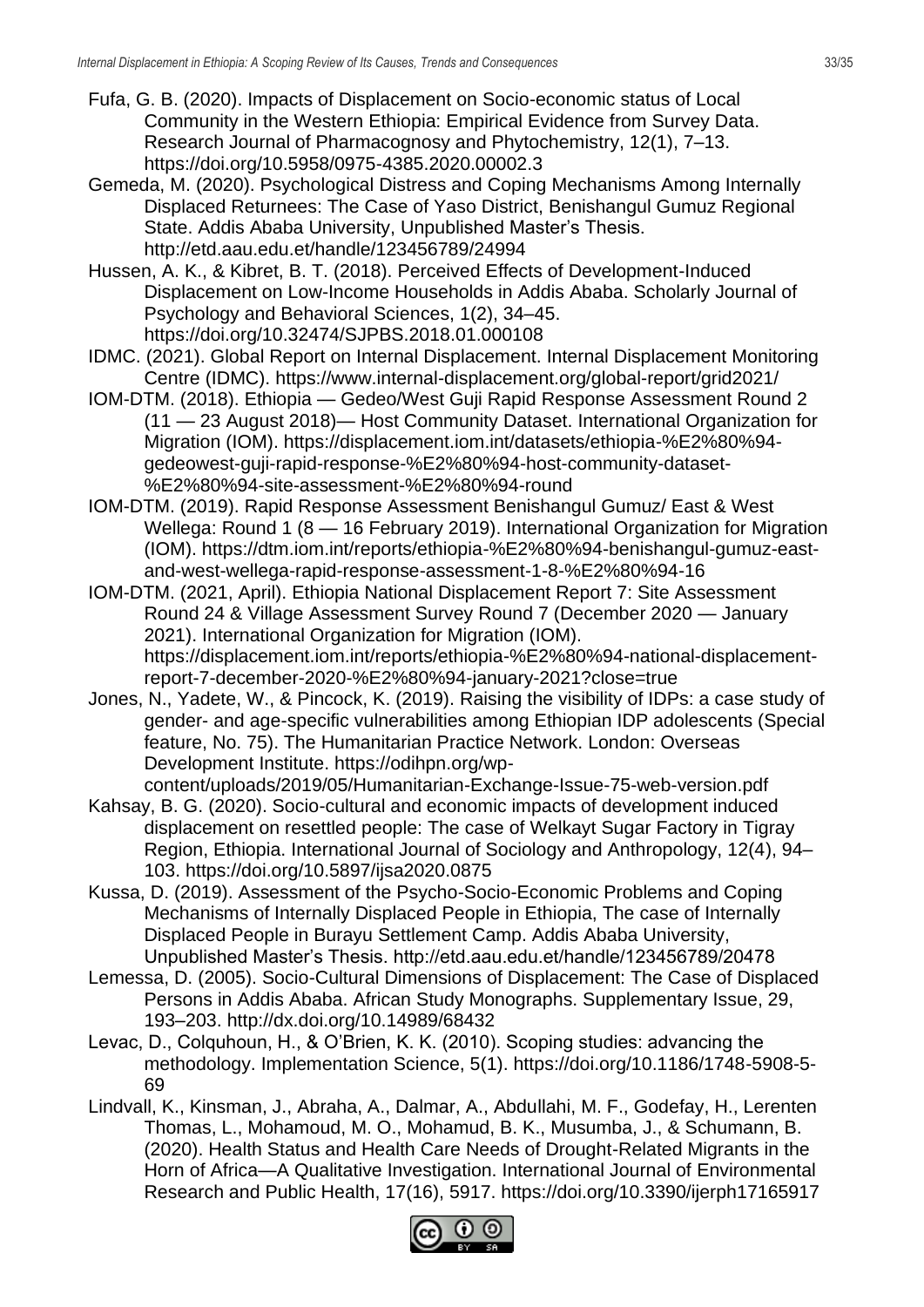- Madoro, D., Kerebih, H., Habtamu, Y., G/tsadik, M., Mokona, H., Molla, A., Wondie, T., & Yohannes, K. (2020). Post-Traumatic Stress Disorder and Associated Factors Among Internally Displaced People in South Ethiopia: A Cross-Sectional Study. Neuropsychiatric Disease and Treatment, Volume 16, 2317–2326. https://doi.org/10.2147/ndt.s267307
- Maru, M. T. (2017, May). Causes, Dynamics, and Consequences of Internal Displacement in Ethiopia (Working Paper FG 8). German Institute for International and Security Affairs. https://www.swp-berlin.org
- Masresha, B. (2020). Thriving to Survive: Resettlement of Internally Displaced Persons in Sululta Town of Oromia Regional State, Ethiopia. Addis Ababa University, Unpublished Master's Thesis. http://etd.aau.edu.et/handle/123456789/24292
- Mooney, E. (2005). The Concept of Internal Displacement and the Case for Internally Displaced Persons as a Category of Concern. Refugee Survey Quarterly, 24(3), 9– 26. https://doi.org/10.1093/rsq/hdi049
- MSF. (2019, June). Displacement and humanitarian response in Ethiopia: challenges and dilemmas in complex crises. Medecins San Frontieres. https://www.msf.org/sites/msf.org/files/2019-10/WEB-MSF-Ethiopia-EN%281%29.pdf
- Mulugeta, M., & Woldesemait, B. (2011). The Impact of Resettlement Schemes on Land-Use/Land-Cover Changes in Ethiopia: A Case Study from Nonno Resettlement Sites, Central Ethiopia. Journal of Sustainable Development in Africa, 13(2), 269– 293.
- Negussie, G. (2020). Assessment of Socio-economic Rights Protection of Conflict-Induced Internally Displaced and Resettled Persons in Sululta Town of Oromia Region. Addis Ababa University, Unpublished Master's Thesis. http://etd.aau.edu.et/handle/123456789/22285
- OCHA. (2020, January). Ethiopia: Humanitarian Needs Overview. United Nations Office for the Coordination of Humanitarian Affairs (OCHA). https://www.humanitarianresponse.info/en/operations/ethiopia/document/ethiopiahumanitarian-needs-overview-january-2020
- PAI. (2020). In Their Own Words: Understanding Barriers to Sexual and Reproductive Health Access for Internally Displaced Young People, a Case Study from Oromia, Ethiopia. https://pai.org/wp-content/uploads/2020/08/In-Their-Own-Words-English.pdf
- Sackey, R. E.-N. (2020, June). A Step Towards Resilience: Response to the Conflict-Induced Displacement in the West-Guji and Gedeo Zones of Ethiopia 2018. UiT The Arctic University of Norwey, Center for Peace Studies. https://hdl.handle.net/10037/18826
- Siltan, D. (2019). Land Expropriation and Compensation Process Among Development Induced Displaced Households: The Case of Dejen Woreda Rural Kebeles. International Journal of Social Work, 6(1), 18–32. https://doi.org/10.5296/ijsw.v6i1.14461
- Teddla, F. R. (2008). Urban Redevelopment and Displacement in Arada Sub-City of Addis Ababa, Ethiopia. University of the Western Cape, Unpublished Master's Thesis. https://etd.uwc.ac.za/handle/11394/3198
- Terminski, B. (2013, May). Development-induced displacement and resettlement: Theoretical frameworks and current challenges. University of Geneva. http://dlc.dlib.indiana.edu/dlc/bitstream/handle/10535/8833/Bogumil%20Terminski% 2c%20development-

Induced%20Displacement%20and%20Resettlement.%20%20Theoretical%20frame works%20%20and%20current%20challenges.pdf?sequence=1